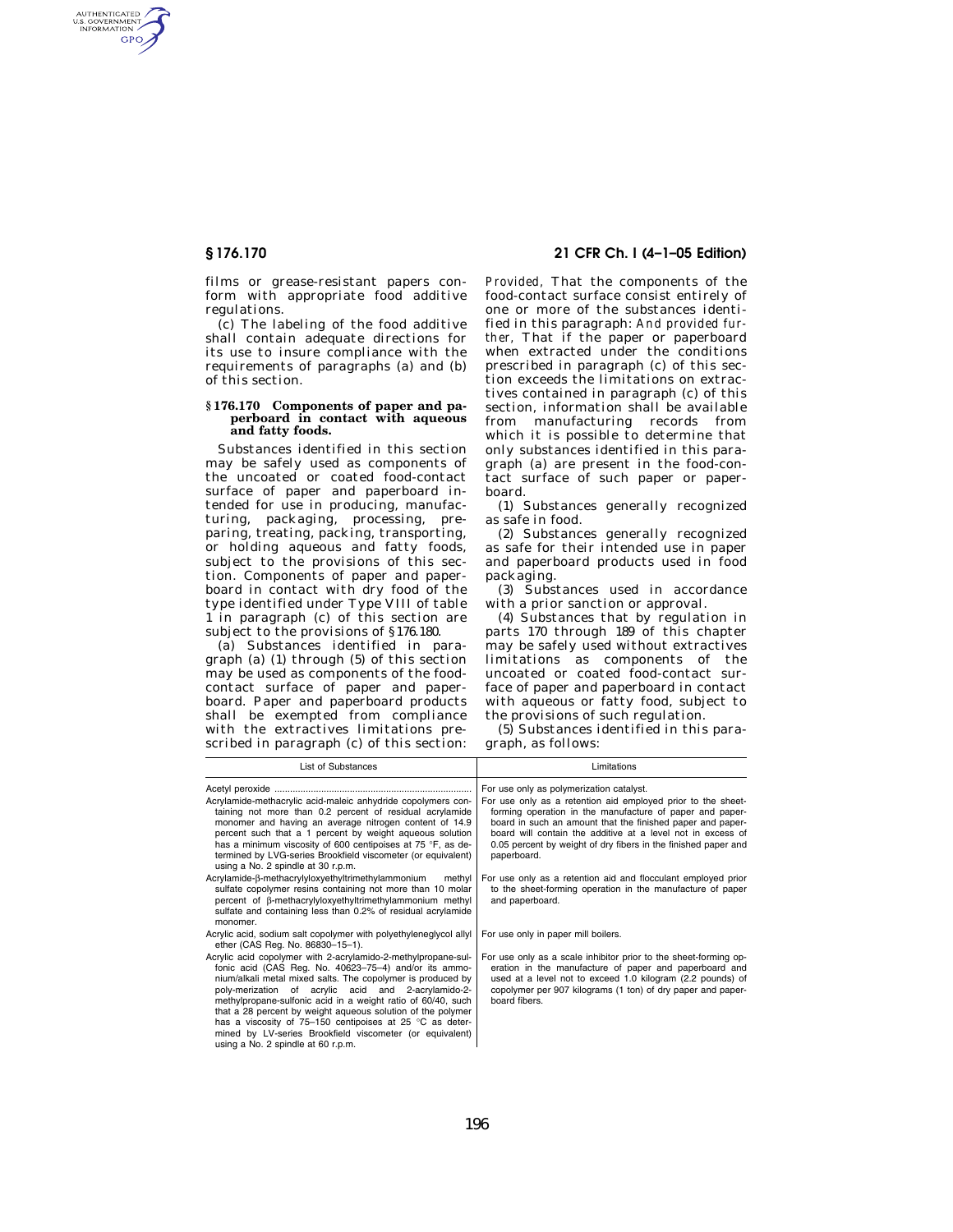| List of Substances                                                                                                                                                                                                                                                                                                                                                                                                                                                               | Limitations                                                                                                                                                                                                                                                                                                                                                                                                                                                                                                                                                                                                                                                                                                                                                                                                                                                                                                                                                                                                                                                                                        |
|----------------------------------------------------------------------------------------------------------------------------------------------------------------------------------------------------------------------------------------------------------------------------------------------------------------------------------------------------------------------------------------------------------------------------------------------------------------------------------|----------------------------------------------------------------------------------------------------------------------------------------------------------------------------------------------------------------------------------------------------------------------------------------------------------------------------------------------------------------------------------------------------------------------------------------------------------------------------------------------------------------------------------------------------------------------------------------------------------------------------------------------------------------------------------------------------------------------------------------------------------------------------------------------------------------------------------------------------------------------------------------------------------------------------------------------------------------------------------------------------------------------------------------------------------------------------------------------------|
| Acrylonitrile polymer, reaction product with ethylenediamine<br>sulfate having a nitrogen content of 22.5-25.0 percent (Kjel-<br>dahl dry basis) and containing no more than 0.075 percent<br>monomer as ethylenediamine. The finished resin in a 24 per-<br>cent by weight aqueous solution has a viscosity of 1,000-<br>2,000 centipoises at 25 °C as determined by LVT-series<br>Brookfield viscometer using a No. 4 spindle at 50 r.p.m. (or<br>by other equivalent method). | For use only as a size promoter and retention aid at a level not<br>to exceed 0.5 percent by weight of the dry paper and paper-<br>board.                                                                                                                                                                                                                                                                                                                                                                                                                                                                                                                                                                                                                                                                                                                                                                                                                                                                                                                                                          |
| Acrylonitrile polymer with styrene, reaction product with ethyl-<br>enediamine acetate, having a nitrogen content of 7.4-8.3<br>percent (Kjeldahl dry basis) and containing no more than<br>0.25 percent monomer as ethylenediamine.                                                                                                                                                                                                                                             | 1. For use only as a sizing material applied after the sheet-<br>forming operation in the manufacture of paper and paper-<br>board in such amount that the paper and paperboard will<br>contain the additive at a level not in excess of 0.25 percent<br>by weight of the dry paper and paperboard.<br>2. For use only as a sizing material applied prior to the sheet-<br>forming operation in the manufacture of paper and paper-<br>board in such amount that the paper and paperboard will<br>contain the additive at a level not in excess of 1.0 percent by<br>weight of the dry paper and paperboard.                                                                                                                                                                                                                                                                                                                                                                                                                                                                                       |
| 1-Alkenyl olefins, containing not less than 72 percent of $C_{30}$<br>and higher olefins.                                                                                                                                                                                                                                                                                                                                                                                        | For use only under the following conditions:<br>1. In coatings for paper and paperboard with food of Types I,<br>II, IV-B, and VII-B described in table 1 of paragraph (c) of<br>this section under conditions of use E, F, and G described in<br>table 2 of paragraph (c) of this section.<br>2. In coatings for paper and paperboard with food of Type VIII<br>described in table I of paragraph (c) of this section under<br>conditions of use A through H described in table 2 of para-<br>graph (c) of this section.                                                                                                                                                                                                                                                                                                                                                                                                                                                                                                                                                                          |
| (2-Alkenyl) succinic anhydrides mixture, in which the alkenyl<br>groups are derived from olefins which contain not less than<br>95 percent of C <sub>15</sub> -C <sub>21</sub> groups.                                                                                                                                                                                                                                                                                           | For use only as a sizing agent employed prior to the sheet-<br>forming operation in the manufacture of paper and paper-<br>board and limited to use at a level not to exceed 1 percent<br>by weight of the finished dry paper and paperboard fibers.                                                                                                                                                                                                                                                                                                                                                                                                                                                                                                                                                                                                                                                                                                                                                                                                                                               |
| Alkyl(C <sub>12</sub> -C <sub>20</sub> )methacrylatemethacrylic acid copolymers (CAS<br>Reg. No. 27401-06-5).                                                                                                                                                                                                                                                                                                                                                                    | For use only as stabilizers employed prior to the sheet-forming<br>operation in the manufacture of paper and paperboard.                                                                                                                                                                                                                                                                                                                                                                                                                                                                                                                                                                                                                                                                                                                                                                                                                                                                                                                                                                           |
| Aluminum acetate.                                                                                                                                                                                                                                                                                                                                                                                                                                                                | For use only as polymerization-control agent.                                                                                                                                                                                                                                                                                                                                                                                                                                                                                                                                                                                                                                                                                                                                                                                                                                                                                                                                                                                                                                                      |
| 2-Amino-2-methyl-1-propanol (CAS Reg. No. 124-68-5)                                                                                                                                                                                                                                                                                                                                                                                                                              | For use as a dispersant for pigment suspension at a level not<br>to exceed 0.25 percent by weight of pigment. The suspen-<br>sion is used as a component of coatings for paper and pa-<br>perboard under conditions of use described in paragraph (c)<br>of this section, table 2, conditions of use E through G.                                                                                                                                                                                                                                                                                                                                                                                                                                                                                                                                                                                                                                                                                                                                                                                  |
| Ammonium<br>bis(N-ethyl-2-perfluoroalkylsulfonamido<br>ethyl)<br>phosphates, containing not more than 15% ammonium mono<br>(N-ethyl-2-perfluoroalkylsulfonamido<br>ethyl)<br>phosphates,<br>where the alkyl group is more than $95\%$ C <sub>8</sub> and the salts<br>have a fluorine content of 50.2% to 52.8% as determined on<br>a solids basis.                                                                                                                              | For use only as an oil and water repellant at a level not to ex-<br>ceed 0.17 pound (0.09 pound of fluorine) per 1,000 square<br>feet of treated paper or paperboard of a sheet basis weight<br>of 100 pounds or less per 3,000 square feet of paper or pa-<br>perboard, and at a level not to exceed 0.5 pound (0.26<br>pound of fluorine) per 1,000 square feet of treated paper or<br>paperboard having a sheet basis weight greater than 100 lb.<br>per 3,000 square feet as determined by analysis for total flu-<br>orine in the treated paper or paperboard without correction<br>for any fluorine that might be present in the untreated paper<br>or paperboard, when such paper or paperboard is used as<br>follows:<br>1. In contact, under conditions of use C, D, E, F, G, or H de-<br>scribed in table 2 of paragraph (c) of this section, with non-<br>alcoholic food.<br>2. In contact with bakery products of Type VII, VIII, and IX de-<br>scribed in table I of paragraph (c) of this section under good<br>manufacturing practices of commercial and institutional bak-<br>ing. |
| Ammonium persulfate.<br>Ammonium thiosulfate.                                                                                                                                                                                                                                                                                                                                                                                                                                    |                                                                                                                                                                                                                                                                                                                                                                                                                                                                                                                                                                                                                                                                                                                                                                                                                                                                                                                                                                                                                                                                                                    |
| Ammonium zirconium carbonate (CAS Reg. No. 32535-84-5)<br>and its tartaric acid adduct.                                                                                                                                                                                                                                                                                                                                                                                          | For use only as an insolubilizer for binders used in coatings for<br>paper and paperboard, and limited to use at a level not to<br>exceed 2.5 percent by weight of coating solids.                                                                                                                                                                                                                                                                                                                                                                                                                                                                                                                                                                                                                                                                                                                                                                                                                                                                                                                 |
| Ammonium zirconium citrate (CAS Reg. No. 149564-62-5),<br>ammonium zirconium lactate-citrate (CAS Reg. No. 149564-<br>64-7), ammonium zirconium lactate (CAS Reg. No. 149564-<br>$63 - 6$ ).                                                                                                                                                                                                                                                                                     | For use as insolubilizers with protein binders in coatings for<br>paper and paperboard, at a level not to exceed 1.4 percent<br>by weight of coating solids.                                                                                                                                                                                                                                                                                                                                                                                                                                                                                                                                                                                                                                                                                                                                                                                                                                                                                                                                       |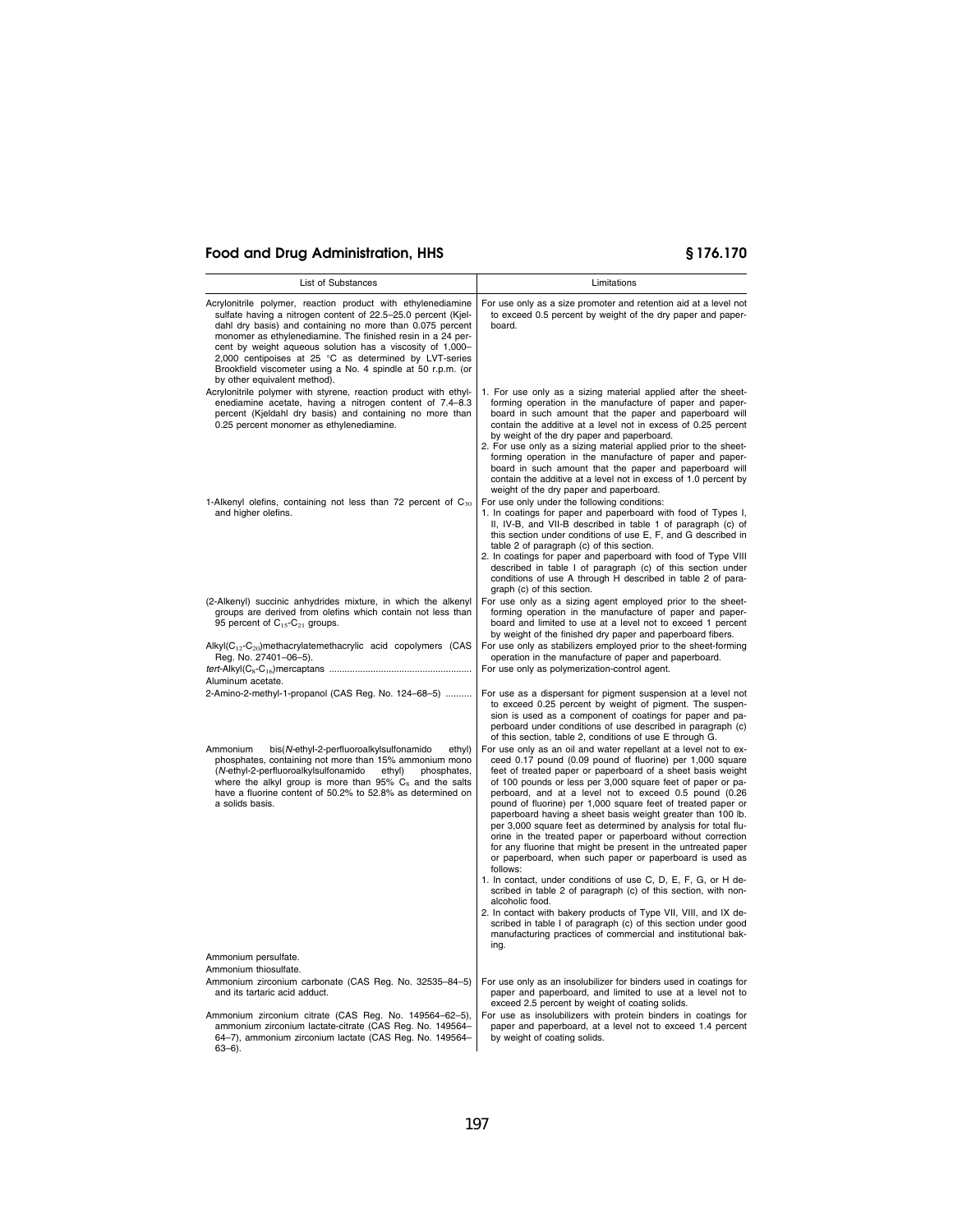| List of Substances                                                                                                                                                                                                                                                                                                                                                                                                                                                                                                                                                                                                                                                                                                                                                                                                                                                                                                                                                                                                                                                                                                                                                                                                                                                                                                                                                            | Limitations                                                                                                                                                                                                                                                                                                                                                                                                                                                                                                                                                                                                                                                                                                                                                                                                                                                                                                                                                          |
|-------------------------------------------------------------------------------------------------------------------------------------------------------------------------------------------------------------------------------------------------------------------------------------------------------------------------------------------------------------------------------------------------------------------------------------------------------------------------------------------------------------------------------------------------------------------------------------------------------------------------------------------------------------------------------------------------------------------------------------------------------------------------------------------------------------------------------------------------------------------------------------------------------------------------------------------------------------------------------------------------------------------------------------------------------------------------------------------------------------------------------------------------------------------------------------------------------------------------------------------------------------------------------------------------------------------------------------------------------------------------------|----------------------------------------------------------------------------------------------------------------------------------------------------------------------------------------------------------------------------------------------------------------------------------------------------------------------------------------------------------------------------------------------------------------------------------------------------------------------------------------------------------------------------------------------------------------------------------------------------------------------------------------------------------------------------------------------------------------------------------------------------------------------------------------------------------------------------------------------------------------------------------------------------------------------------------------------------------------------|
| Anionic polyurethane, produced by reacting the preliminary<br>adduct formed from the reaction of glyceryl monostearate<br>and 2,4-toluenediisocyanate with not more than 10 mole per-<br>cent N-methyldiethanolamine and not less than 90 mole per-<br>cent dimethylolpropionic acid. The final product is a 15 to 20<br>percent by weight aqueous solution, having a Brookfield vis-<br>cosity of 25 to 100 centipoises at 24 °C (75 °F).                                                                                                                                                                                                                                                                                                                                                                                                                                                                                                                                                                                                                                                                                                                                                                                                                                                                                                                                    | For use only as a surface sizing agent at a level not to exceed<br>0.1 percent by weight of dry paper and paperboard.                                                                                                                                                                                                                                                                                                                                                                                                                                                                                                                                                                                                                                                                                                                                                                                                                                                |
| 9,10-Anthraquinone (Chemical Abstracts Service Registry No.<br>84-65-1) which has a purity of not less than 98 percent.                                                                                                                                                                                                                                                                                                                                                                                                                                                                                                                                                                                                                                                                                                                                                                                                                                                                                                                                                                                                                                                                                                                                                                                                                                                       | For use only as a pulping aid in the alkaline pulping of<br>lignocellulosic material at levels not to exceed 0.1 percent by<br>weight of the raw lignocellulosic material.                                                                                                                                                                                                                                                                                                                                                                                                                                                                                                                                                                                                                                                                                                                                                                                           |
| Aromatic petroleum hydrocarbon resin, hydrogenated (CAS<br>Reg. No. 88526-47-0), produced by the catalytic polym-<br>erization of aromatic substituted olefins from low boiling dis-<br>tillates of cracked petroleum stocks with a boiling point no<br>greater than 220 $\degree$ C (428 $\degree$ F), and the subsequent catalytic<br>reduction of the resulting aromatic petroleum hydrocarbon<br>resin. The resin meets the following specifications: softening<br>point 85 °C (185 °F) minimum, as determined by ASTM<br>Method E 28-67 (Reapproved 1982), "Standard Test Meth-<br>od for Softening Point by Ring-and-Ball Apparatus," and ani-<br>line point 70 °C (158 °F) minimum, as determined by ASTM<br>Method D 611-82, "Standard Test Methods for Aniline Point<br>and Mixed Aniline Point of Petroleum Products and Hydro-<br>carbon Solvents," which are incorporated by reference in ac-<br>cordance with 5 U.S.C. 552(a) and 1 CFR part 51. Copies<br>may be obtained from the American Society for Testing and<br>Materials, 1916 Race St., Philadelphia, PA 19103, or may be<br>examined at the National Archives and Records Administra-<br>tion (NARA). For information on the availability of this mate-<br>rial at NARA, call 202-741-6030, or go to: http://<br>www.archives.gov/federal register/<br>code of federal regulations/ibr locations.html | For use only as modifiers in wax polymer blend coatings for<br>paper and paperboard at a level not to exceed 50 weight-<br>percent of the coating solids under conditions of use E, F,<br>and G identified in table 2 of paragraph (c) of this section.                                                                                                                                                                                                                                                                                                                                                                                                                                                                                                                                                                                                                                                                                                              |
| 1,2-Benzisothiazolin-3-one (CAS Registry No. 2634-33-5)                                                                                                                                                                                                                                                                                                                                                                                                                                                                                                                                                                                                                                                                                                                                                                                                                                                                                                                                                                                                                                                                                                                                                                                                                                                                                                                       | For use only as polymerization catalyst.<br>For use only as a preservative in paper coating compositions<br>and limited to use at a level not to exceed 0.01 mg/in <sup>2</sup><br>(0.0016 mg/cm <sup>2</sup> ) of the finished paper and paperboard.                                                                                                                                                                                                                                                                                                                                                                                                                                                                                                                                                                                                                                                                                                                |
|                                                                                                                                                                                                                                                                                                                                                                                                                                                                                                                                                                                                                                                                                                                                                                                                                                                                                                                                                                                                                                                                                                                                                                                                                                                                                                                                                                               | Do.<br>For use only as an adjuvant to control pulp absorbency and<br>pitch content in the manufacture of paper and paperboard<br>prior to the sheet forming operation.                                                                                                                                                                                                                                                                                                                                                                                                                                                                                                                                                                                                                                                                                                                                                                                               |
| Bis(methoxymethyl)tetrakis-[(octadecyloxy)-methyl]melamine<br>resins having a 5.8–6.5 percent nitrogen content (CAS Reg.<br>No. 68412-27-1).                                                                                                                                                                                                                                                                                                                                                                                                                                                                                                                                                                                                                                                                                                                                                                                                                                                                                                                                                                                                                                                                                                                                                                                                                                  | For use only under the following conditions:<br>1. As a water repellant employed prior to the sheet-forming op-<br>eration in the manufacture of paper and paperboard in such<br>amount that the finished paper and paperboard will contain<br>the additive at a level not in excess of 1.6 percent by weight<br>of the finished dry paper and paperboard fibers.<br>2. The finished paper and paperboard will be used in contact<br>with nonalcoholic foods only.<br>3. As a water repellant employed after the sheet-forming oper-<br>ation in the manufacture of paper and paperboard in such<br>amount that the finished paper and paperboard will contain<br>the additive at a level not to exceed 1.6 percent by weight of<br>the finished dry paper and paperboard fibers. The finished<br>paper and paperboard will be used only in contact with food<br>of Types I, II, IV-B, VI, VII-B, and VIII described in table 1 of<br>paragraph (c) of this section. |
| 2-Bromo-2-nitro-1,3-propanediol (CAS Reg. No. 52-51-7)                                                                                                                                                                                                                                                                                                                                                                                                                                                                                                                                                                                                                                                                                                                                                                                                                                                                                                                                                                                                                                                                                                                                                                                                                                                                                                                        | For use only as an antimicrobial/preservative in fillers, pigment<br>slurries, starch sizing solutions, and latex coatings at levels<br>not to exceed 0.01 percent by weight of those components.                                                                                                                                                                                                                                                                                                                                                                                                                                                                                                                                                                                                                                                                                                                                                                    |
| Butanedioic acid, sulfo-1,4-di- $(C_9$ -C <sub>11</sub> alkyl) ester, ammonium<br>salt (also known as butanedioic acid, sulfo-1,4-diisodecyl<br>ester, ammonium salt [CAS Reg. No. 144093-88-9])                                                                                                                                                                                                                                                                                                                                                                                                                                                                                                                                                                                                                                                                                                                                                                                                                                                                                                                                                                                                                                                                                                                                                                              | For use as a surface active agent in package coating inks at<br>levels not to exceed 3 percent by weight of the coating ink.<br>For use only as polymerization catalyst.                                                                                                                                                                                                                                                                                                                                                                                                                                                                                                                                                                                                                                                                                                                                                                                             |
|                                                                                                                                                                                                                                                                                                                                                                                                                                                                                                                                                                                                                                                                                                                                                                                                                                                                                                                                                                                                                                                                                                                                                                                                                                                                                                                                                                               | Do.<br>For use only with $n$ -decyl alcohol as a stabilizing material for<br>aqueous calcium stearate dispersions intended for use as<br>components of coatings for paper and paperboard.                                                                                                                                                                                                                                                                                                                                                                                                                                                                                                                                                                                                                                                                                                                                                                            |
| Carrageenan and salts of carrageenan as described in<br>§§ 172.620 and 172.626 of this chapter.<br>Castor oil, hydrogenated.<br>Castor oil, sulfated, ammonium, potassium, or sodium salt.<br>Cellulose, regenerated.                                                                                                                                                                                                                                                                                                                                                                                                                                                                                                                                                                                                                                                                                                                                                                                                                                                                                                                                                                                                                                                                                                                                                         |                                                                                                                                                                                                                                                                                                                                                                                                                                                                                                                                                                                                                                                                                                                                                                                                                                                                                                                                                                      |
|                                                                                                                                                                                                                                                                                                                                                                                                                                                                                                                                                                                                                                                                                                                                                                                                                                                                                                                                                                                                                                                                                                                                                                                                                                                                                                                                                                               | For use only as polymerization-control agent.<br>For use only as polymerization catalyst.                                                                                                                                                                                                                                                                                                                                                                                                                                                                                                                                                                                                                                                                                                                                                                                                                                                                            |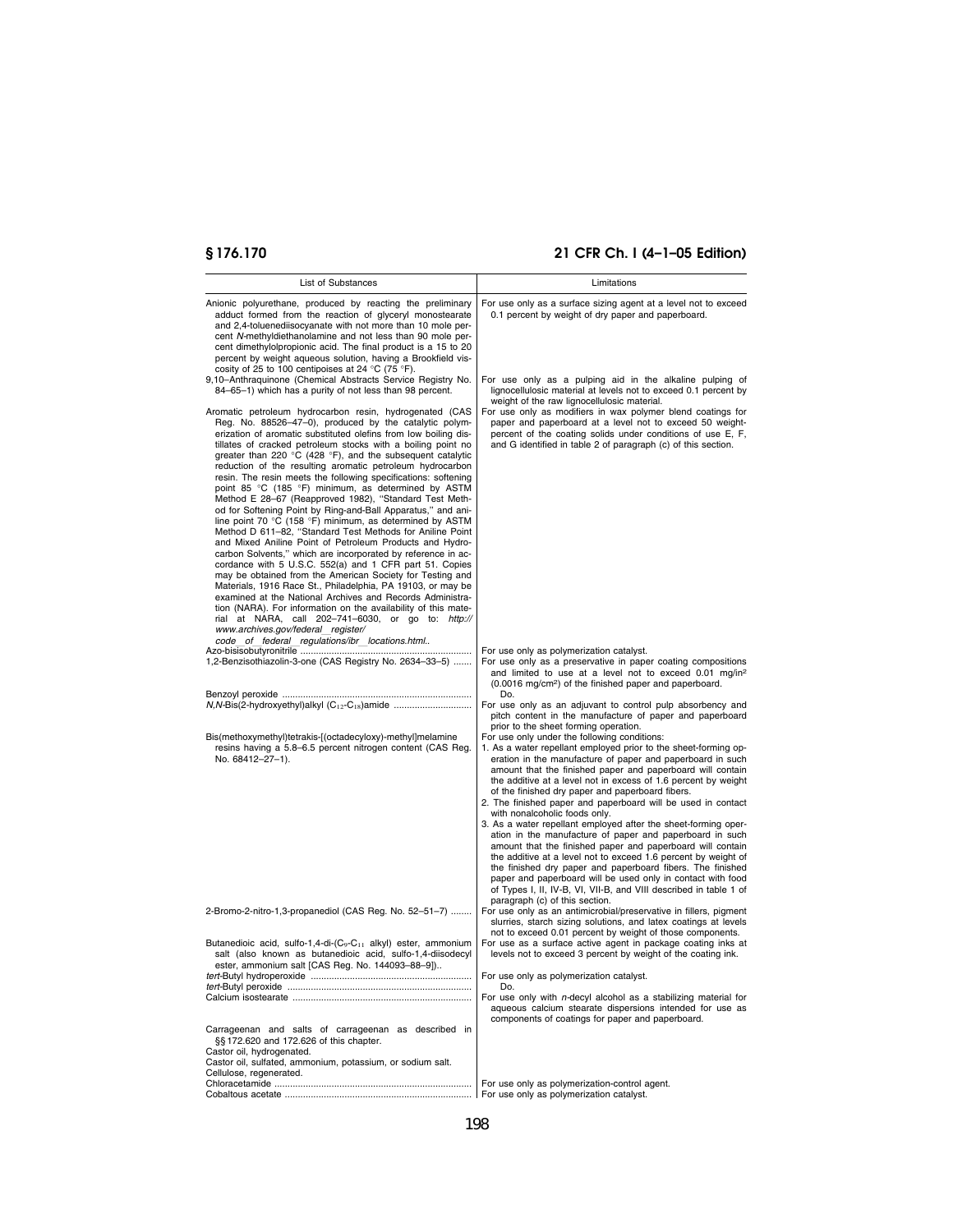| <b>List of Substances</b>                                                                                                                                                                                                                                                                                                                                                                                                                                                                                                                                                                                                                                                                                                                                                                     | Limitations                                                                                                                                                                                                                                                      |
|-----------------------------------------------------------------------------------------------------------------------------------------------------------------------------------------------------------------------------------------------------------------------------------------------------------------------------------------------------------------------------------------------------------------------------------------------------------------------------------------------------------------------------------------------------------------------------------------------------------------------------------------------------------------------------------------------------------------------------------------------------------------------------------------------|------------------------------------------------------------------------------------------------------------------------------------------------------------------------------------------------------------------------------------------------------------------|
|                                                                                                                                                                                                                                                                                                                                                                                                                                                                                                                                                                                                                                                                                                                                                                                               | Do.                                                                                                                                                                                                                                                              |
|                                                                                                                                                                                                                                                                                                                                                                                                                                                                                                                                                                                                                                                                                                                                                                                               | For use only:                                                                                                                                                                                                                                                    |
|                                                                                                                                                                                                                                                                                                                                                                                                                                                                                                                                                                                                                                                                                                                                                                                               | 1. As a modifier for amino resins.                                                                                                                                                                                                                               |
|                                                                                                                                                                                                                                                                                                                                                                                                                                                                                                                                                                                                                                                                                                                                                                                               | 2. As a fluidizing agent in starch and protein coatings for paper<br>and paperboard.                                                                                                                                                                             |
|                                                                                                                                                                                                                                                                                                                                                                                                                                                                                                                                                                                                                                                                                                                                                                                               | For use only with calcium isostearate as a stabilizing material<br>for aqueous calcium stearate dispersions intended for use as<br>components of coatings for paper and paperboard.                                                                              |
|                                                                                                                                                                                                                                                                                                                                                                                                                                                                                                                                                                                                                                                                                                                                                                                               | For use only as a wet-strength agent employed prior to the<br>sheet-forming operation in the manufacture of paper and pa-<br>perboard and used at a level not to exceed 1% by weight of<br>the finished dry paper and paperboard fibers.                         |
|                                                                                                                                                                                                                                                                                                                                                                                                                                                                                                                                                                                                                                                                                                                                                                                               | Do.                                                                                                                                                                                                                                                              |
| Dialkyl(C <sub>16</sub> -C <sub>18</sub> )carbamoyl chloride (CAS Req. No. 41319-54-<br>4) manufactured by the reaction of secondary amines de-<br>rived from fatty acids of animal or vegetable sources with<br>phosgene.                                                                                                                                                                                                                                                                                                                                                                                                                                                                                                                                                                    | For use as a sizing agent at a level not to exceed 0.2 percent<br>by weight of the dry fiber.                                                                                                                                                                    |
| Diallyldimethyl ammonium chloride polymer with acrylamide<br>and potassium acrylate, produced by copolymerizing either<br>(1) diallyldimethyl ammonium chloride and acrylamide in a<br>weight ratio of 50/50, with 4.4 percent of the acrylamide sub-<br>sequently hydrolyzed to potassium acrylate or (2) polym-<br>erized diallyldimethyl ammonium chloride, acrylamide and<br>potassium acrylate (as acrylic acid) in a weight ratio of 50/<br>47.8/2.2, respectively, so that the finished resin in a 1 per-<br>cent by weight aqueous solution (active polymer) has a vis-<br>cosity of more than 22 centipoises at 22 °C (72 °F) as deter-<br>mined by LVF series, Brookfield Viscometer using No. 1<br>spindle at 60 RPM (or by other equivalent method) (CAS<br>Reg. No. 25136-75-8). | For use only as a retention and/or drainage aid employed prior<br>to the sheet-forming operations in the manufacture of paper<br>and paperboard and limited to use at a level not to exceed<br>0.05 percent by weight of the finished paper and paper-<br>board. |
|                                                                                                                                                                                                                                                                                                                                                                                                                                                                                                                                                                                                                                                                                                                                                                                               |                                                                                                                                                                                                                                                                  |
| Diallyldimethylammonium chloride with acrylamide (CAS Reg.<br>No. 26590-05-6). The copolymer is produced by copolym-<br>erizing diallyldimethylammonium chloride with acrylamide in<br>a weight ratio of 50–50 so that the finished resin in a 1 per-<br>cent by weight aqueous solution (active polymer) has a vis-<br>cosity of more than 22 centipoises at 22 °C (71.6 °F), as de-<br>termined by LVF-series Brookfield viscometer using a No. 1<br>spindle at 60 r.p.m. (or by other equivalent method).                                                                                                                                                                                                                                                                                  | For use only as a drainage and/or retention aid employed prior<br>to the sheet-forming operation in the manufacture of paper<br>and paperboard and limited to use at a level not to exceed<br>0.05 percent by weight of the finished paper and paper-<br>board.  |
| Diallyldiethylammonium chloride polymer with acrylamide, and<br>diallyldimethylammonium chloride, produced by copolym-<br>erizing acrylamide, diallyldiethylammonium chloride, and<br>diallyldimethylammonium chloride, respectively, in the fol-<br>lowing weight ratios and having viscosities determined at 22<br>°C, by LVF-series Brookfield viscometer using a No. 1 spin-<br>dle at 60 r.p.m. (or by other equivalent method), as follows:.                                                                                                                                                                                                                                                                                                                                            |                                                                                                                                                                                                                                                                  |
| 1. Weight ratio: 50-2.5-47.5. The finished resin in a 1 per-<br>cent by weight aqueous solution has a minimum vis-<br>cosity of 22 centipoises.                                                                                                                                                                                                                                                                                                                                                                                                                                                                                                                                                                                                                                               | For use only as a retention aid employed prior to the sheet-<br>forming operation in the manufacture of paper and paper-<br>board and limited to use at a level not to exceed 0.05 per-<br>cent by weight of the finished paper and paperboard.                  |
| 2. Weight ratio: 25-2.5-72.5. The finished resin in a 0.20<br>percent by weight aqueous solution has a minimum vis-<br>cosity of 20 centipoises.                                                                                                                                                                                                                                                                                                                                                                                                                                                                                                                                                                                                                                              | For use only as a drainage and/or retention aid employed prior<br>to the sheet-forming operation in the manufacture of paper<br>and paperboard and limited to use at a level not to exceed<br>0.075 percent by weight of the finished paper and paper-<br>board. |
| 3. Weight ratio: 80-2.5-17.5. The finished resin in a 0.30<br>percent by weight aqueous solution has a minimum vis-<br>cosity of 50 centipoises.                                                                                                                                                                                                                                                                                                                                                                                                                                                                                                                                                                                                                                              | For use only as a drainage and/or retention aid employed prior<br>to the sheet-forming operation in the manufacture of paper<br>and paperboard and limited to use at a level not to exceed<br>0.075 percent by weight of the finished paper and paper-<br>board. |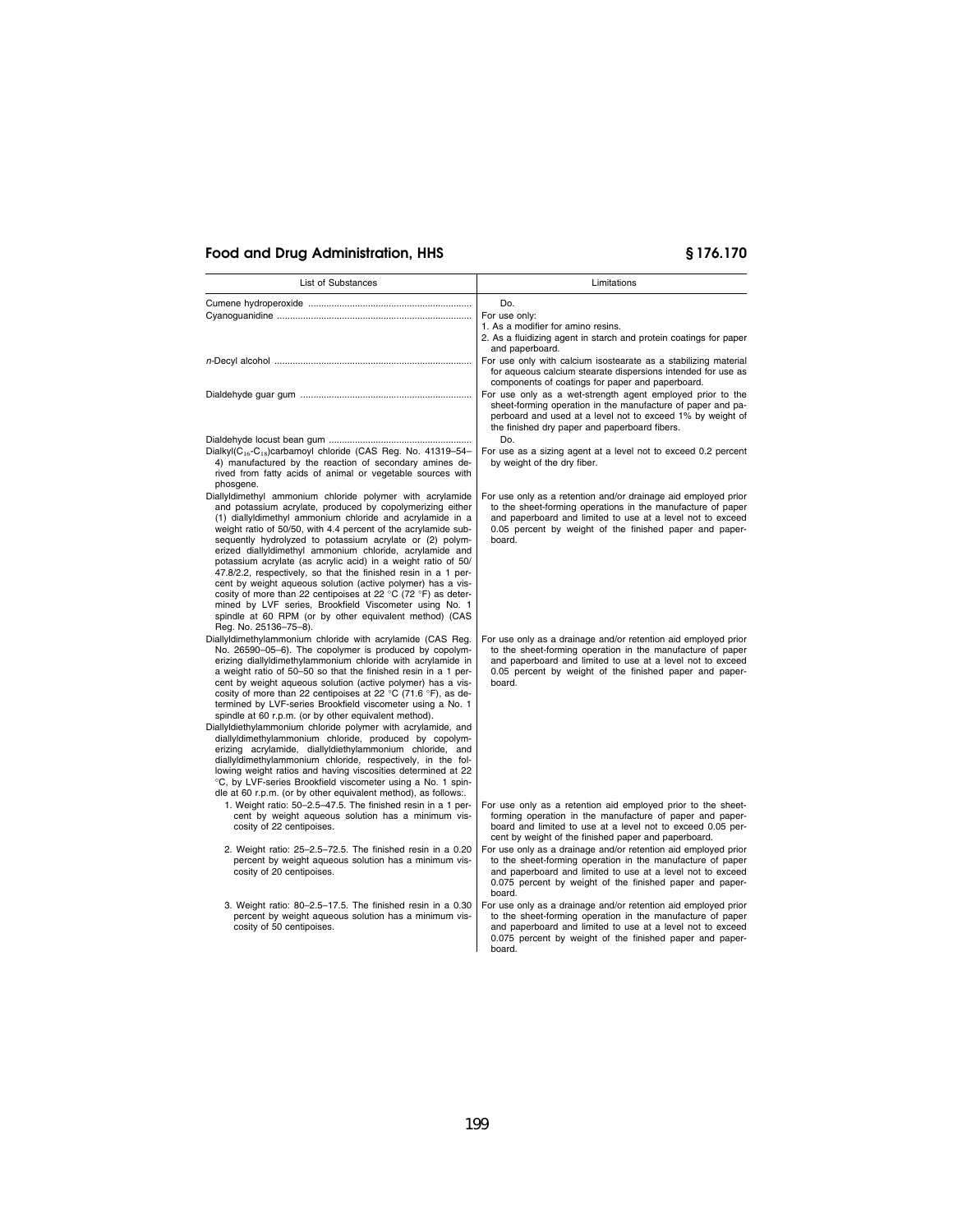| List of Substances                                                                                                                                                                                                                                                                                                                                                                                                                                                                                                                                                                                                                                                                                                                                                                                                                                                                                   | Limitations                                                                                                                                                                                                                                                                                                                                                                                                                                                                                                                                                                 |
|------------------------------------------------------------------------------------------------------------------------------------------------------------------------------------------------------------------------------------------------------------------------------------------------------------------------------------------------------------------------------------------------------------------------------------------------------------------------------------------------------------------------------------------------------------------------------------------------------------------------------------------------------------------------------------------------------------------------------------------------------------------------------------------------------------------------------------------------------------------------------------------------------|-----------------------------------------------------------------------------------------------------------------------------------------------------------------------------------------------------------------------------------------------------------------------------------------------------------------------------------------------------------------------------------------------------------------------------------------------------------------------------------------------------------------------------------------------------------------------------|
| Diallyldiethylammonium chloride polymer with acrylamide, po-<br>tassium acrylate, and diallyldimethylammonium chloride. The<br>polymer is produced by copolymerizing either: (1) acryl-<br>amide,<br>diallyldiethylammonium<br>chloride,<br>and<br>diallyldimethylammonium chloride in a weight ratio of 50-<br>2.5-47.5, respectively, with 4.4 percent of the acrylamide<br>subsequently hydrolyzed to potassium acrylate, or (2) acryl-<br>amide.<br>potassium<br>acrylate<br>acrylic<br>(as<br>acid),<br>diallyldiethylammonium<br>chloride,<br>and<br>diallyldimethylammonium chloride in a weight ratio of 47.8-<br>2.2-2.5-47.5, so that the finished resin in a 1 percent by<br>weight aqueous solution has a minimum viscosity of 22 cen-<br>tipoises at 22 °C, as determined by LVF-series Brookfield<br>viscometer using a No. 1 spindle at 60 r.p.m. (or by other<br>equivalent method). | For use only as a retention aid employed prior to the sheet-<br>forming operation in the manufacture of paper and paper-<br>board and limited to use at a level not to exceed 0.05 per-<br>cent by weight of the finished paper and paperboard.                                                                                                                                                                                                                                                                                                                             |
| Diallyldimethylammonium chloride polymer with acrylamide, re-<br>action product with glyoxal, produced by copolymerizing not<br>less than 90 weight percent of acrylamide and not more than<br>10 weight percent of diallyldimethylammonium chloride,<br>which is then cross-linked with not more than 30 weight per-<br>cent of glyoxal, such that a 10 percent aqueous solution has<br>a minimum viscosity of 25 centipoises at 25 °C as deter-<br>mined by Brookfield viscometer Model RVF, using a No. 1<br>spindle at 100 r.p.m.                                                                                                                                                                                                                                                                                                                                                                | For use only as a dry and wet strength agent employed prior<br>to the sheet-forming operation in the manufacture of paper<br>and paperboard in such an amount that the finished paper<br>and paperboard will contain the additive at a level not in ex-<br>cess of 2 percent by weight of the dry fibers in the finished<br>paper and paperboard.                                                                                                                                                                                                                           |
| 2,2-Dibromo-3-nitrilopropionamide (CAS Reg. No.10222-01-2).                                                                                                                                                                                                                                                                                                                                                                                                                                                                                                                                                                                                                                                                                                                                                                                                                                          | For use as a preservative at a level not to exceed 100 parts<br>per million in coating formulations and in component slurries<br>and emulsions, used in the production of paper and paper-<br>board and coatings for paper and paperboard.<br>For use only as an antioxidant for fatty based coating adju-<br>vants provided it is used at a level not to exceed 0.005% by                                                                                                                                                                                                  |
|                                                                                                                                                                                                                                                                                                                                                                                                                                                                                                                                                                                                                                                                                                                                                                                                                                                                                                      | weight of coating solids.<br>For use only:<br>1. As an adjuvant to control pulp absorbency and pitch content<br>in the manufacture of paper and paperboard prior to the<br>sheet-forming operation.<br>2.In paper mill boilers.                                                                                                                                                                                                                                                                                                                                             |
| Diethanolamine salts of mono- and bis (1H, 1H, 2H, 2H-perfluo-<br>roalkyl) phosphates where the alkyl group is even-numbered<br>in the range $C_8$ - $C_{18}$ and the salts have a fluorine content of<br>52.4% to 54.4% as determined on a solids basis.                                                                                                                                                                                                                                                                                                                                                                                                                                                                                                                                                                                                                                            | For use only as an oil and water repellant at a level not to ex-<br>ceed 0.17 pound (0.09 pound of fluorine) per 1,000 square<br>feet of treated paper or paperboard, as determined by anal-<br>ysis for total fluorine in the treated paper or paperboard with-<br>out correction for any fluorine which might be present in the<br>untreated paper or paperboard, when such paper or paper-<br>board is used in contact with nonalcoholic foods under the<br>conditions of use described in paragraph (c) of this section,<br>table 2, conditions of use (B) through (H). |
| Diethyl(2-hydroxyethyl) methylammonium methyl sulfate, acry-<br>late, polymer with acrylamide, chemical abstract service reg-<br>istry No. [26796-75-8] having 90-95 mole pct. acrylamide, a<br>nitrogen content of not more than 19.7 pct. (Kjeldahl, dry<br>basis), and a residual acrylamide monomer content of not<br>more than 0.1 pct. The finished polymer in a 1 pct. by weight<br>aqueous solution has a minimum viscosity of 900 centipoises<br>at 25 °C as determined by LVT-series Brookfield viscometer<br>using a No. 2 spindle at 12 r.p.m. (or by equivalent method).                                                                                                                                                                                                                                                                                                                | For use only as a retention aid and drainage aid employed<br>prior to the sheet-forming operation in the manufacture of<br>paper and paperboard at a level not to exceed 0.15 pct. by<br>weight of finished dry paper and paperboard fibers.                                                                                                                                                                                                                                                                                                                                |
| N, N-Diisopropanolamide of tallow fatty acids                                                                                                                                                                                                                                                                                                                                                                                                                                                                                                                                                                                                                                                                                                                                                                                                                                                        | For use only as a modifier for amino resins.<br>For use only as an adjuvant to control pulp absorbency and<br>pitch content in the manufacture of paper and paperboard<br>prior to the sheet-forming operation.                                                                                                                                                                                                                                                                                                                                                             |
| Dimethylamine-epichlorohydrin copolymer in which not more<br>than 5 mole-percent of dimethylamine may be replaced by<br>an equimolar amount of ethylenediamine and in which the<br>ratio of total amine to epichlorohydrin does not exceed 1:1.<br>The nitrogen content of the copolymer shall be 9.4 to 10.8<br>weight percent on a dry basis and a 10 percent by weight<br>aqueous solution of the final product has a minimum vis-<br>cosity of 5.0 centipoises at 25 °C, as determined by LVT-se-<br>ries Brookfield viscometer using a No. 1 spindle at 60 r.p.m.<br>(or by other equivalent method).                                                                                                                                                                                                                                                                                           | For use only:<br>1. As a retention aid employed before the sheet-forming oper-<br>ation in the manufacture of paper and paperboard and lim-<br>ited to use at a level not to exceed 1 percent by weight of<br>the finished paper and paperboard.<br>2. At the size press at a level not to exceed 0.017 percent by<br>weight of the finished paper and paperboard.                                                                                                                                                                                                          |
| N-[(Dimethylamino)methyl]-acrylamide polymer with acrylamide<br>and styrene having a nitrogen content of not more than 16.9<br>percent and a residual acrylamide monomer content of not<br>more than 0.2 percent on a dry basis.<br>N, N'-Dioleoylethylenediamine.                                                                                                                                                                                                                                                                                                                                                                                                                                                                                                                                                                                                                                   | For use only as a dry-strength agent employed prior to the<br>sheet-forming operation in the manufacture of paper and pa-<br>perboard and used at a level not to exceed 1 percent by<br>weight of finished dry paper or paperboard fibers.                                                                                                                                                                                                                                                                                                                                  |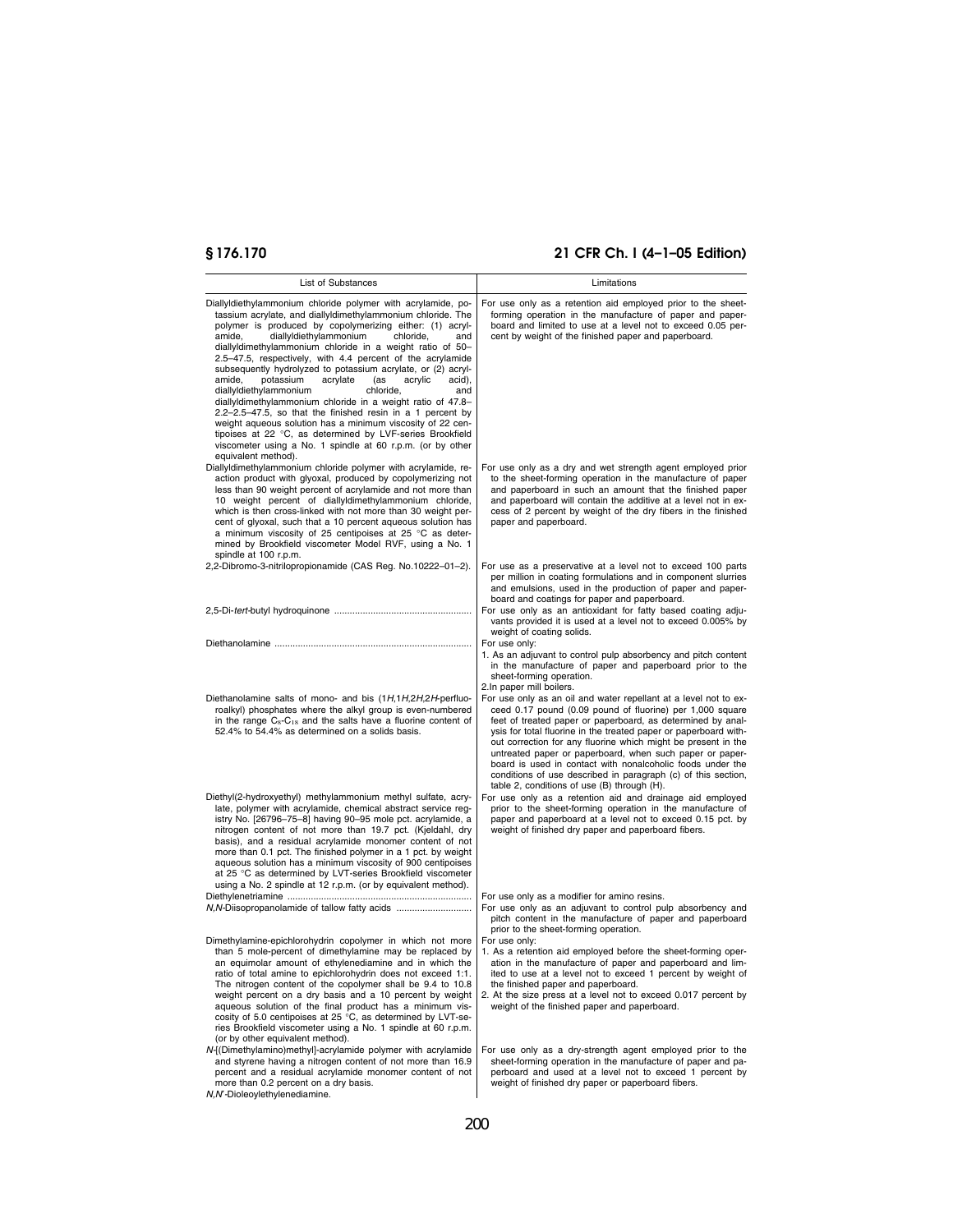| <b>List of Substances</b>                                                                                                                                                                                                                                                                                                                                                                                                                                          | Limitations                                                                                                                                                                                                                                                                                                                                                                                                                                                                                                                                                                                                  |
|--------------------------------------------------------------------------------------------------------------------------------------------------------------------------------------------------------------------------------------------------------------------------------------------------------------------------------------------------------------------------------------------------------------------------------------------------------------------|--------------------------------------------------------------------------------------------------------------------------------------------------------------------------------------------------------------------------------------------------------------------------------------------------------------------------------------------------------------------------------------------------------------------------------------------------------------------------------------------------------------------------------------------------------------------------------------------------------------|
|                                                                                                                                                                                                                                                                                                                                                                                                                                                                    | For use only as an antioxidant for fatty based coating adju-<br>vants provided it is used at a level not to exceed 0.005% by<br>weight of coating solids.                                                                                                                                                                                                                                                                                                                                                                                                                                                    |
| Dipropylene glycol.<br>Disodium salt of 1,4-dihydro-9,10-dihydroxyanthracene (CAS<br>Reg. No. 73347-80-5).                                                                                                                                                                                                                                                                                                                                                         | For use only as a catalyst in the alkaline pulping of<br>lignocellulosic materials at levels not to exceed 0.1 percent<br>by weight of the raw lignocellulosic materials.                                                                                                                                                                                                                                                                                                                                                                                                                                    |
| N, N'-Distearoylethylenediamine.                                                                                                                                                                                                                                                                                                                                                                                                                                   | For use only as an antimicrobial agent in paper and paper-<br>board under the following conditions:                                                                                                                                                                                                                                                                                                                                                                                                                                                                                                          |
| 1. For contact only with nonalcoholic food having a pH above 5<br>and provided it is used at a level not to exceed 0.4 percent<br>by weight of the paper and paperboard.<br>2. For use in the outer ply of multiwall paper bags for contact<br>with dry food of Type VIII described in table I of paragraph<br>(c) of this section and provided it is used at a level of 0.8<br>percent by weight of the paper.                                                    |                                                                                                                                                                                                                                                                                                                                                                                                                                                                                                                                                                                                              |
|                                                                                                                                                                                                                                                                                                                                                                                                                                                                    | For use only as an antimicrobial agent in paper and paper-<br>board under the following conditions:<br>1. For contact only with nonalcoholic food having a pH above 5<br>and provided it is used at a level not to exceed 0.4 percent<br>by weight of the paper and paperboard.<br>2. For use in the outer ply of multiwall paper bags for contact<br>with dry food of Type VIII described in table I of paragraph<br>(c) of this section and provided it is used at a level of 0.8<br>percent by weight of the paper.                                                                                       |
| Fatty acids derived from animal and vegetable fats and oils<br>and salts of such acids, single or mixed, as follows:<br>Aluminum.<br>Ammonium.<br>Calcium.<br>Magnesium.<br>Potassium.<br>Sodium.<br>Zinc.                                                                                                                                                                                                                                                         |                                                                                                                                                                                                                                                                                                                                                                                                                                                                                                                                                                                                              |
| Ferric chloride.<br>Ferrous ammonium sulfate.<br>Fish oil, hydrogenated.<br>Fish oil, hydrogenated, potassium salt.<br>Furcelleran and salts of furcelleran as described in §§172.655                                                                                                                                                                                                                                                                              |                                                                                                                                                                                                                                                                                                                                                                                                                                                                                                                                                                                                              |
| and 172.660 of this chapter.                                                                                                                                                                                                                                                                                                                                                                                                                                       | For use only as an antimicrobial agent in pigment and filler<br>slurries used in the manufacture of paper and paperboard at<br>levels not to exceed 300 parts per million by weight of the<br>slurry solids.                                                                                                                                                                                                                                                                                                                                                                                                 |
| Glyceryl lactostearate.<br>Glyceryl mono-1,2-hydroxystearate.<br>Glyceryl monoricinoleate.                                                                                                                                                                                                                                                                                                                                                                         |                                                                                                                                                                                                                                                                                                                                                                                                                                                                                                                                                                                                              |
| Guar gum modified by treatment with $\beta$ -diethylamino- ethyl<br>chloride hydrochloride.                                                                                                                                                                                                                                                                                                                                                                        | For use only as a retention aid and/or drainage aid employed<br>prior to the sheet-forming operation in the manufacture of<br>paper and paperboard.                                                                                                                                                                                                                                                                                                                                                                                                                                                          |
| Guar gum modified by treatment with not more than 25 weight<br>percent of 2,3-epoxypropyltri-methylammonium chloride such<br>that the finished product has a maximum chlorine content of<br>4.5 percent, a maximum nitrogen content of 3.0 percent, and<br>a minimum viscosity in 1-percent-by-weight aqueous solution<br>of 1,000 centipoises at 77 °F, as determined by RV-series<br>Brookfield viscometer (or equivalent) using a No. 3 spindle at<br>20 r.p.m. | For use only as a retention aid and/or internal size employed<br>prior to the sheet-forming operation in the manufacture of<br>paper and paperboard, and limited to use at a level: (1) Not<br>to exceed 0.15 percent by weight of the finished dry paper<br>and paperboard fibers intended for use in contact with all<br>types of foods, except (2) not to exceed 0.30 pct. by weight<br>of the finished dried paper and paperboard fibers for use<br>with nonalcoholic and nonfatty food of types identified under<br>Types I, II, IV-B, VI-B, VII-B, and VIII of table I in par. (c) of<br>this section. |
| N, N, N', N', N", N"-Hexakis (methoxymethyl)-1,3,5-triazine-2,4,6-<br>triamine polymer with stearyl alcohol, $\alpha$ -octadecenyl-omega-<br>hydroxypoly(oxy-1,2-ethanediyl), and alkyl (C20+) alcohols<br>(CAS Reg. No. 130328-24-4).                                                                                                                                                                                                                             | For use only as a water-repellent applied to the surface of<br>paper and paperboard at levels not to exceed 1 percent by<br>weight of the finished dry paperboard fibers. The finished<br>paper and paperboard will be used in contact with aqueous<br>foods under conditions of use B through G as described in<br>table 2 of paragraph (c) of this section.                                                                                                                                                                                                                                                |
|                                                                                                                                                                                                                                                                                                                                                                                                                                                                    | For use only as polymerization cross-linking agent for protein,<br>including casein.                                                                                                                                                                                                                                                                                                                                                                                                                                                                                                                         |
| Hydroquinone and the monomethyl or monoethyl ethers of hy-<br>droquinone.                                                                                                                                                                                                                                                                                                                                                                                          | For use only as an inhibitor for monomers.                                                                                                                                                                                                                                                                                                                                                                                                                                                                                                                                                                   |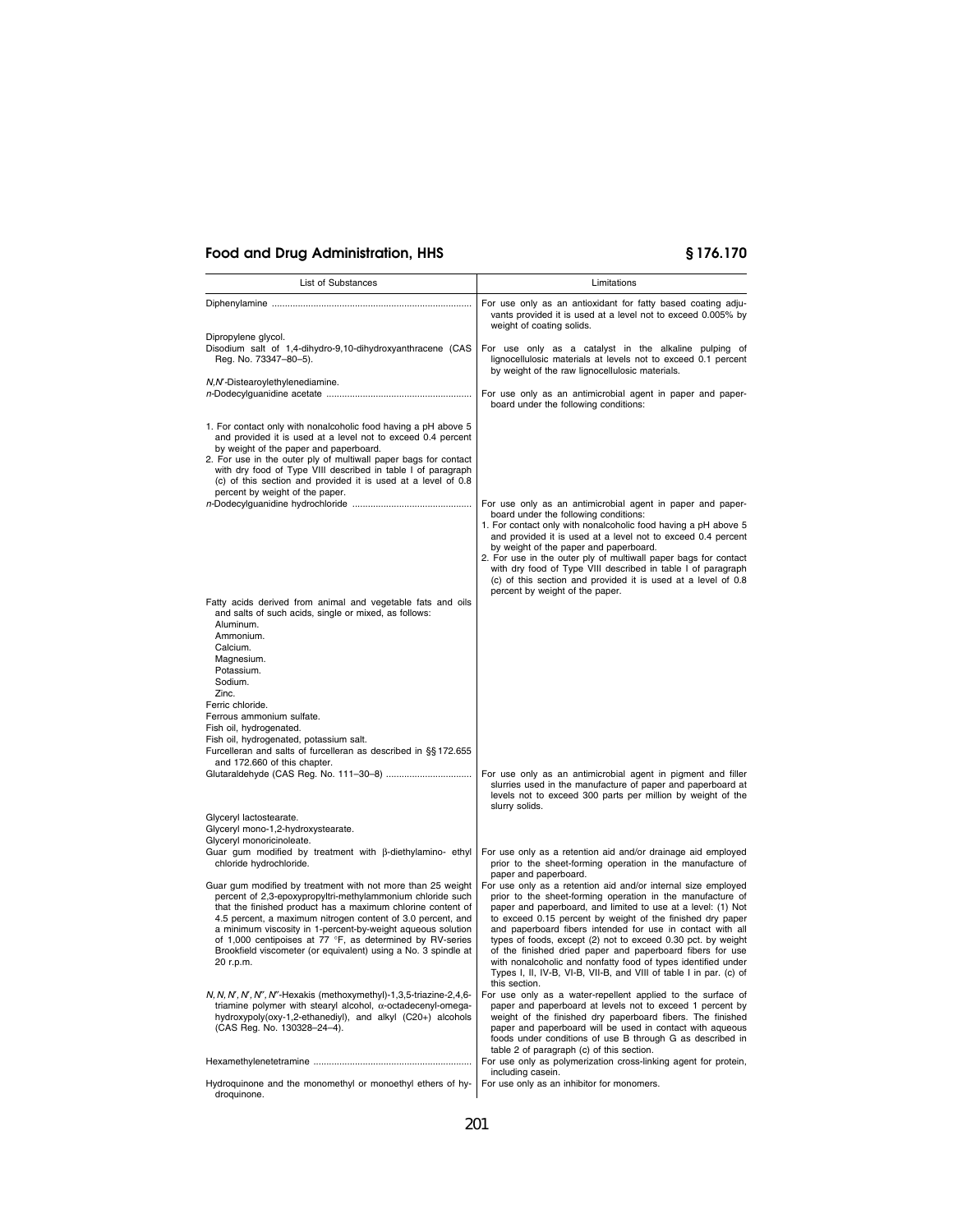| List of Substances                                                                                                                                                                                                                                                                                                                                                                                                                            | Limitations                                                                                                                                                                                                                                                                                                                       |
|-----------------------------------------------------------------------------------------------------------------------------------------------------------------------------------------------------------------------------------------------------------------------------------------------------------------------------------------------------------------------------------------------------------------------------------------------|-----------------------------------------------------------------------------------------------------------------------------------------------------------------------------------------------------------------------------------------------------------------------------------------------------------------------------------|
| Hydroxymethyl-5,5-dimethylhydantoin (CAS Reg. No. 27636-<br>$82 - 4$ ,<br>with<br>1,3-bis(hydroxymethyl)-5,5-<br>mixture<br>dimethylhydantoin (CAS Reg. No. 6440-58-0).                                                                                                                                                                                                                                                                       | For use only as a preservative in clay-type fillers at a level not<br>to exceed a combined total of 1,200 milligrams/kilograms<br>hydroxymethyl-5.5-dimethylhydantoin<br>and<br>$1,3-$<br>bis(hydroxymethyl)-5,5-dimethylhydantoin in the filler.                                                                                 |
| Hydroxypropyl guar gum having a minimum viscosity of 5,000<br>centipoises at 25 °C., as determined by RV-series Brookfield<br>viscometer using a No. 4 spindle at 20 r.p.m. (or other suit-<br>able method) and using a test sample prepared by dissolving<br>5 grams of moisture-free hydroxypropyl guar gum in 495 mil-<br>liliters of a 70 percent by weight aqueous propylene glycol<br>solution.                                         | For use only as a dry strength and formation aid agent em-<br>ployed prior to the sheet-forming operation in the manufac-<br>ture of paper and paperboard and used at a level not to ex-<br>ceed 1.5 percent by weight of finished dry paper or paper-<br>board fibers.                                                           |
| 12-Hydroxystearic acid-polyethylene glycol block copolymers<br>(CAS Reg. No. 70142-34-6) produced by the reaction of<br>polyethylene glycol (minimum molecular weight 200) with 12-<br>hydroxystearic acid.                                                                                                                                                                                                                                   | For use only as a surfactant for dispersions of polyacrylamide<br>retention and drainage aids employed prior to the sheet<br>forming operation in the manufacture of paper and paper-<br>board.                                                                                                                                   |
| Imidazolium compounds, $2-(C_{17}$ and $C_{17}$ -unsaturated alkyl)-1-<br>$[2-(C_{18}$ and $C_{18}$ -unsaturated amido)ethyl]-4,5-dihydro-1-<br>methyl, methyl sulfates (CAS Reg. No. 72749-55-4)                                                                                                                                                                                                                                             | For use only at a level not to exceed 0.5 percent by weight of<br>the dry paper and paperboard.                                                                                                                                                                                                                                   |
|                                                                                                                                                                                                                                                                                                                                                                                                                                               | For use only as an antioxidant for fatty based coating adju-<br>vants provided it is used as a level not to exceed 0.005% by<br>weight of coating solids.<br>For use only as polymerization catalyst.                                                                                                                             |
| Japan wax.                                                                                                                                                                                                                                                                                                                                                                                                                                    |                                                                                                                                                                                                                                                                                                                                   |
| Lanolin.                                                                                                                                                                                                                                                                                                                                                                                                                                      | For use only as polymerization catalyst.                                                                                                                                                                                                                                                                                          |
| Lauryl sulfate salts:<br>Ammonium.<br>Magnesium.<br>Potassium.                                                                                                                                                                                                                                                                                                                                                                                |                                                                                                                                                                                                                                                                                                                                   |
| Sodium.                                                                                                                                                                                                                                                                                                                                                                                                                                       |                                                                                                                                                                                                                                                                                                                                   |
| Lecithin, hydroxylated.<br>Lignin sulfonate and its calcium, potassium, and sodium salts.                                                                                                                                                                                                                                                                                                                                                     |                                                                                                                                                                                                                                                                                                                                   |
| Maleic anhydride, polymer with ethyl acrylate and vinyl acetate,<br>hydrolyzed (CAS Reg. No. 113221-69-5) and/or its ammo-<br>nium, potassium, and sodium salts.                                                                                                                                                                                                                                                                              | For use only as a deposit control additive prior to the sheet<br>forming operation to prevent scale buildup in the manufac-<br>ture of paper and paperboard in contact with food, at a level<br>not to exceed 0.075 percent (as the acid) by weight of the<br>dry paper and paperboard.                                           |
| Methacrylic acid-acrylic acid copolymer (CAS Reg. No. 25751-                                                                                                                                                                                                                                                                                                                                                                                  | For use only as a boiler water additive at a level not to exceed                                                                                                                                                                                                                                                                  |
| $21 - 7$ ).<br>N-methyldiallylamine<br>hydrochloride<br>polymer<br>with<br>epichlorohydrin having a nitrogen content of 4.8 to 5.9 per-<br>cent (Kjeldahl dry basis) such that a 20 percent by weight<br>aqueous solution has a minimum viscosity of 30 centipoises<br>and maximum viscosity of 100 centipoises at 25 °C, as de-<br>termined by LVF Model Brookfield viscometer using a No. 1<br>spindle at 60 r.p.m. (or equivalent method). | 50 parts per million in the boiler water.<br>For use only as a retention aid, flocculating agent, and wet-<br>strength agent employed in the manufacture of paper and<br>paperboard prior to the sheet-forming operation and limited<br>to use at a level not to exceed 1.5 percent by weight of the<br>dry paper and paperboard. |
| Methyl naphthalene sulfonic acid-formaldehyde condensate,<br>sodium salt.                                                                                                                                                                                                                                                                                                                                                                     | For use only as an adjuvant to control pulp absorbency and<br>pitch content in the manufacture of paper and paperboard<br>prior to the sheet-forming operation.                                                                                                                                                                   |
| N-methyl-N-(tall oil acyl) taurine, sodium salt (CAS Reg. No.<br>$61791 - 41 - 1$ ).                                                                                                                                                                                                                                                                                                                                                          | For use only to control scale formation in the manufacture of<br>paper and paperboard prior to the sheetforming operation at<br>a level not to exceed 0.015 percent by weight of the dry<br>paper and paperboard.                                                                                                                 |
| Mineral oil, white.<br>Mono-, di-, tri-(1-methyl-1-phenylethyl)-phenol, ethoxylated,<br>sulfated, ammonium salt with an average of 12 to 16 moles<br>of ethylene oxide (CAS Reg. No. 68130-71-2).<br>Monoglyceride citrate.                                                                                                                                                                                                                   | For use only as an emulsifier for rosin based sizing at a level<br>not to exceed 0.03 percent by weight of the finished dry<br>paper and paperboard.                                                                                                                                                                              |
| Monoisopropanolamine (CAS Reg. No. 78–96–6)                                                                                                                                                                                                                                                                                                                                                                                                   | For use as a dispersant for titanium dioxide suspensions at a<br>level not to exceed 0.68 percent by weight of titanium diox-<br>ide. The finished paper and paperboard will be used in con-<br>tact with all food types under conditions of use E through G<br>described in table 2 of paragraph (c) of this section.            |
| Mustardseed oil, sulfated, ammonium, potassium, or sodium<br>salt.                                                                                                                                                                                                                                                                                                                                                                            |                                                                                                                                                                                                                                                                                                                                   |
| Naphthalene sulfonic acid-formaldehyde condensate, sodium<br>salt.                                                                                                                                                                                                                                                                                                                                                                            | For use only as an adjuvant to control pulp absorbency and<br>pitch content in the manufacture of paper and paperboard<br>prior to the sheet-forming operation.                                                                                                                                                                   |
| Nitrocellulose, 10.9-12.2% nitrogen.<br>Oleic acid, sulfated, ammonium, potassium, or sodium salt.<br>N-Oleoyl-N'-stearoylethylenediamine.<br>Oxystearin.                                                                                                                                                                                                                                                                                     |                                                                                                                                                                                                                                                                                                                                   |
|                                                                                                                                                                                                                                                                                                                                                                                                                                               |                                                                                                                                                                                                                                                                                                                                   |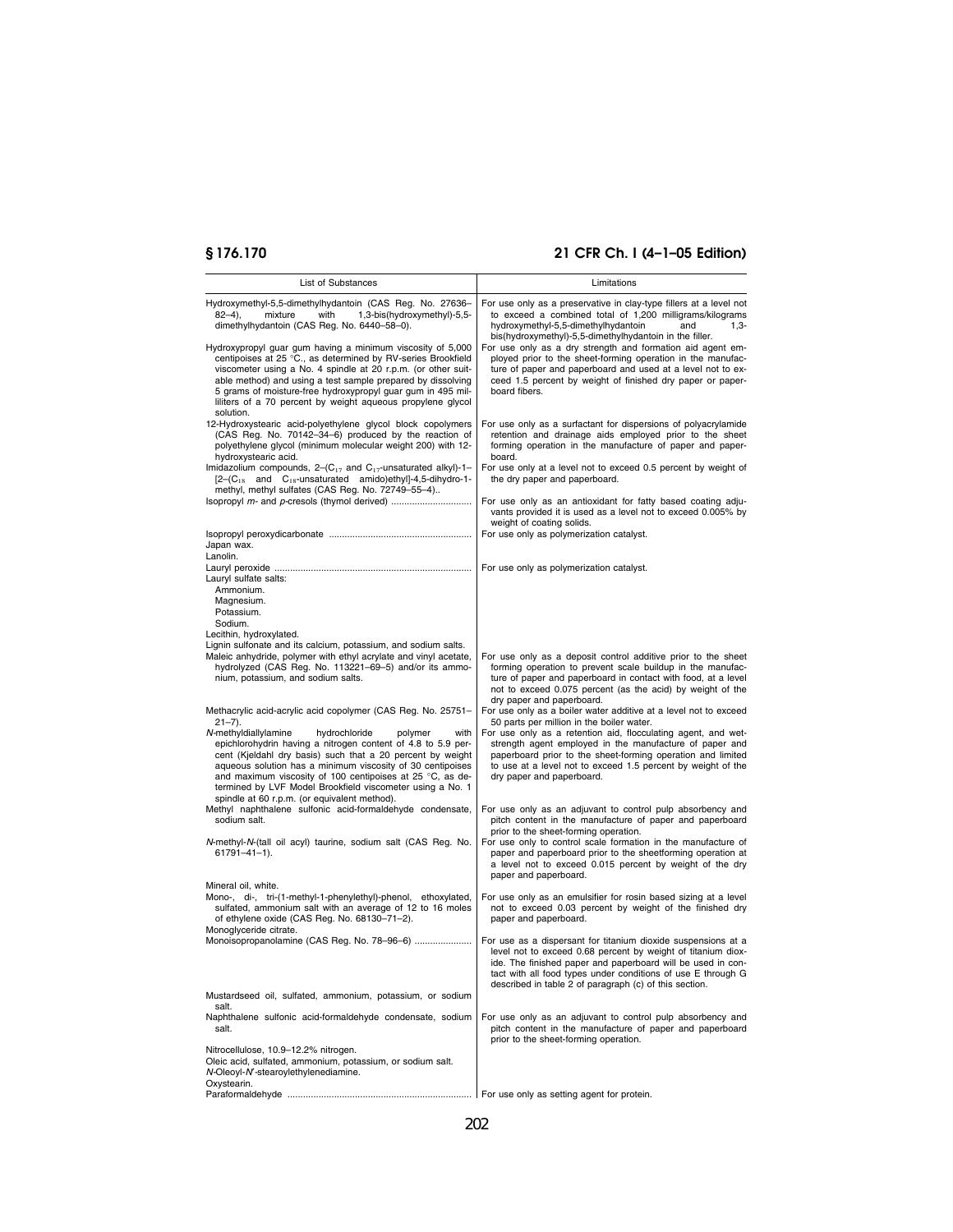| List of Substances                                                                                                                                                                                                                                                                                                                                                                                                                                                                                                                                                                                                                                                                                                                                                                                                                                                                                                                                                                                                                                        | Limitations                                                                                                                                                                                                                                                                                                                                                                                                                                                                                                                |
|-----------------------------------------------------------------------------------------------------------------------------------------------------------------------------------------------------------------------------------------------------------------------------------------------------------------------------------------------------------------------------------------------------------------------------------------------------------------------------------------------------------------------------------------------------------------------------------------------------------------------------------------------------------------------------------------------------------------------------------------------------------------------------------------------------------------------------------------------------------------------------------------------------------------------------------------------------------------------------------------------------------------------------------------------------------|----------------------------------------------------------------------------------------------------------------------------------------------------------------------------------------------------------------------------------------------------------------------------------------------------------------------------------------------------------------------------------------------------------------------------------------------------------------------------------------------------------------------------|
| Pentanoic<br>acid,<br>4,4-bis<br>$[(gamma-conega-perfluoro-C8-20 -$<br>alkyl)thio] derivatives, compounds with diethanolamine (CAS<br>Reg. No. 71608-61-2).                                                                                                                                                                                                                                                                                                                                                                                                                                                                                                                                                                                                                                                                                                                                                                                                                                                                                               | For use only as an oil and water repellent and used at a level<br>not to exceed 8 pounds per ton of the finished paper or pa-<br>perboard when such paper or paperboard is used in contact<br>with nonalcoholic foods under conditions of use E through H<br>described in table 2 of paragraph (c) of this section.                                                                                                                                                                                                        |
| Perfluoroalkyl acrylate copolymer (CAS Reg. No. 92265-81-1)<br>containing 35 to 40 weight percent fluorine, produced by the<br>copolymerization of ethanaminium, N,N,N-trimethyl-2-[(2-<br>methyl-1-oxo-2-propenyl)-oxy]-, chloride; 2-propenoic acid, 2-<br>methyl-, oxiranylmethyl ester; 2-propenoic acid, 2-ethoxyethyl<br>2-propenoic<br>ester;<br>and<br>acid,<br>2[[(heptadecafluoro-<br>octyl)sulfonyl] methyl amino]ethyl ester.                                                                                                                                                                                                                                                                                                                                                                                                                                                                                                                                                                                                                 | For use only as an oil and water repellent at a level not to ex-<br>ceed 0.5 percent by weight of the finished paper and paper-<br>board in contact with nonalcoholic foods under conditions of<br>use C, D, E, F, G, or H described in table 2 of paragraph (c)<br>of this section.                                                                                                                                                                                                                                       |
| Perfluoroalkyl substituted phosphate ester acids, ammonium<br>salts formed by the reaction of 2,2-bis[ $(\gamma, \omega$ -perfluoroC <sub>4-20</sub><br>alkylthio) methyl]-1,3-propanediol, polyphosphoric acid and<br>ammonium hydroxide.                                                                                                                                                                                                                                                                                                                                                                                                                                                                                                                                                                                                                                                                                                                                                                                                                | For use only as an oil and water repellant at a level not to ex-<br>ceed 0.44 percent perfluoroalkyl actives by weight of the fin-<br>ished paper and paperboard in contact with non-alcoholic<br>foods under condition of use H as described in table 2 of<br>paragraph (c) of this section; and in contact with food of<br>types III, IV-A, V, VII-A, and IX described in table 1 of para-<br>graph (c) of this section under conditions of use C through G<br>as described in table 2 of paragraph (c) of this section. |
| Petroleum asphalt, steam and vacuum refined to meet the fol-<br>lowing specifications: Softening point 88°C to 93°C, as de-<br>termined by ASTM method D36-76, "Standard Test Method<br>for Softening Point of Bitumen (Ring-and-Ball Apparatus);"<br>penetration at 25°C not to exceed 0.3 mm, as determined by<br>ASTM method D5-73 (Reapproved 1978), "Standard Test<br>Method for Penetration of Bituminous Materials," which are<br>incorporated by reference (Copies may be obtained from the<br>American Society for Testing Materials, 1916 Race St.,<br>Philadelphia, PA 19103, or may be examined at the National<br>Archives and Records Administration (NARA). For informa-<br>tion on the availability of this material at NARA, call 202-<br>741-6030.<br>http://www.archives.gov/<br>to:<br>or<br>go<br>federal register/code of federal regulations/<br>ibr_locations.html.); and maximum weight loss not to ex-<br>ceed 3% when distilled to 371°C, nor to exceed an addi-<br>tional 1.1% when further distilled between 371°C and ther- | Complying with § 178.3700 of this chapter.<br>For use only as a component of internal sizing of paper and<br>paperboard intended for use in contact only with raw fruits,<br>raw vegetables, and dry food of the type identified under<br>Type VIII of table 1 in paragraph (c) of this section, and pro-<br>vided that the asphalt is used at a level not to exceed 5% by<br>weight of the finished dry paper and paperboard fibers.                                                                                      |
| mal decomposition.                                                                                                                                                                                                                                                                                                                                                                                                                                                                                                                                                                                                                                                                                                                                                                                                                                                                                                                                                                                                                                        | Complying with § 178.3720 of this chapter.                                                                                                                                                                                                                                                                                                                                                                                                                                                                                 |
|                                                                                                                                                                                                                                                                                                                                                                                                                                                                                                                                                                                                                                                                                                                                                                                                                                                                                                                                                                                                                                                           | For use only as antioxidant in dry rosin size.                                                                                                                                                                                                                                                                                                                                                                                                                                                                             |
|                                                                                                                                                                                                                                                                                                                                                                                                                                                                                                                                                                                                                                                                                                                                                                                                                                                                                                                                                                                                                                                           | For use only as polymerization catalyst in melamine-formalde-<br>hyde modified alkyd coatings and limited to use at a level<br>not to exceed 2% by weight of the coating solids.                                                                                                                                                                                                                                                                                                                                           |
|                                                                                                                                                                                                                                                                                                                                                                                                                                                                                                                                                                                                                                                                                                                                                                                                                                                                                                                                                                                                                                                           | For use only as antioxidant in dry rosin size and limited to use<br>at a level not to exceed 0.4% by weight of the dry rosin size.                                                                                                                                                                                                                                                                                                                                                                                         |
| Phosphoric acid esters and polyesters (and their sodium salts)<br>of triethanolamine formed by the reaction of triethanolamine<br>with polyphosphoric acid to produce a mixture of esters hav-<br>ing an average nitrogen content of 1.5 percent and an aver-<br>age phosphorus content of 32 percent (as PO <sub>4</sub> ).                                                                                                                                                                                                                                                                                                                                                                                                                                                                                                                                                                                                                                                                                                                              | For use as an adjuvant prior to the sheet forming operation to<br>control pitch and scale formation in the manufacture of paper<br>and paperboard intended for use in contact with food only of<br>the types identified in paragraph (c) of this section, table 1,<br>under Types I, IV, V, VII, VIII, and IX, and used at a level<br>not to exceed 0.075 percent by weight of dry paper or pa-<br>perboard fibers.                                                                                                        |
| acid-N-(dimethyl-aminomethyl)acryl-<br>Poly[acrylamide-acrylic<br>amide], produced by reacting 2.40 to 3.12 parts by weight of<br>polyacrylamide with 1.55 parts dimethylamine and 1 part<br>formaldehyde, and containing no more than 0.2 percent<br>monomer as acrylamide.                                                                                                                                                                                                                                                                                                                                                                                                                                                                                                                                                                                                                                                                                                                                                                              | For use only as a drainage aid and retention aid employed<br>prior to the sheet-forming operation in the manufacture of<br>paper and paperboard for use in contact with fatty foods<br>under conditions of use described in paragraph (c) of this<br>section, table 2, conditions of use E, F, and G.                                                                                                                                                                                                                      |
| Poly(2-aminoethyl acrylate nitrate-co-2-hydroxypropyl acrylate)<br>produced when one mole of hydroxypropyl acrylate and<br>three moles of acrylic acid are reacted with three moles of<br>ethylenimine and three moles of nitric acid, such that a 35<br>percent by weight aqueous solution has a minimum viscosity<br>of 150 centipoises at 72 °F., as determined by RVF-series<br>Brookfield viscometer (or equivalent) using a No. 2 spindle at<br>20 r.p.m.                                                                                                                                                                                                                                                                                                                                                                                                                                                                                                                                                                                           | For use only as a retention and drainage aid employed prior to<br>the sheet-forming operation in the manufacture of paper and<br>paperboard at a level not to exceed 0.2 percent by weight of<br>dry paper or paperboard fiber.                                                                                                                                                                                                                                                                                            |
| Polyacrolein (1 part) -sodium bisulfite (0.7 part) adduct, con-<br>taining excess bisulfite (ratio of excess bisulfite to adduct not<br>to exceed $1.5$ to $1$ ).                                                                                                                                                                                                                                                                                                                                                                                                                                                                                                                                                                                                                                                                                                                                                                                                                                                                                         | For use only as an agent in modifying starches and starch<br>gums used in the production of paper and paperboard and<br>limited to use at a level not to exceed 0.09 mg/in <sup>2</sup> of the fin-<br>ished paper and paperboard.                                                                                                                                                                                                                                                                                         |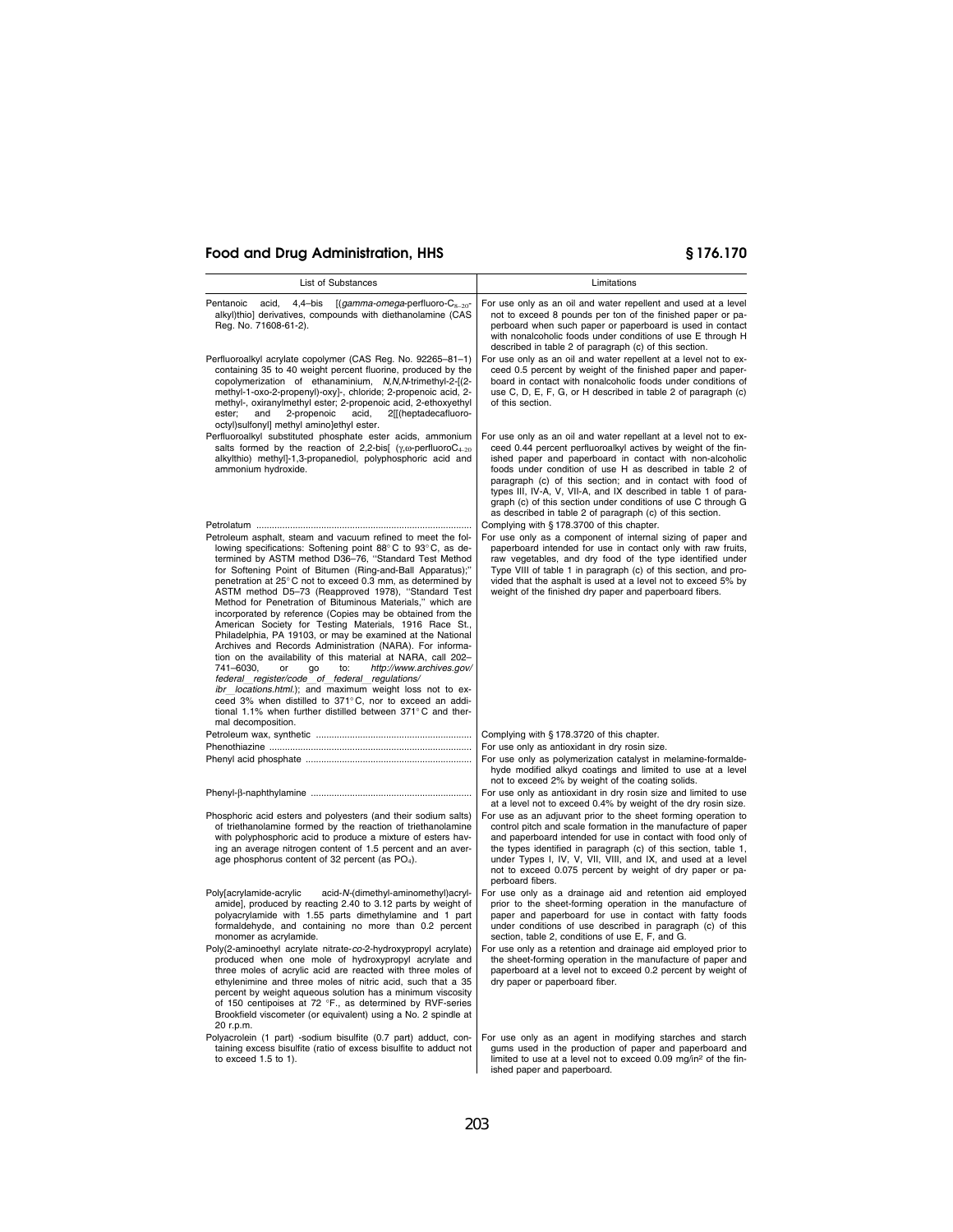| List of Substances                                                                                                                                                                                                                                                                                                                                                                                                                                                                                                                                                                                                                                                                                                                                                                                                                                                                                                                                                                                                                                                                                                                                                                                                                                                                                                       | Limitations                                                                                                                                                                                                                                                                                                                                                                                                                                                                                                                                                                                                                                                                                                                                                                                                                                                                                                                                                                                                               |
|--------------------------------------------------------------------------------------------------------------------------------------------------------------------------------------------------------------------------------------------------------------------------------------------------------------------------------------------------------------------------------------------------------------------------------------------------------------------------------------------------------------------------------------------------------------------------------------------------------------------------------------------------------------------------------------------------------------------------------------------------------------------------------------------------------------------------------------------------------------------------------------------------------------------------------------------------------------------------------------------------------------------------------------------------------------------------------------------------------------------------------------------------------------------------------------------------------------------------------------------------------------------------------------------------------------------------|---------------------------------------------------------------------------------------------------------------------------------------------------------------------------------------------------------------------------------------------------------------------------------------------------------------------------------------------------------------------------------------------------------------------------------------------------------------------------------------------------------------------------------------------------------------------------------------------------------------------------------------------------------------------------------------------------------------------------------------------------------------------------------------------------------------------------------------------------------------------------------------------------------------------------------------------------------------------------------------------------------------------------|
| Poly[acrylamide-acrylic acid-N-(dimethylaminomethyl)<br>acryl-<br>amide] (C.A. Registry No. 53800-41-2), produced by react-<br>ing 9.6–16.4 parts by weight of polyacrylamide with 1.6 parts<br>dimethylamine and 1 part formaldehyde, and containing no<br>more than 0.2% monomer as acrylamide, such that a 20%<br>aqueous solution has a minimum viscosity of 4,000 cP at 25<br>°C., as determined by Brookfield viscometer model RVT,<br>using a No. 5 spindle at 20 r/min (or equivalent method).<br>Polyamide-epichlorohydrin modified resin produced by reacting<br>adipic acid with diethylene triamine to produce a basic poly-<br>amide which is modified by reaction with formic acid and<br>formaldehyde and further reacted with epichlorohydrin in the<br>presence of ammonium hydroxide to form a water-soluble<br>cationic resin having a nitrogen content of 13-16 percent<br>(Kjeldahl, dry basis) such that a 35 percent by weight aque-<br>ous solution has a minimum viscosity of 75 centipoises at 25                                                                                                                                                                                                                                                                                              | For use only as a drainage aid, retention aid, or dry-strength<br>agent employed prior to the sheet-forming operation in the<br>manufacture of paper and paperboard at a level not to ex-<br>ceed 0.25 percent by weight of finished dry paper and pa-<br>perboard fibers, when such paper or paperboard is used in<br>contact with fatty foods under conditions of use described in<br>paragraph (c) of this section, table 2, conditions of use E, F,<br>and G.<br>For use only as a retention aid and flocculant employed prior<br>to the sheet-forming operation in the manufacture of paper<br>and paperboard and used at a level not to exceed 0.2 per-<br>cent dry resin by weight of finished dry paper or paperboard<br>fibers.                                                                                                                                                                                                                                                                                  |
| °C, as determined by Brookfield viscometer using a No. 1<br>spindle at 12 r.p.m.<br>Polyamide-epichlorohydrin water-soluble thermosetting resins<br>[CAS Reg. No. 68583-79-9] prepared by reacting adipic<br>acid with diethylenetriamine to form a basic polyamide and<br>further reacting the polyamide with an epichlorohydrin and<br>dimethylamine mixture such that the finished resins have a<br>nitrogen content of 17.0 to 18.0 percent of a dry basis, and<br>that a 30-percent-by-weight aqueous solution has a minimum<br>viscosity of 350 centipoises at 20 $\degree$ C, as determined by a<br>Brookfield viscometer using a No. 3 spindle at 30 r.p.m. (or<br>equivalent method).<br>Polyamide-epichlorohydrin water-soluble thermosetting resin<br>(CAS Reg. No. 96387-48-3) prepared by reacting N-methyl-<br>bis(3-aminopropyl) amine with oxalic acid and urea to form a<br>basic polyamide and further reacting the polyamide with<br>epichlorohydrin.<br>Polyamide-epichlorohydrin water-soluble thermosetting resins<br>prepared by reacting adipic acid, isophthalic acid, itaconic<br>acid or dimethyl glutarate with diethylenetriamine to form a<br>basic polyamide and further reacting the polyamide with one<br>of the following:<br>Epichlorohydrin.<br>Epichlorohydrin and ammonia mixture. | For use only under the following conditions:<br>1. As a retention aid employed prior to the sheet-forming oper-<br>ation in the manufacture of paper and paperboard and lim-<br>ited to use at a level not to exceed 0.12 percent by weight of<br>dry paper or paperboard.<br>2. The finished paper or paperboard will be used in contact<br>with food only of the types identified in paragraph (c) of this<br>section, table 1, under types I and IV-B and under conditions<br>of use described in paragraph (c) of this section, table 2,<br>conditions of use F and G.<br>For use only as a wet strength agent and/or retention aid em-<br>ployed prior to the sheet-forming operation in the manufac-<br>ture of paper and paperboard and used at a level not to ex-<br>ceed 1.5 percent by weight of dry paper and paperboard fi-<br>bers.<br>For use only in the manufacture of paper and paperboard<br>under conditions such that the resins do not exceed 1.5 per-<br>cent by weight of the paper or paperboard. |
| Epichlorohydrin and sodium hydrosulfite mixture.<br>Polyamidoamine-ethyleneimine-epichlorohydrin resin prepared<br>reacting<br>hexanedioic<br>acid,<br>N-(2-aminoethyl)-1,2-<br>by<br>ethanediamine,<br>(chloromethyl) oxirane,<br>ethyleneimine<br>(aziridine), and polyethylene glycol, partly neutralized with<br>sulfuric acid (CAS Reg. No. 167678-45-7).<br>Polyamidol-epichlorohydrin modified resin produced by reacting<br>glutaric acid dimethyl ester with diethylene-triamine to<br>produce a basic polyamide which is modified by reaction<br>with formaldehyde and further reacted with epicholorohydrin<br>to form a water soluble cationic resin having a nitrogen con-<br>tent of 10.9-11.9 percent and a chlorine content of 13.8-<br>14.8 percent, on a dry basis, and a minimum viscosity, in<br>12.5 percent by weight aqueous solution, of 10 centipoises<br>at 25 °C, as determined by a Brookfield Model LVF viscom-<br>eter using a No. 1 spindle at 60 r.p.m. (or equivalent meth-                                                                                                                                                                                                                                                                                                             | For use only as a retention aid employed prior to the sheet-<br>forming operation in the manufacture of paper and paper-<br>board at a level not to exceed 0.12 percent resin by weight<br>of the finished dry paper or paperboard.<br>For use only as a wet strength agent employed prior to the<br>sheet-forming operation in the manufacture of paper and pa-<br>perboard, and used at a level not to exceed 2.5 percent by<br>weight of dry paper and paperboard fibers when such paper<br>or paperboard is used in contact with food under conditions<br>of use E through G described in table 2 of paragraph (c) of<br>this section.                                                                                                                                                                                                                                                                                                                                                                                |
| od).<br>Polyamine-epichlorohydrin resin produced by the reaction of<br>epichlorohydrin with monomethylamine to form a prepolymer<br>and further reaction of this prepolymer with N,N,N',N'-<br>tetramethylethylenediamine such that the finished resin hav-<br>ing a nitrogen content of 11.6 to 14.8 percent and a chlorine<br>content of 20.8 to 26.4 percent and a minimum viscosity, in<br>25 percent by weight aqueous solution, of 500 centipoises at<br>25 °C, as determined by LV-series Brookfield viscometer<br>using a No. 2 spindle at 12 r.p.m. (or by other equivalent<br>method).                                                                                                                                                                                                                                                                                                                                                                                                                                                                                                                                                                                                                                                                                                                         | For use only as a flocculant, drainage aid, formation aid, reten-<br>tion aid, or strength additive employed prior to the sheet-<br>forming operation in the manufacture of paper and paper-<br>board, and used at a level not to exceed 0.12 percent by<br>weight of dry paper and paperboard fibers.                                                                                                                                                                                                                                                                                                                                                                                                                                                                                                                                                                                                                                                                                                                    |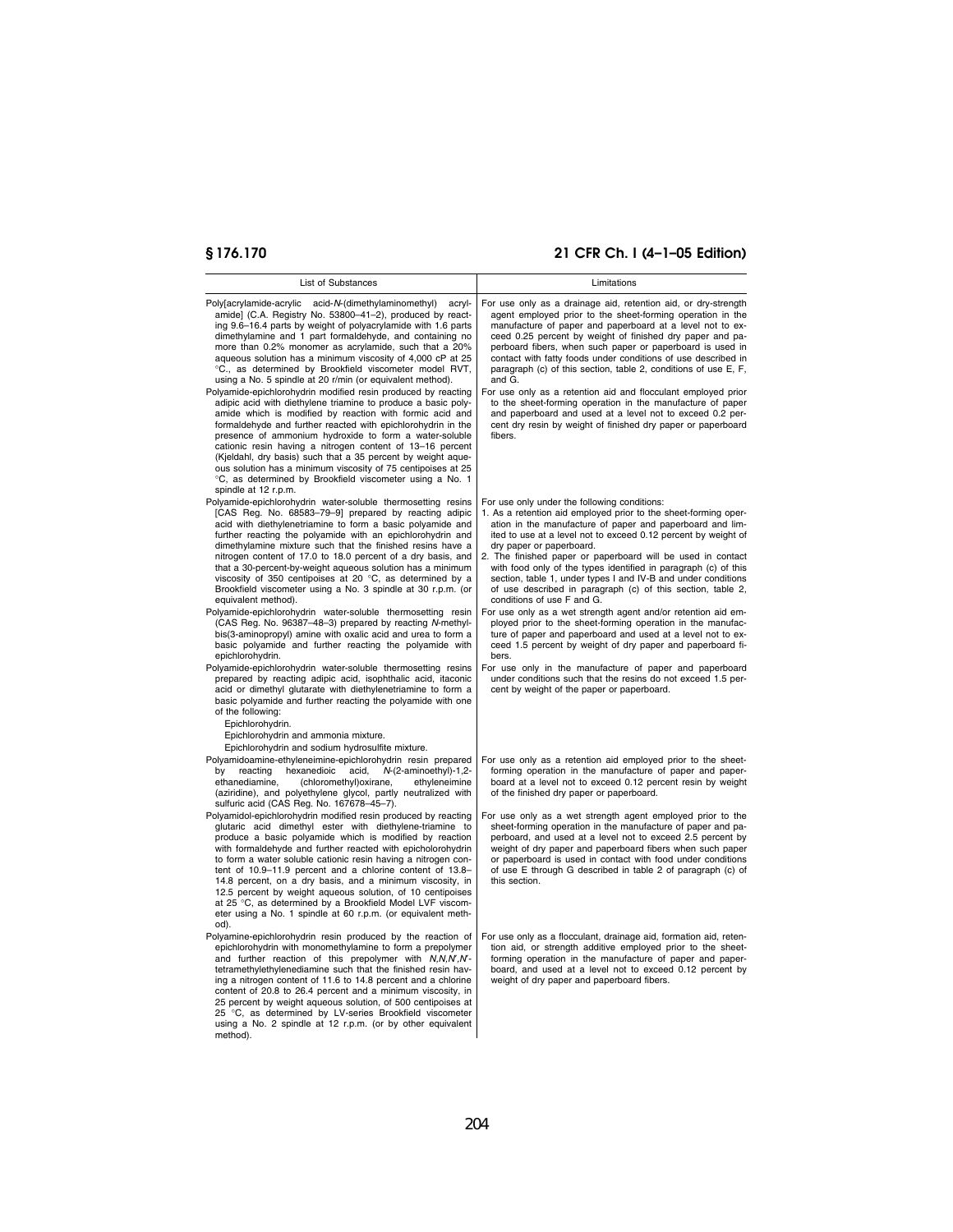| List of Substances                                                                                                                                                                                                                                                                                                                                                                                                                                                                                                                                                                                                                                                                                                                                                                                                                                             | Limitations                                                                                                                                                                                                                                                                                                                          |
|----------------------------------------------------------------------------------------------------------------------------------------------------------------------------------------------------------------------------------------------------------------------------------------------------------------------------------------------------------------------------------------------------------------------------------------------------------------------------------------------------------------------------------------------------------------------------------------------------------------------------------------------------------------------------------------------------------------------------------------------------------------------------------------------------------------------------------------------------------------|--------------------------------------------------------------------------------------------------------------------------------------------------------------------------------------------------------------------------------------------------------------------------------------------------------------------------------------|
|                                                                                                                                                                                                                                                                                                                                                                                                                                                                                                                                                                                                                                                                                                                                                                                                                                                                |                                                                                                                                                                                                                                                                                                                                      |
| Polyamine-epichlorohydrin resin produced by the reaction of<br>N, N-dimethyl-1, 3-propanediamine with epichlorohydrin and<br>further reacted with sulfuric acid, Chemical Abstracts Service<br>Registry Number [27029-41-0], such that the finished resin<br>has a maximum nitrogen content of 14.4 percent (dry basis)<br>and a minimum viscosity in 30 percent by weight aqueous<br>solution (pH 4-6) of 50 centipoises at 25 °C, as determined<br>by Brookfield LVT model viscometer, using a No. 1 spindle<br>at 12 r.p.m. (or equivalent method).                                                                                                                                                                                                                                                                                                         | For use only as a clarifier in the treatment of influent water to<br>be used in the manufacture of paper and paperboard, and<br>used at a level not to exceed 20 parts per million of the influ-<br>ent water.                                                                                                                       |
| Polyamine-epichlorohydrin water-soluble thermosetting resin<br>produced by reacting epichlorohydrin with: (i) polyamines<br>comprising at least 95 percent by weight $C_4$ to $C_6$ aliphatic<br>diamines and/or their self-condensation products, and/or (ii)<br>prepolymers produced by reacting 1,2-dichloroethane with<br>the polyamines in (i). The finished resin has a nitrogen con-<br>tent of 5.0 to 9.0 percent, a chlorine content of 18.0 to 35.0<br>percent on a dry basis, and a minimum viscosity, in a 25<br>percent by weight aqueous solution, of 50 centipoises at 20<br>°C (68 °F), as determined by Brookfield HAT model viscom-<br>eter using a No. 1H spindle at 50 r.p.m. (or equivlent meth-<br>od).                                                                                                                                  | For use only as a wetstrength agent and/or retention aid em-<br>ployed prior to the sheet-forming operation in the manufac-<br>ture of paper and paperboard, and used at a level not to ex-<br>ceed 1 percent by weight of dry paper and paperboard fi-<br>bers.                                                                     |
| Polyamine-epichlorohydrin water-soluble thermosetting resin<br>produced by reacting epichlorohydrin with: (i) polyamines<br>comprising at least 95 percent by weight $C_4$ to $C_6$ aliphatic<br>diamines and/or their self-condensation products and/or (ii)<br>hexamethylenediamine, and/or (iii) bis(hexamethylene) tri-<br>amine and higher homologues, and/or (iv) prepolymers pro-<br>duced by reacting 1,2-dichloroethane with the polyamines in<br>(i) and/or (ii) and/or (iii). The finished resin has a nitrogen<br>content of 5.0 to 9.0 percent, a chlorine content of 18.0 to<br>35.0 percent on a dry basis, and a minimum viscosity, in a<br>25 percent by weight aqueous solution, of 50 centipoises at<br>20 °C (68 °F), as determined by Brookfield HAT model vis-<br>cometer using a No. 1H spindle at 50 r.p.m. (or equivalent<br>method). | For use only as a wet-strength agent and/or retention aid em-<br>ployed prior to the sheet-forming operation in the manufac-<br>ture of paper and paperboard, and used at a level not to ex-<br>ceed 1 percent by weight of dry paper and paperboard fi-<br>bers.                                                                    |
| Polyamine-epichlorohydrin water soluble thermosetting resin<br>prepared by reacting hexamethylenediamine with 1,2-di-<br>chloroethane to form a prepolymer and further reacting this<br>prepolymer with epichlorohydrin. This resin is then reacted<br>with nitrilotris (methylene-phosphonic acid), pentasodium<br>salt, such that the finished resin has a nitrogen content of<br>5.0–5.3 percent; a chlorine content of 29.7–31.3 percent;<br>and a phosphorus content of 2.0-2.2 percent, on a dry<br>basis, and a minimum viscosity, in 25 percent by weight<br>aqueous solution, of 50 centipoises at 25 °C., as determined<br>on a Brookfield HAT model viscometer using a No. 1H spin-<br>dle at 50 r.p.m. (or equivalent method).                                                                                                                     | For use only as a wet-strength agent and/or retention aid em-<br>ployed prior to the sheet-forming operation in the manufac-<br>ture of paper and paperboard, and used at a level not to ex-<br>ceed 1 percent by weight of dry paper and paperboard fi-<br>bers.                                                                    |
| Polyamine resin produced by the reaction of 1,2-dichloroethane<br>with bis(hexamethylene)triamine and higher homologues<br>such that the finished resin has a nitrogen content of 13.0-<br>15.0 percent on a dry basis, and a minimum viscosity in 25-<br>percent-by-weight aqueous solution of 75 centipoises at 25<br>°C., as determined by Brookfield HAT model viscometer<br>using a No. 1 spindle at 50 r.p.m. (or equivalent method).                                                                                                                                                                                                                                                                                                                                                                                                                    | For use only as a retention aid and/or flocculent employed<br>prior to the sheet-forming operation in the manufacture of<br>paper and paperboard and used at a level not to exceed 0.1<br>percent by weight of dry paper or paperboard fibers.                                                                                       |
| Polyaminoamide-epichlorohydrin modified resin produced by<br>reacting adipic acid with diethylenetriamine to produce a pol-<br>which<br>is<br>modified<br>by<br>reaction<br>with<br>yamide<br>diethylaminopropylamine and further reacted with dichlor-<br>oethyl ether to form a polyamide intermediate. This poly-<br>amide intermediate is then reacted with epichlorohydrin such<br>that the finished resins have a nitrogen content of 10.9-12.4<br>percent (Kjeldahl, dry basis) and a minimum viscosity in 40<br>percent-by-weight aqueous solution of 250 centipoises at 22<br>°C, as determined by a Brookfield Model LVT viscometer<br>using a No. 2 spindle at 30 r.p.m. (or equivalent method).<br>Polybutene, hydrogenated; complying with the identity pre-                                                                                      | For use only as a wet-strength agent and/or retention aid em-<br>ployed prior to the sheet-forming operation in the manufac-<br>ture of paper and paperboard, and used at a level not to ex-<br>ceed 0.5 percent by weight of the finished dry paper and pa-<br>perboard.<br>For use only as provided in $\S$ §175.300, 178.3740 and |
| scribed under § 178.3740(b) of this chapter.                                                                                                                                                                                                                                                                                                                                                                                                                                                                                                                                                                                                                                                                                                                                                                                                                   | 178.3860 of this chapter.                                                                                                                                                                                                                                                                                                            |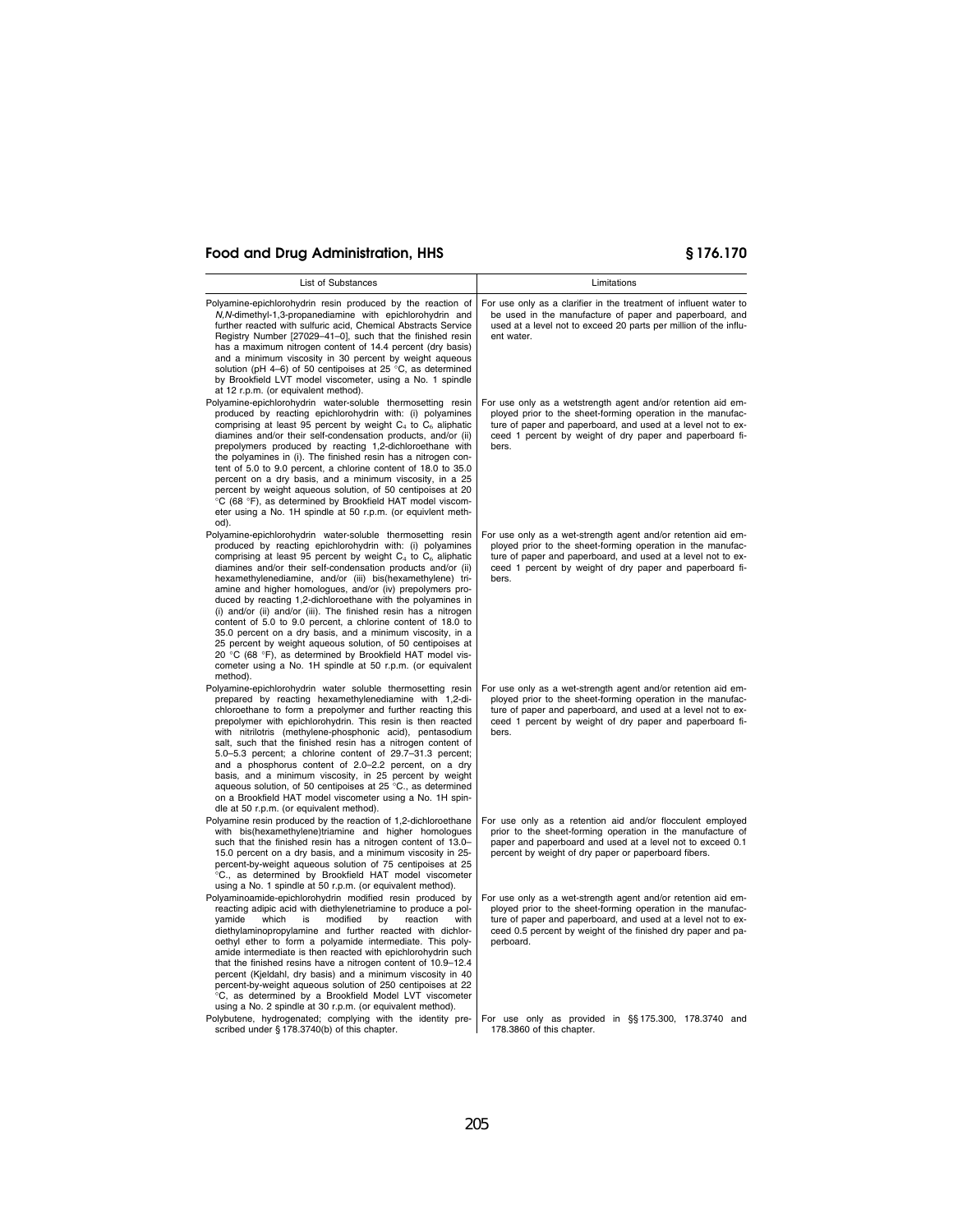| List of Substances                                                                                                                                                                                                                                                                                                                                                                                                                                                                                              | Limitations                                                                                                                                                                                                                                                                                                                         |
|-----------------------------------------------------------------------------------------------------------------------------------------------------------------------------------------------------------------------------------------------------------------------------------------------------------------------------------------------------------------------------------------------------------------------------------------------------------------------------------------------------------------|-------------------------------------------------------------------------------------------------------------------------------------------------------------------------------------------------------------------------------------------------------------------------------------------------------------------------------------|
| Poly(diallyldimethylammonium chloride) (CAS Reg. No. 26062-<br>$79 - 3$<br>produced<br>by<br>the<br>polymerization<br>of                                                                                                                                                                                                                                                                                                                                                                                        | For use only:<br>1. As a pigment dispersant and/or retention aid prior to the                                                                                                                                                                                                                                                       |
| (diallyldimethylammonium chloride) so that the finished resin<br>has a nitrogen content of 8.66±0.4 percent on a dry weight<br>basis and a minimum viscosity in a 40 percent by weight<br>aqueous solution of 1,000 centipoises at 25 °C (77 °F), de-<br>termined by LVF Model Brookfield Viscometer using a No. 3<br>spindle at 30 r.p.m. (or equivalent method). The level of re-<br>sidual monomer is not to exceed 1 percent by weight of the                                                               | sheet-forming operation in the manufacture of paper and pa-<br>perboard, and used at a level not to exceed 10 pounds of<br>active polymer per ton of finished paper and paperboard.<br>2. As a pigment dispersant in coatings at a level not to exceed<br>3.5 pounds of active polymer per ton of finished paper and<br>paperboard. |
| polymer (dry basis).                                                                                                                                                                                                                                                                                                                                                                                                                                                                                            |                                                                                                                                                                                                                                                                                                                                     |
| Poly (diallyldimethylammonium chloride) (CAS Reg.<br>No.<br>26062-79-3)<br>produced<br>by<br>the<br>polymerization<br>of<br>diallyldimethylammonium chloride so that the finished resin<br>has a nitrogen content of 8.66±0.4 percent on a dry basis<br>and a minimum viscosity in a 15 weight-percent aqueous so-<br>lution of 10 centipoises at 25 °C (77 °F), as determined by<br>LVF Model Brookfield viscometer using a No. 1 spindle at 60<br>r/min (or equivalent method). The level of residual monomer | For use only as a flocculant employed prior to the sheet-form-<br>ing operation in the manufacture of paper and paperboard,<br>and used at a level not to exceed 10 mg/L (10 parts per mil-<br>lion) of influent water.                                                                                                             |
| is not to exceed 1 weight-percent of the polymer (dry basis).<br>Poly(1,2-dimethyl-5-vinylpyridinium methyl sulfate) having a ni-<br>trogen content of 5.7 to 7.3 percent and a sulfur content of<br>11.7 to 13.3 percent by weight on a dry basis and having a<br>minimum viscosity in 30-percent-by-weight aqueous solution<br>of 2,000 centipoises at 25 °C., as determined by LV-series<br>Brookfield viscometer (or equivalent) using a No. 4 spindle at<br>60 r.p.m.                                      | For use only as an adjuvant employed in the manufacture of<br>paper and paperboard prior to the sheet-forming operation.                                                                                                                                                                                                            |
| Polyester resin produced by reacting dimethylolpropionic acid<br>(CAS Registry No. 4767-03-7) as a comonomer, at no more<br>than 30 percent by weight of total polymer solids in reaction<br>with 2,2-dimethyl-1,3-propanediol, phthalic anhydride and<br>isophthalic acid, such that the polyester resin has a viscosity<br>of 200-600 centipoises at 80 °F as determined by a Brook-<br>field RVT viscometer using a number 3 spindle at 50 rpm (or<br>equivalent method).                                    | For use only as a surface-sizing compound applied after the<br>sheet-forming operation in the manufacture of paper and pa-<br>perboard and limited to use at levels not to exceed 0.1 per-<br>cent by weight of finished dry paper or paperboard.                                                                                   |
| Polyethylene, oxidized; complying with the identity prescribed<br>in $§ 177.1620(a)$ of this chapter.                                                                                                                                                                                                                                                                                                                                                                                                           | For use only as component of coatings that contact food only<br>of the type identified under Type VII-B of table 1 in para-<br>graph (c) of this section, and limited to use at a level not to<br>exceed 50 percent by weight of the coating solids.                                                                                |
| Polyethyleneamine mixture produced when 1 mole of ethylene<br>dichloride, 1.05 moles of ammonia, and 2 moles of sodium<br>hydroxide are made to react so that a 10 percent aqueous<br>solution has a minimum viscosity of 40 centipoises at 77 °F,<br>as determined by Brookfield viscometer using a No. 1 spin-<br>dle at 60 r.p.m.                                                                                                                                                                            | For use only as a retention aid employed prior to the sheet-<br>forming operation in the manufacture of paper and paper-<br>board.                                                                                                                                                                                                  |
|                                                                                                                                                                                                                                                                                                                                                                                                                                                                                                                 | For use only as an adjuvant employed in the manufacture of                                                                                                                                                                                                                                                                          |
| Polyethylene glycol (400) dioleate.<br>Polyethylene glycol (400) esters of coconut oil fatty acids.<br>Polyethylene glycol (600) esters of tall oil fatty acids.<br>Polyethylene glycol (400) monolaurate.<br>Polyethylene glycol (600) monolaurate.<br>Polyethylene glycol (400) monooleate.<br>Polyethylene glycol (600) monooleate.<br>Polyethylene glycol (400) monostearate.<br>Polyethylene glycol (600) monostearate.<br>Polyethylene glycol (3,000) monostearate.                                       | paper and paperboard prior to the sheet-forming operation.                                                                                                                                                                                                                                                                          |
| Polyethylenimine, produced<br>by<br>the<br>polymerization<br>of<br>ethylenimine.                                                                                                                                                                                                                                                                                                                                                                                                                                | For use only as an adjuvant employed prior to sheet formation<br>in paper-making systems operated at a pH of 4.5 or higher,<br>and limited to use at a level not to exceed 5% by weight of<br>finished dry paper or paperboard fibers.                                                                                              |
| Poly(isobutene)/maleic anhydride adduct, diethanolamine reac-<br>tion product. The mole ratio of poly(isobutene)/maleic<br>anydride adduct to diethanolamine is 1:1.                                                                                                                                                                                                                                                                                                                                            | For use only as a surfactant for dispersions of polyacrylamide<br>retention and drainage aids employed prior to the sheet for-<br>mation operation in the manufacture of paper and paper-<br>board.                                                                                                                                 |
| Polymethacrylic acid, sodium salt, having a viscosity in 30-per-<br>cent-by-weight aqueous solution of 125-325 centipoises at<br>25 °C as determined by LV-series Brookfield viscometer (or<br>equivalent) using a No. 2 spindle at 60 r.p.m.                                                                                                                                                                                                                                                                   | For use only as a coating adjuvant for controlling viscosity<br>when used at a level not to exceed 0.3% by weight of coat-<br>ing solids.                                                                                                                                                                                           |
| Polymethacrylic acid, sodium salt, having a viscosity in 40-per-<br>cent-by-weight aqueous solution of 400-700 centipoises at<br>25 °C, as determined by LV-series Brookfield viscometer (or<br>equivalent) using a No. 2 spindle at 30 r.p.m.                                                                                                                                                                                                                                                                  | For use only as a coating adjuvant for controlling viscosity<br>when used at a level not to exceed 0.1% by weight of coat-<br>ing solids.                                                                                                                                                                                           |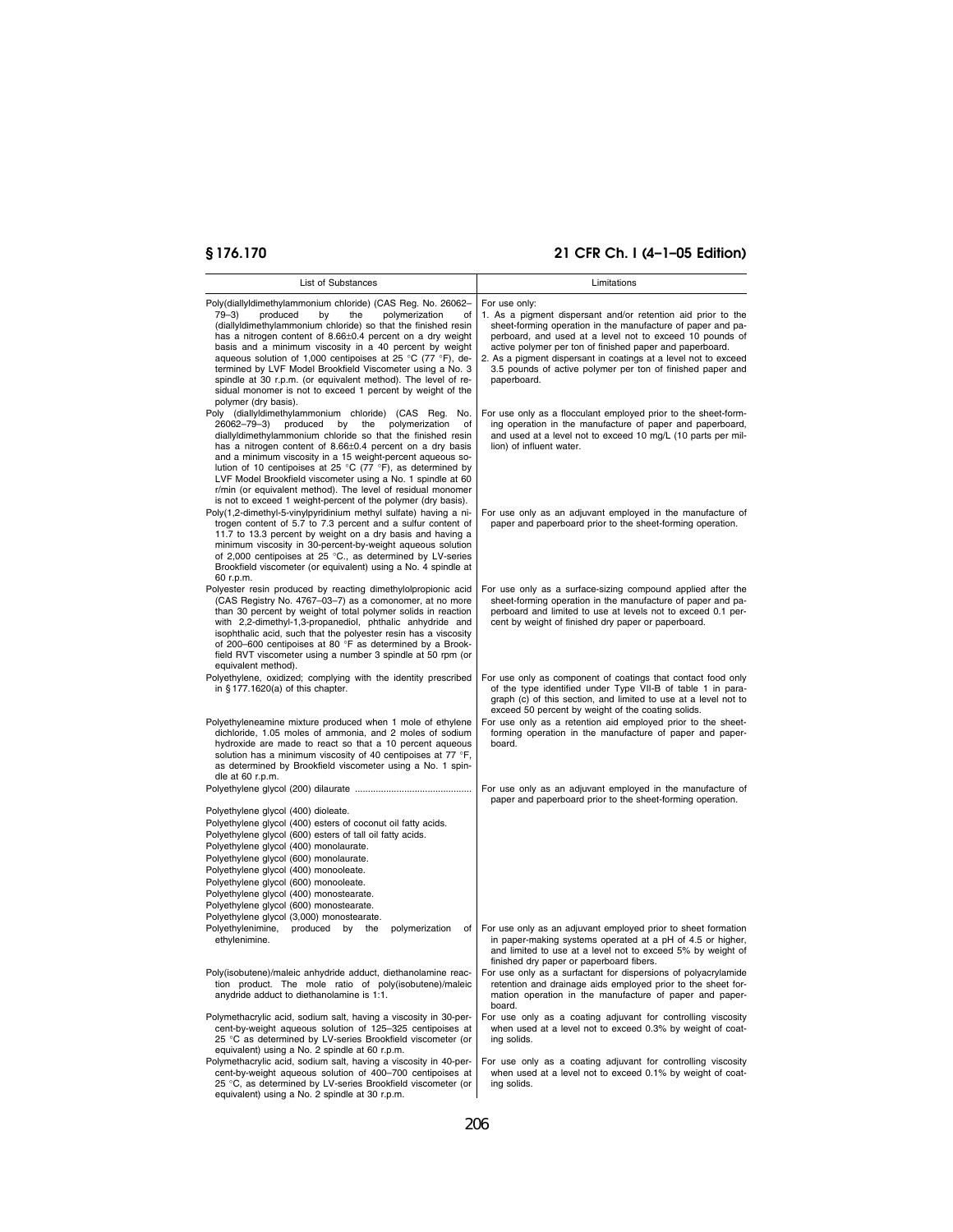| List of Substances                                                                                                                                                                                                                                                                                                                                                                                                                                                                                                                                                                                                                                                                                                                                                                                                                                                                                                                                                                                                                                                                                                                                                                                 | Limitations                                                                                                                                                                                                                                                                                                                                                                                                                                                                                                              |
|----------------------------------------------------------------------------------------------------------------------------------------------------------------------------------------------------------------------------------------------------------------------------------------------------------------------------------------------------------------------------------------------------------------------------------------------------------------------------------------------------------------------------------------------------------------------------------------------------------------------------------------------------------------------------------------------------------------------------------------------------------------------------------------------------------------------------------------------------------------------------------------------------------------------------------------------------------------------------------------------------------------------------------------------------------------------------------------------------------------------------------------------------------------------------------------------------|--------------------------------------------------------------------------------------------------------------------------------------------------------------------------------------------------------------------------------------------------------------------------------------------------------------------------------------------------------------------------------------------------------------------------------------------------------------------------------------------------------------------------|
| Poly[(methylimino)(2-hydroxytrimethylene)hydrochloride]<br>pro-<br>duced by reaction of 1:1 molar ratio of methylamine and<br>epichlorohydrin so that a 31-percent aqueous solution at<br>25°C has a Stokes viscosity range of 2.5-4.0 as determined<br>by ASTM method D1545-76 (Reapproved; 1981), "Standard<br>Test Method for Viscosity of Transparent Liquids by Bubble<br>Time Method," which is incorporated by reference. Copies<br>may be obtained from the American Society for Testing Ma-<br>terials, 1916 Race St., Philadelphia, PA 19103, or may be<br>examined at the National Archives and Records Administra-<br>tion (NARA). For information on the availability of this mate-<br>rial at NARA, call 202-741-6030, or go to: http://<br>www.archives.gov/federal register/                                                                                                                                                                                                                                                                                                                                                                                                       | For use only as a retention aid employed prior to the sheet-<br>forming operation in such an amount that finished paper and<br>paperboard will contain the additive at a level not in excess<br>of 1 percent by weight of the dry paper and paperboard.                                                                                                                                                                                                                                                                  |
| code of federal regulations/ibr locations.html<br>Poly[oxyethylene (dimethyliminio) ethylene (dimethyliminio)<br>ethylene dichloride] produced by reacting equimolar quan-<br>tities<br>N, N, N, N-tetramethylethylene-diamine<br>of<br>and<br>dichlorethyl ether to yield a solution of the solid polymer in<br>distilled water at $25^{\circ}$ C with a reduced viscosity of not less<br>than 0.15 deciliter per gram as determined by ASTM method<br>D1243-79, "Standard Test Method for -Dilute Solution Vis-<br>cosity of Vinyl Chloride Polymers," which is incorporated by<br>reference. Copies may be obtained from the American Soci-<br>ety for Testing Materials, 1916 Race St., Philadelphia, PA<br>19103, or may be examined at the National Archives and<br>Records Administration (NARA). For information on the avail-<br>ability of this material at NARA, call 202-741-6030, or go to:<br>http://www.archives.gov/federal register/<br>code of federal regulations/ibr locations.html.). The fol-<br>lowing formula is used for determining reduced viscosity<br>Reduced viscosity in terms of deciliters per gram= $(t-t0)/$<br>$(t - C)$ ,<br>where:<br>t=Solution efflux time | For use only to improve dry-strength of paper and paperboard<br>and as a retention and drainage aid employed prior to the<br>sheet-forming operation in the manufacture of paper and pa-<br>perboard and limited to use at a level not to exceed 0.1 per-<br>cent by weight of the finished dry paper and paperboard fi-<br>bers.                                                                                                                                                                                        |
| $t_{o}$ =Water efflux time<br>C=Concentration of solution in terms of grams per deciliter<br>Polypropylene glycol (minimum molecular weight 1,000).                                                                                                                                                                                                                                                                                                                                                                                                                                                                                                                                                                                                                                                                                                                                                                                                                                                                                                                                                                                                                                                |                                                                                                                                                                                                                                                                                                                                                                                                                                                                                                                          |
| Potassium persulfate.<br>2-Propenoic acid, telomer with sodium 2-methyl-2-[(1-oxo-2-<br>propenyl)amino]-1-propane sulfonate and sodium phos-<br>phinate (CAS Reg. No. 110224-99-2).                                                                                                                                                                                                                                                                                                                                                                                                                                                                                                                                                                                                                                                                                                                                                                                                                                                                                                                                                                                                                | For use only as a deposit control additive employed prior to<br>the sheet forming operation in the manufacture of paper and<br>paperboard and at a level not to exceed 0.15 percent by<br>weight of the dry paper and paperboard.                                                                                                                                                                                                                                                                                        |
| Propylene glycol alginate.<br>Protein hydrolysate from animal hides or soybean protein con-<br>densed with oleic and/or stearic acid.<br>Rapeseed oil, sulfated ammonium, potassium, or sodium salt.<br>Ricebran oil, sulfated ammonium, potassium, or sodium salt.                                                                                                                                                                                                                                                                                                                                                                                                                                                                                                                                                                                                                                                                                                                                                                                                                                                                                                                                |                                                                                                                                                                                                                                                                                                                                                                                                                                                                                                                          |
| Siloxanes (silicones), dimethyl, isopropyl methyl, methyl 1-<br>methyl-C <sub>9-49</sub> -alkyl (CAS Reg. No. 144635-08-5).                                                                                                                                                                                                                                                                                                                                                                                                                                                                                                                                                                                                                                                                                                                                                                                                                                                                                                                                                                                                                                                                        | As provided in $\S 178.3870$ of this chapter.<br>For use only as a component of polyolefin coatings with<br>§177.1520 of this chapter at a level not to exceed 3 percent<br>by weight. The finished coating will be used only for paper<br>and paperboard that contact food of types VI-A and VI-B of<br>table 1 in paragraph (c) of this section, and under conditions<br>of use C, D, and E, as described in table 2 in paragraph (c)<br>of this section, with a maximum hot fill temperature of 200 °F<br>$(94 °C)$ . |
|                                                                                                                                                                                                                                                                                                                                                                                                                                                                                                                                                                                                                                                                                                                                                                                                                                                                                                                                                                                                                                                                                                                                                                                                    | For use only as a preservative in polymer latex emulsions at a<br>level not to exceed 2.2 parts per million (based on silver ion<br>concentration) in the dry coating.                                                                                                                                                                                                                                                                                                                                                   |
| Sodium carboxymethyl guar gum having a minimum viscosity<br>of 2,700 centipoises at 25 °C after 24 hours as determined<br>by RV-series Brookfield viscometer (or equivalent) using a<br>No. 4 spindle at 20 r.p.m. and using a test sample prepared<br>by dissolving 8 grams of sodium carboxymethyl guar gum in<br>392 milliliters of 0.2-percent-by-weight aqueous sodium o-<br>phenylphenate solution.<br>Sodium dioctyl sulfosuccinate.                                                                                                                                                                                                                                                                                                                                                                                                                                                                                                                                                                                                                                                                                                                                                        | For use only as a dry-strength and formation-aid agent em-<br>ployed prior to the sheet-forming operation in the manufac-<br>ture of paper and paperboard and used at a level not to ex-<br>ceed 1% by weight of finished dry paper or paperboard fi-<br>bers.                                                                                                                                                                                                                                                           |
| Sodium hypochlorite.                                                                                                                                                                                                                                                                                                                                                                                                                                                                                                                                                                                                                                                                                                                                                                                                                                                                                                                                                                                                                                                                                                                                                                               | For use only as polymerization catalyst.                                                                                                                                                                                                                                                                                                                                                                                                                                                                                 |
|                                                                                                                                                                                                                                                                                                                                                                                                                                                                                                                                                                                                                                                                                                                                                                                                                                                                                                                                                                                                                                                                                                                                                                                                    | For use only as an adjuvant to control pulp absorbency and<br>pitch content in the manufacture of paper and paperboard<br>prior to the sheet-forming operation.                                                                                                                                                                                                                                                                                                                                                          |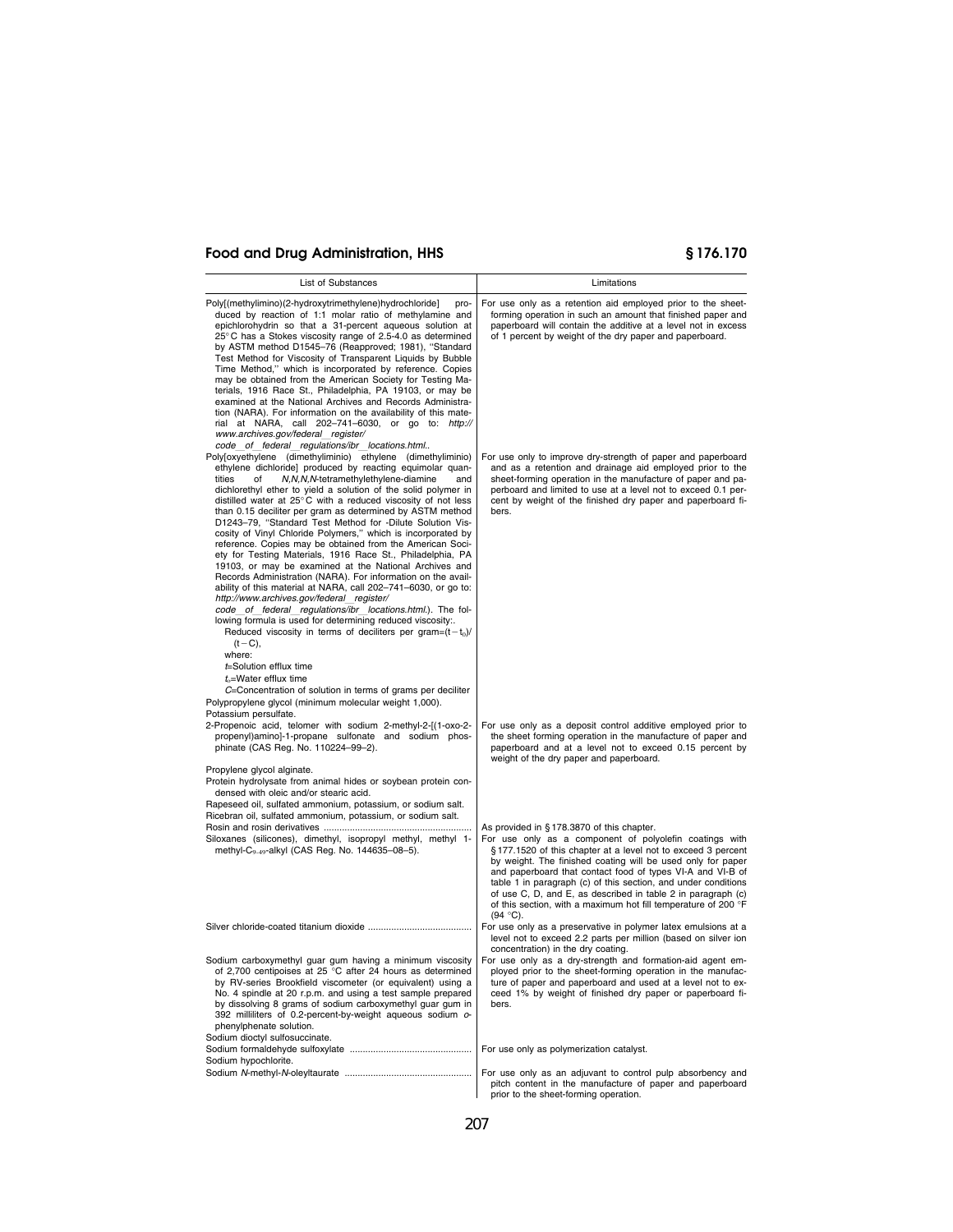| List of Substances                                                                                                                                                                                                                                                                                                                                                                                                                                                                                                                                                                                                                                                                                                | Limitations                                                                                                                                                                                                                                                                                                                                                                                                                                                                                                                                                                                                                                                             |  |  |
|-------------------------------------------------------------------------------------------------------------------------------------------------------------------------------------------------------------------------------------------------------------------------------------------------------------------------------------------------------------------------------------------------------------------------------------------------------------------------------------------------------------------------------------------------------------------------------------------------------------------------------------------------------------------------------------------------------------------|-------------------------------------------------------------------------------------------------------------------------------------------------------------------------------------------------------------------------------------------------------------------------------------------------------------------------------------------------------------------------------------------------------------------------------------------------------------------------------------------------------------------------------------------------------------------------------------------------------------------------------------------------------------------------|--|--|
|                                                                                                                                                                                                                                                                                                                                                                                                                                                                                                                                                                                                                                                                                                                   | For use only:<br>1. At levels not to exceed 0.2% by weight of lubricants or re-<br>lease agents applied at levels not to exceed 1 lb. per ton of<br>finished paper or paperboard.<br>2. As an anticorrosion agent at levels not to exceed 0.2% by<br>weight of wax emulsions used as internal sizing in the manu-<br>facture of paper and paperboard prior to the sheet-forming<br>operation.                                                                                                                                                                                                                                                                           |  |  |
| Sodium persulfate.                                                                                                                                                                                                                                                                                                                                                                                                                                                                                                                                                                                                                                                                                                | For use only:<br>1. As a thickening agent for natural rubber latex coatings, pro-<br>vided it is used at a level not to exceed 2 percent by weight<br>of coating solids.<br>2. As a pigment dispersant in coatings at a level not to exceed<br>0.25 percent by weight of pigment.                                                                                                                                                                                                                                                                                                                                                                                       |  |  |
| Sodium poly(isopropenylphosphonate) (CAS Reg. No. 118632-<br>$18 - 1$ .<br>Sodium zinc potassium polyphosphate (CAS Reg. No. 65997-<br>$17-3$ ).<br>Sperm oil, sulfated, ammonium, potassium, or sodium salt.<br>Stannous oleate.<br>Stearyl-2-lactylic acid and its calcium salt.                                                                                                                                                                                                                                                                                                                                                                                                                                | For use only in paper mill boilers.<br>For use only as a pigment dispersant in coatings at a level not<br>to exceed 1 percent by weight of pigment.                                                                                                                                                                                                                                                                                                                                                                                                                                                                                                                     |  |  |
| Styrene-butadiene copolymers produced by copolymerizing sty-<br>rene-butadiene with one or more of the monomers: acryl-<br>amide, acrylic acid, fumaric acid, 2-hydroxyethyl acrylate,<br>itaconic acid, methacrylic acid, and N-methylolacrylamide<br>(CAS Reg. No. 53504-31-7). The finished copolymers shall<br>contain not more than 10 weight percent of total polymer<br>units derived from acrylic acid, fumaric acid, 2-hydroxyethyl<br>acrylate, itaconic acid, and methacrylic acid, and shall con-<br>tain not more than 3 weight percent of total polymer units<br>derived from N-methylolacrylamide, and shall contain not<br>more than 2 weight percent of polymer units derived from<br>acrylamide |                                                                                                                                                                                                                                                                                                                                                                                                                                                                                                                                                                                                                                                                         |  |  |
| Styrene-maleic anhydride copolymer, amidated, ammonium so-<br>dium salt; having, in a 25 percent by weight aqueous solu-<br>tion at pH 8.8, a minimum viscosity of 600 centipoises at 25<br>°C as determined by Brookfield model LVT viscometer using<br>a No. 3 spindle at 60 r.p.m. (or equivalent method).<br>Styrene-maleic anhydride copolymer, sodium salt (minimum<br>molecular weight 30,000).                                                                                                                                                                                                                                                                                                            | For use only as a surface size at a level not to exceed 1 per-<br>cent by weight of paper or paperboard substrate.<br>For use only:<br>1. As a coating thickening agent at a level not to exceed 1%<br>by weight of coating solids.                                                                                                                                                                                                                                                                                                                                                                                                                                     |  |  |
| Styrene-methacrylic acid copolymer, potassium salt (minimum<br>molecular weight 30,000).<br>Synthetic wax polymer prepared by the catalytic polymerization<br>of alpha olefins such that the polymer has a maximum iodine<br>number of 18 and a minimum number average molecular<br>weight of 2,400.                                                                                                                                                                                                                                                                                                                                                                                                              | 2. As surface size at a level not to exceed 1% by weight of<br>paper or paperboard substrate.<br>For use only as a coating thickening agent at a level not to ex-<br>ceed 1% by weight of coating solids.<br>For use only as a component of petroleum wax and/or syn-<br>thetic petroleum wax complying with §178.3710 or<br>§178.3720 of this chapter at levels not to exceed 5 percent<br>by weight of the wax:<br>1. Under conditions of use F and G described in table 2 of<br>paragraph (c) of this section for all foods.<br>2. Under conditions of use E described in table 2 of paragraph<br>(c) of this section for food Types I, II, IV-B, VI, VII-B and VIII |  |  |
| Tallow.<br>Tallow alcohol.<br>Tallow alcohol, hydrogenated.<br>Tallow fatty acid, hydrogenated.<br>Tallow hydrogenated.<br>Tallow sulfated, ammonium, potassium, or sodium salt.<br>1,4,4a,9a-Tetrahydro-9, 10-anthracenedione (CAS Reg. No.<br>56136-14-2).                                                                                                                                                                                                                                                                                                                                                                                                                                                      | as described in table 1 of paragraph (c) of this section.<br>For use only as a catalyst in the alkaline pulping of<br>lignocellulosic materials at levels not to exceed 0.1 percent                                                                                                                                                                                                                                                                                                                                                                                                                                                                                     |  |  |
| N,N,N', N'-Tetramethylethylenediamine polymer with bis-(2-<br>chloroethyl) ether, first reacted with not more than 5 percent<br>by weight 1-chloro-2,3-epoxypropane and then reacted with<br>not more than 5 percent by weight poly (acrylic acid) such<br>that a 50 percent by weight aqueous solution of the product<br>has a nitrogen content of 4.7-4.9 percent and viscosity of<br>350-700 centipoises at 25 °C as determined by LV series<br>Brookfield viscometer using a No. 2 spindle at 60 r.p.m. (or<br>by other equivalent method).                                                                                                                                                                   | by weight of the raw lignocellulosic materials.<br>For use only as a flocculent, drainage aid or retention aid em-<br>ployed prior to the sheet forming operation in the manufac-<br>ture of paper and paperboard and limited to use at a level<br>not to exceed 0.2 percent by weight of the finished dry paper<br>and paperboard fibers.                                                                                                                                                                                                                                                                                                                              |  |  |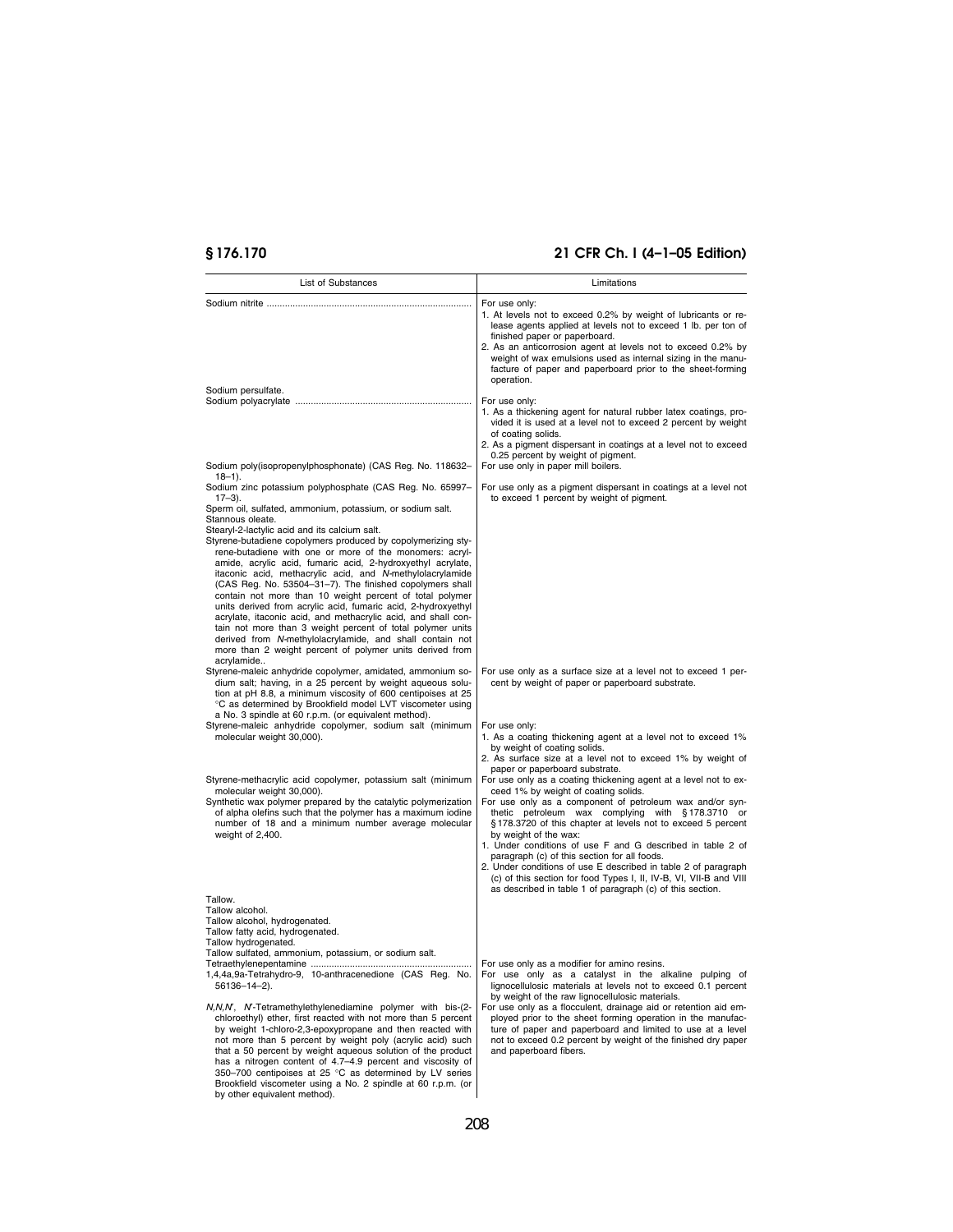| <b>List of Substances</b>                                                                                                                                                                                                                                                                                                                                                             | Limitations                                                                                                                                                                                                                                                                                                                                                                                                                                                                                                                                                                                                                                         |  |
|---------------------------------------------------------------------------------------------------------------------------------------------------------------------------------------------------------------------------------------------------------------------------------------------------------------------------------------------------------------------------------------|-----------------------------------------------------------------------------------------------------------------------------------------------------------------------------------------------------------------------------------------------------------------------------------------------------------------------------------------------------------------------------------------------------------------------------------------------------------------------------------------------------------------------------------------------------------------------------------------------------------------------------------------------------|--|
| Tetrasodium N- (1,2-dicarboxyethyl) - N - octadecylsulfo-suc-<br>cinamate.                                                                                                                                                                                                                                                                                                            | For use only as an emulsifier in aqueous dispersions of rosin<br>sizes complying with §178.3870(a)(4) of this chapter and<br>limited to use prior to the sheet-forming operation in the<br>manufacture of paper and paperboard at a level not to ex-<br>ceed 0.02 pct by weight of finished paper and paperboard.                                                                                                                                                                                                                                                                                                                                   |  |
|                                                                                                                                                                                                                                                                                                                                                                                       | For use only to adjust pH during the manufacture of amino res-<br>ins permitted for use as components of paper and paper-<br>board.                                                                                                                                                                                                                                                                                                                                                                                                                                                                                                                 |  |
| Triethylene glycol adipic acid monoester produced by reacting<br>equimolar quantities of triethylene glycol and adipic acid.                                                                                                                                                                                                                                                          | For use only as a curl-control agent at a level not to exceed<br>2% by weight of coated or uncoated paper and paperboard.<br>For use only as a modifier for amino resins.                                                                                                                                                                                                                                                                                                                                                                                                                                                                           |  |
| 1,3,5-Triethylhexahydro-1,3,5-triazine (CAS Registry No. 7779-<br>$27 - 3$ ).                                                                                                                                                                                                                                                                                                         | For use only as an antimicrobial agent for coating, binder, pig-<br>ment, filler, sizing, and similar formulations added prior to<br>the heat drying step in the manufacture of paper and paper-<br>board and limited to use at a level between 0.05 and 0.15<br>percent by weight of the formulation.                                                                                                                                                                                                                                                                                                                                              |  |
| Undecafluorocyclohexanemethanol ester mixture of dihydrogen<br>phosphate, compound with 2,2' iminodiethanol (1:1); hydro-<br>gen phosphate, compound with 2,2'-iminodiethanol (1:1); and<br>P,P'-dihydrogen pyrophosphate, compound with 2,2'-<br>iminodiethanol (1:2); where the ester mixture has a fluorine<br>content of 48.3 pct to 53.1 pct as determined on a solids<br>basis. | For use only as an oil repellent at a level not to exceed 0.087<br>lb (0.046 lb of fluorine) per 1,000 ft <sup>2</sup> of treated paper or pa-<br>perboard, as determined by analysis for total fluorine in the<br>treated paper or paperboard without correction for any fluo-<br>rine which might be present in the untreated paper or paper-<br>board, when such paper or paperboard is used in contact<br>with food only of the types identified in paragraph (c) of this<br>section, table 1, under Types IVA, V, VIIA, VIII, and IX, and<br>under the conditions of use B through G described in table 2<br>of paragraph (c) of this section. |  |
| Viscose rayon fibers.                                                                                                                                                                                                                                                                                                                                                                 | Complying with §178.3710 of this chapter.                                                                                                                                                                                                                                                                                                                                                                                                                                                                                                                                                                                                           |  |
| Xanthan gum, conforming to the identity and specifications pre-<br>scribed in §172.695 of this chapter, except that the residual<br>isopropyl alcohol shall not exceed 6,000 parts per million.                                                                                                                                                                                       | For use only at a maximum level of 0.125 percent by weight of<br>finished paper as a suspension aid or stabilizer for aqueous<br>pigment slurries employed in the manufacture of paper and<br>paperboard.                                                                                                                                                                                                                                                                                                                                                                                                                                           |  |
| Xylene sulfonic acid-formaldehyde condensate, sodium salt                                                                                                                                                                                                                                                                                                                             | For use only as an adjuvant to control pulp absorbency and<br>pitch content in the manufacture of paper and paperboard<br>prior to the sheet-forming operation.                                                                                                                                                                                                                                                                                                                                                                                                                                                                                     |  |
|                                                                                                                                                                                                                                                                                                                                                                                       | For use as a pigment extender at levels not to exceed 5.4 per-<br>cent by weight of the finished paper and paperboard.                                                                                                                                                                                                                                                                                                                                                                                                                                                                                                                              |  |
| Zinc octoate.                                                                                                                                                                                                                                                                                                                                                                         | For use only as polymerization catalyst.                                                                                                                                                                                                                                                                                                                                                                                                                                                                                                                                                                                                            |  |
|                                                                                                                                                                                                                                                                                                                                                                                       | For use only as a component of waterproof coatings where the<br>zirconium oxide is present at a level not to exceed 1 percent<br>by weight of the dry paper or paperboard fiber and where<br>the zirconium oxide is produced by hydrolysis of zirconium<br>acetate.                                                                                                                                                                                                                                                                                                                                                                                 |  |

(b) Substances identified in paragraphs (b) (1) and (2) of this section may be used as components of the foodcontact surface of paper and paperboard, provided that the food-contact surface of the paper or paperboard complies with the extractives limitations prescribed in paragraph (c) of this section.

(1) Substances identified in §175.300(b)(3) of this chapter with the exception of those identified in paragraphs  $(b)(3)$   $(v)$ ,  $(xv)$ ,  $(xx)$ ,  $(xxvi)$ , (xxxi), and (xxxii) of that section and paragraph (a) of this section.

(2) Substances identified in this paragraph (b)(2) follow:

| List of substances                                                                                                                                                                                                                                                                                                                                                                 | Limitations                                                               |
|------------------------------------------------------------------------------------------------------------------------------------------------------------------------------------------------------------------------------------------------------------------------------------------------------------------------------------------------------------------------------------|---------------------------------------------------------------------------|
| Acrylamide copolymerized with ethyl acrylate and/or stryene<br>and/or methacrylic acid, subsequently reacted with formalde-<br>hyde and butyl alcohol.                                                                                                                                                                                                                             |                                                                           |
| Acrylamide copolymerized with ethylene and vinyl chloride in<br>such a manner that the finished copolymers have a minimum<br>weight average molecular weight of 30,000 and contain not<br>more than 3.5 weight percent of total polymer units derived<br>from acrylamide, and in such a manner that the acrylamide<br>portion may or may not be subsequently partially hydrolyzed. | For use only as coatings or components of coatings.                       |
| 2-Acrylamido-2-methyl-propanesulfonic acid, homopolymer, so-<br>dium salt (CAS Req. No. 35641-59-9).                                                                                                                                                                                                                                                                               | For use only in coatings at a level not to exceed 0.01 mg/in <sup>2</sup> |
|                                                                                                                                                                                                                                                                                                                                                                                    | Complying with §177.1010 of this chapter.                                 |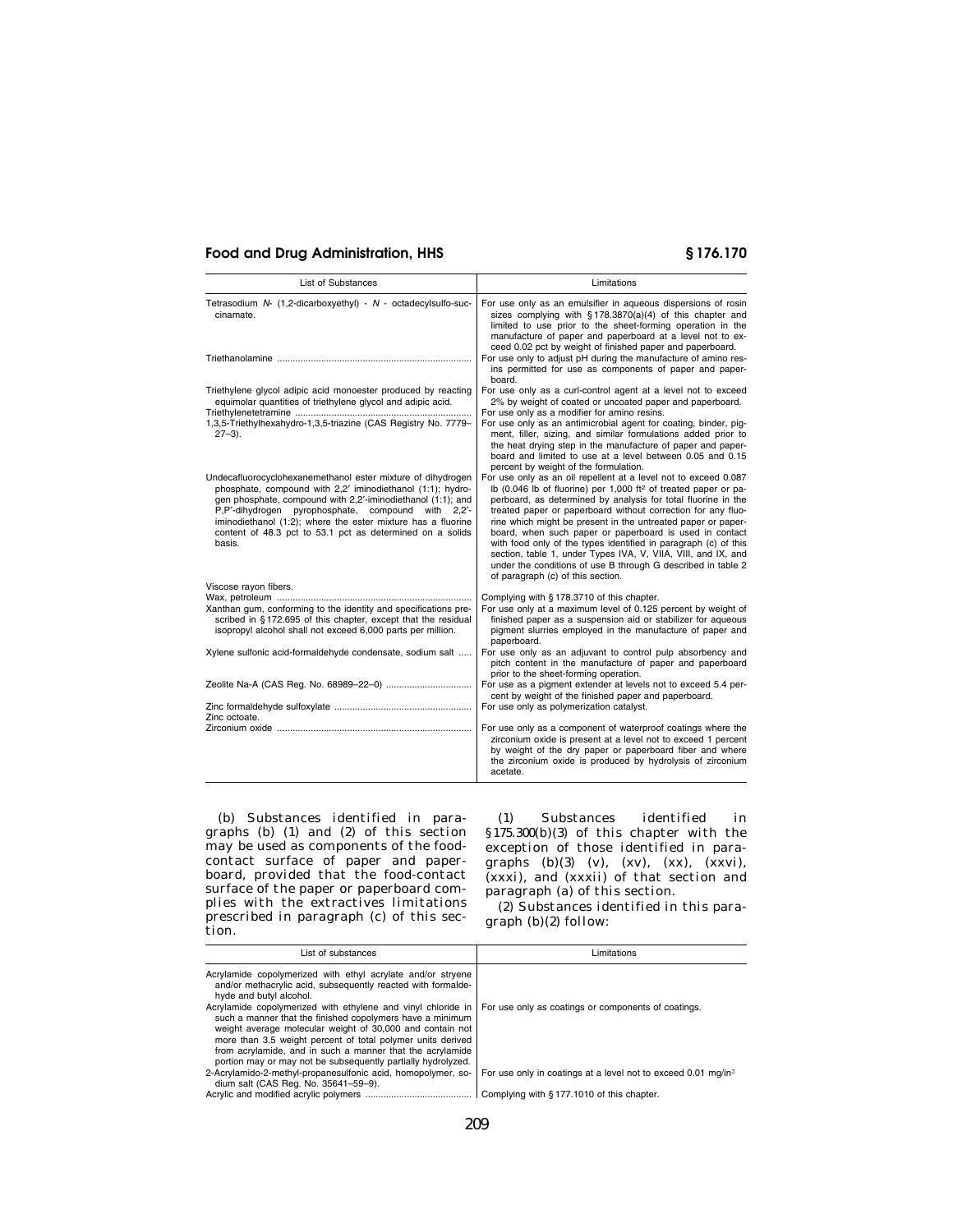| List of substances                                                                                                                                                                                                                                                                                                                                                                                                                                                                                                                                                                                                                                                                                                                                                                                                                                                                                                                                                                                                                                                                                                                                                                                                                                                                                                                                                                                                                    | Limitations                                                                                                                                                                                                                                                                                                                                                                                                                                                                                                                                                                                                               |
|---------------------------------------------------------------------------------------------------------------------------------------------------------------------------------------------------------------------------------------------------------------------------------------------------------------------------------------------------------------------------------------------------------------------------------------------------------------------------------------------------------------------------------------------------------------------------------------------------------------------------------------------------------------------------------------------------------------------------------------------------------------------------------------------------------------------------------------------------------------------------------------------------------------------------------------------------------------------------------------------------------------------------------------------------------------------------------------------------------------------------------------------------------------------------------------------------------------------------------------------------------------------------------------------------------------------------------------------------------------------------------------------------------------------------------------|---------------------------------------------------------------------------------------------------------------------------------------------------------------------------------------------------------------------------------------------------------------------------------------------------------------------------------------------------------------------------------------------------------------------------------------------------------------------------------------------------------------------------------------------------------------------------------------------------------------------------|
| Acrylic copolymers produced by copolymerizing 2 or more of<br>the acrylate monomers butyl acrylate, ethyl acrylate, ethyl<br>methacrylate, methyl acrylate, methyl methacrylate, and n-<br>propyl methacrylate, or produced by copolymerizing one or<br>more of such acrylate monomers together with one or more<br>of the monomers acrylic acid, acrylonitrile, butadiene, 2-<br>ethyl-hexyl acrylate, fumaric acid, glycidyl methacrylate, n-<br>hexyl-methacrylate, itaconic acid, methacrylic acid, styrene,<br>vinyl acetate, vinyl chloride, and vinylidene chloride. The fin-<br>ished copolymers shall contain at least 50 weight percent of<br>polymer units derived from one or more of the monomers<br>butyl acrylate, ethyl acrylate, ethyl methacrylate, methyl acry-<br>late, methyl methacrylate, and n-propyl methacrylate; and<br>shall contain not more than 5 weight percent of total polymer<br>units derived from acrylic acid, fumaric acid, glycidyl meth-<br>acrylate, n-hexyl methacrylate, itaconic acid, and methacrylic<br>acid. The provision limiting the finished acrylic copolymers to<br>not more than 5 units derived from acrylic acid, fumaric acid,<br>glycidyl methacrylate, n-hexyl methacrylate, itaconic acid,<br>and methacrylic acid is not applicable to finished acrylic co-<br>polymers used as coating adjuvants at a level not exceeding<br>2 weight percent of total coating solids. |                                                                                                                                                                                                                                                                                                                                                                                                                                                                                                                                                                                                                           |
| Alkyl mono- and disulfonic acids, sodium salts (produced from<br><i>n</i> -alkanes in the range of $C_{10}$ - $C_{18}$ with not less than 50 per-<br>cent $C_{14}$ - $C_{16}$ )                                                                                                                                                                                                                                                                                                                                                                                                                                                                                                                                                                                                                                                                                                                                                                                                                                                                                                                                                                                                                                                                                                                                                                                                                                                       | For use only:<br>1. As emulsifiers for vinylidene chloride copolymer coatings<br>and limited to use at levels not to exceed 2 percent by<br>weight of the coating solids.<br>2. As emulsifiers for vinylidene chloride copolymer or<br>homopolymer coatings at levels not to exceed a total of<br>2.6 percent by weight of coating solids. The finished poly-<br>mer contacts food only of types identified in paragraph (c)<br>of this section, table 1, under Types I, II, III, IV, V, VIA,<br>VIB, VII, VIII, and IX and under conditions of use E, F,<br>and G described in table 2 of paragraph (c) of this section. |
|                                                                                                                                                                                                                                                                                                                                                                                                                                                                                                                                                                                                                                                                                                                                                                                                                                                                                                                                                                                                                                                                                                                                                                                                                                                                                                                                                                                                                                       | For use only as a preservative for coating formulations, bind-<br>ers, pigment slurries, and sizing solutions at a level not to<br>exceed 0.006 percent by weight of the coating, solution, slur-<br>ry or emulsion.                                                                                                                                                                                                                                                                                                                                                                                                      |
| Butanedioic acid, sulfo-1,4-di-(C <sub>9</sub> -C <sub>11</sub> alkyl) ester, ammonium<br>salt (also known as butanedioic acid, sulfo-1,4-diisodecyl<br>ester, ammonium salt [CAS Reg. No. 144093-88-9])                                                                                                                                                                                                                                                                                                                                                                                                                                                                                                                                                                                                                                                                                                                                                                                                                                                                                                                                                                                                                                                                                                                                                                                                                              | For use as a surface active agent in package coating inks at<br>levels not to exceed 3 percent by weight of the coating ink.                                                                                                                                                                                                                                                                                                                                                                                                                                                                                              |
| Butyl oleate, sulfated, ammonium, potassium, or sodium salt.<br>Butyraldehyde.                                                                                                                                                                                                                                                                                                                                                                                                                                                                                                                                                                                                                                                                                                                                                                                                                                                                                                                                                                                                                                                                                                                                                                                                                                                                                                                                                        | Complying with §178.3740 of this chapter.                                                                                                                                                                                                                                                                                                                                                                                                                                                                                                                                                                                 |
| Captan<br>(N-trichloromethylmercapto-4-cyclohexene-1,<br>$2 -$<br>dicarboximide).                                                                                                                                                                                                                                                                                                                                                                                                                                                                                                                                                                                                                                                                                                                                                                                                                                                                                                                                                                                                                                                                                                                                                                                                                                                                                                                                                     | For use only as a mold- and mildew-proofing agent in coatings<br>intended for use in contact with food only of the types identi-<br>fied in paragraph (c) of this section, table 1, under Type I, II,<br>VI-B, and VIII.                                                                                                                                                                                                                                                                                                                                                                                                  |
| Castor Oil, polyoxyethylated (42 moles ethylene oxide)                                                                                                                                                                                                                                                                                                                                                                                                                                                                                                                                                                                                                                                                                                                                                                                                                                                                                                                                                                                                                                                                                                                                                                                                                                                                                                                                                                                | For use only as an emulsifier in nitrocellulose coatings for<br>paper and paperboard intended for use in contact with food<br>only of the types identified in paragraph (c) of this section,<br>table 1, under Types IV A, V, VII A, VIII, and IX; and limited<br>to use at a level not to exceed 8 percent by weight of the<br>coating solids.                                                                                                                                                                                                                                                                           |
| 1-(3-Chloroallyl)-3,5,7-triaza-1-<br>azoniaadamantane<br>chloride<br>(CAS Reg. No. 4080-31-3).                                                                                                                                                                                                                                                                                                                                                                                                                                                                                                                                                                                                                                                                                                                                                                                                                                                                                                                                                                                                                                                                                                                                                                                                                                                                                                                                        | For use only:<br>1. As a preservative at a level of 0.3 weight percent in<br>latexes used as pigment binders in paper and paperboard<br>intended for use in contact with nonacidic, nonalcoholic<br>food and under the conditions of use described in para-<br>graph (c) of this section, table 2, conditions of use E, F,<br>and G.<br>2. As a preservative at a level not to exceed 0.07 weight<br>percent in latexes and 0.05 weight percent in pigment<br>slurries used as components of coatings for paper and pa-<br>perboard intended for use in contact with food.                                                |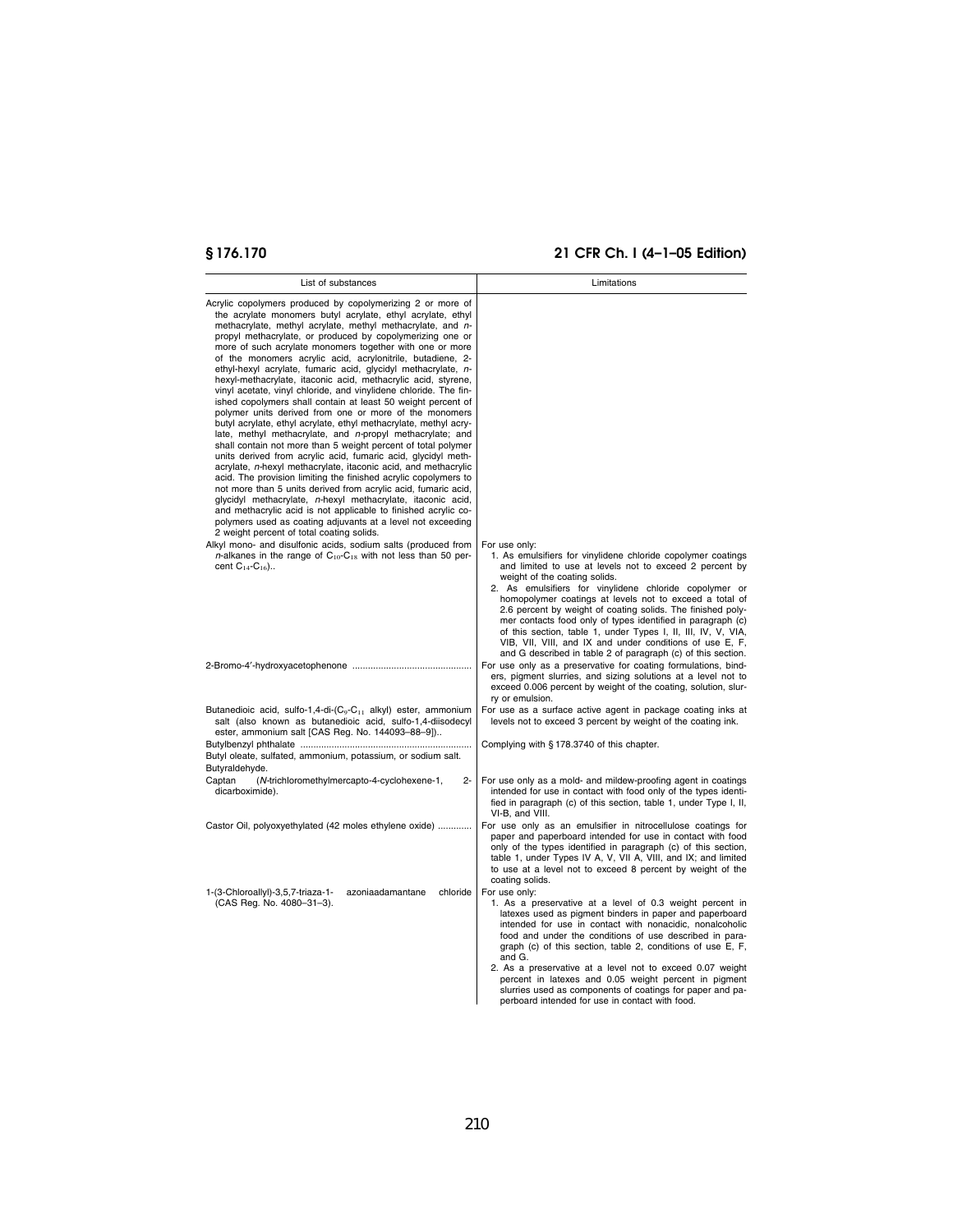| List of substances                                                                                                                                                                                                                                                                                                                                                                                                                                                                                                                                                                                                                                                                                                                                                                                                                                                                                                                                                                                                                                                                                                                                                                                                                                                                                                                                                                                                                                                                                | Limitations                                                                                                                                                                                                                                                                                                                                                                                                                                                                                                          |
|---------------------------------------------------------------------------------------------------------------------------------------------------------------------------------------------------------------------------------------------------------------------------------------------------------------------------------------------------------------------------------------------------------------------------------------------------------------------------------------------------------------------------------------------------------------------------------------------------------------------------------------------------------------------------------------------------------------------------------------------------------------------------------------------------------------------------------------------------------------------------------------------------------------------------------------------------------------------------------------------------------------------------------------------------------------------------------------------------------------------------------------------------------------------------------------------------------------------------------------------------------------------------------------------------------------------------------------------------------------------------------------------------------------------------------------------------------------------------------------------------|----------------------------------------------------------------------------------------------------------------------------------------------------------------------------------------------------------------------------------------------------------------------------------------------------------------------------------------------------------------------------------------------------------------------------------------------------------------------------------------------------------------------|
| 5-Chloro-2-methyl-4-isothiazolin-3-one (CAS Reg. No. 26172-<br>55-4) and 2-methyl-4-isothiazolin-3-one (CAS Reg. No.<br>2682-20-4) mixture at a ratio of 3 parts to 1 part, manufac-<br>tured from methyl-3-mercaptopropionate (CAS Reg. No.<br>2935-90-2). The mixture may contain magnesium nitrate<br>(CAS Reg. No. 10377-60-3) at a concentration equivalent to<br>the isothiazolone active ingredients (weight/weight).                                                                                                                                                                                                                                                                                                                                                                                                                                                                                                                                                                                                                                                                                                                                                                                                                                                                                                                                                                                                                                                                      | For use only:<br>1. As an antimicrobial agent for polymer latex emulsions in<br>paper coatings at a level not to exceed 50 parts per mil-<br>lion (based on isothiazolone active ingredients) in the<br>coating formulation.<br>2. As an antimicrobial agent for finished coating formulations<br>and for additives used in the manufacture of paper and<br>paperboard including fillers, binders, pigment slurries, and<br>sizing solutions at a level not to exceed 25 parts per mil-                              |
| Cyclized rubber produced when natural pale crepe rubber dis-<br>solved in phenol is catalytically cyclized so that the finished<br>cyclized rubber has a melting point of 145 °C to 155 °C as<br>determined by ASTM method E28-67 (Reapproved 1982),<br>"Standard Test Method for Softening Point by Ring-and-Ball<br>Apparatus," which is incorporated by reference (Copies may<br>be obtained from the American Society for Testing Materials,<br>1916 Race St., Philadelphia, PA 19103, or may be examined<br>at the National Archives and Records Administration<br>(NARA). For information on the availability of this material at<br>NARA, call 202-741-6030, or go to: http://www.archives.gov/<br>federal register/code of federal regulations/<br>ibr locations.html.), and contains no more than 4000 ppm<br>of residual-free phenol as determined by a gas liquid<br>chromatographic procedure titled "Determination of Free<br>Phenol in Cyclized Rubber Resin," which is incorporated by<br>reference. Copies are available from the Center for Food<br>Safety and Applied Nutrition (HFS-200), Food and Drug Ad-<br>ministration, 5100 Paint Branch Pkwy., College Park, MD<br>20740, or available for inspection at the National Archives<br>and Records Administration (NARA). For information on the<br>availability of this material at NARA, call 202-741-6030, or<br>go<br>to:<br>http://www.archives.gov/federal register/<br>code of federal regulations/ibr locations.html | lion (based on isothiazolone active ingredients) in the<br>coating formulations and additives.<br>For use only as preservative for coating formulations.<br>For use only in coatings for paper and paperboard intended for<br>use in contact with food only of the types identified in para-<br>graph (c) of this section, table 1, under Types VIII and IX.                                                                                                                                                         |
| 1,2-Dibromo-2,4-dicyanobutane (CAS Reg. No. 35691-65-7)<br>Dibutyl phthalate.                                                                                                                                                                                                                                                                                                                                                                                                                                                                                                                                                                                                                                                                                                                                                                                                                                                                                                                                                                                                                                                                                                                                                                                                                                                                                                                                                                                                                     | For use only as a preservative at levels not more than 0.05<br>weight percent and not less than 0.01 weight percent: in<br>latexes used as pigment binders in coatings; in pigment<br>slurries used in coatings; and/or in coatings themselves. The<br>total level of the preservative in the finished coating shall not<br>exceed 0.04 weight percent of the finished coating solids.                                                                                                                               |
| Dibutyl sebacate.                                                                                                                                                                                                                                                                                                                                                                                                                                                                                                                                                                                                                                                                                                                                                                                                                                                                                                                                                                                                                                                                                                                                                                                                                                                                                                                                                                                                                                                                                 |                                                                                                                                                                                                                                                                                                                                                                                                                                                                                                                      |
| Dicyclohexyl phthalate.                                                                                                                                                                                                                                                                                                                                                                                                                                                                                                                                                                                                                                                                                                                                                                                                                                                                                                                                                                                                                                                                                                                                                                                                                                                                                                                                                                                                                                                                           | Complying with §178.3740 of this chapter.                                                                                                                                                                                                                                                                                                                                                                                                                                                                            |
| Diethylene glycol dibenzoate (CAS Reg. No. 120–55–8)                                                                                                                                                                                                                                                                                                                                                                                                                                                                                                                                                                                                                                                                                                                                                                                                                                                                                                                                                                                                                                                                                                                                                                                                                                                                                                                                                                                                                                              | For use only as a plasticizer for polyvinyl acetate coatings at a<br>level not to exceed 5 percent by weight of the coating solids<br>under conditions described in paragraph (c) of this section,<br>table 2, conditions of use E, F, and G.                                                                                                                                                                                                                                                                        |
| Diethylene glycol ester of the adduct of terpene and maleic an-<br>hydride.                                                                                                                                                                                                                                                                                                                                                                                                                                                                                                                                                                                                                                                                                                                                                                                                                                                                                                                                                                                                                                                                                                                                                                                                                                                                                                                                                                                                                       |                                                                                                                                                                                                                                                                                                                                                                                                                                                                                                                      |
| Dimethylpolysiloxane, 100 centistokes viscosity.<br>Dimethylpolysiloxane-beta-phenylethyl methyl polysiloxane co-<br>polymer (2:1), 200 to 400 centistokes viscosity.                                                                                                                                                                                                                                                                                                                                                                                                                                                                                                                                                                                                                                                                                                                                                                                                                                                                                                                                                                                                                                                                                                                                                                                                                                                                                                                             | For use only as preservative for coating formulations.<br>For use only as polymerization inhibitor in 2-sulfoethyl meth-                                                                                                                                                                                                                                                                                                                                                                                             |
| Dipropylene glycol dibenzoate (CAS Reg. No. 27138-31-4)                                                                                                                                                                                                                                                                                                                                                                                                                                                                                                                                                                                                                                                                                                                                                                                                                                                                                                                                                                                                                                                                                                                                                                                                                                                                                                                                                                                                                                           | acrylate, sodium salt.<br>1. For use only as a plasticizer for polyvinyl acetate coatings at<br>a level not to exceed 5 percent by weight of the coating sol-<br>ids under conditions described in paragraph (c) of this sec-<br>tion, table 2, condition of use E.<br>2. For use only as a plasticizer for polyvinyl acetate coatings at<br>a level not to exceed 10 percent by weight of the coating<br>solids under conditions described in paragraph (c) of this<br>section, table 2, conditions of use F and G. |
|                                                                                                                                                                                                                                                                                                                                                                                                                                                                                                                                                                                                                                                                                                                                                                                                                                                                                                                                                                                                                                                                                                                                                                                                                                                                                                                                                                                                                                                                                                   | For use only as an emulsifier in resin latex coatings and limited<br>to use at a level not to exceed 0.05% by weight of the coat-<br>ing solids.                                                                                                                                                                                                                                                                                                                                                                     |
| EDTA (ethylenediaminetetraacetic acid) and its sodium and/or<br>calcium salts.                                                                                                                                                                                                                                                                                                                                                                                                                                                                                                                                                                                                                                                                                                                                                                                                                                                                                                                                                                                                                                                                                                                                                                                                                                                                                                                                                                                                                    |                                                                                                                                                                                                                                                                                                                                                                                                                                                                                                                      |
| Ethanedial,<br>polymer<br>with<br>tetrahydro-4-hydroxy-5-methyl-<br>2(1H)pyrimidinone, propoxylated (CAS Reg. No. 118299-90-<br>4).                                                                                                                                                                                                                                                                                                                                                                                                                                                                                                                                                                                                                                                                                                                                                                                                                                                                                                                                                                                                                                                                                                                                                                                                                                                                                                                                                               | For use only as an insolubilizer for starch-based coatings and<br>limited to use at a level not to exceed 5.0 percent by weight<br>of the coating.                                                                                                                                                                                                                                                                                                                                                                   |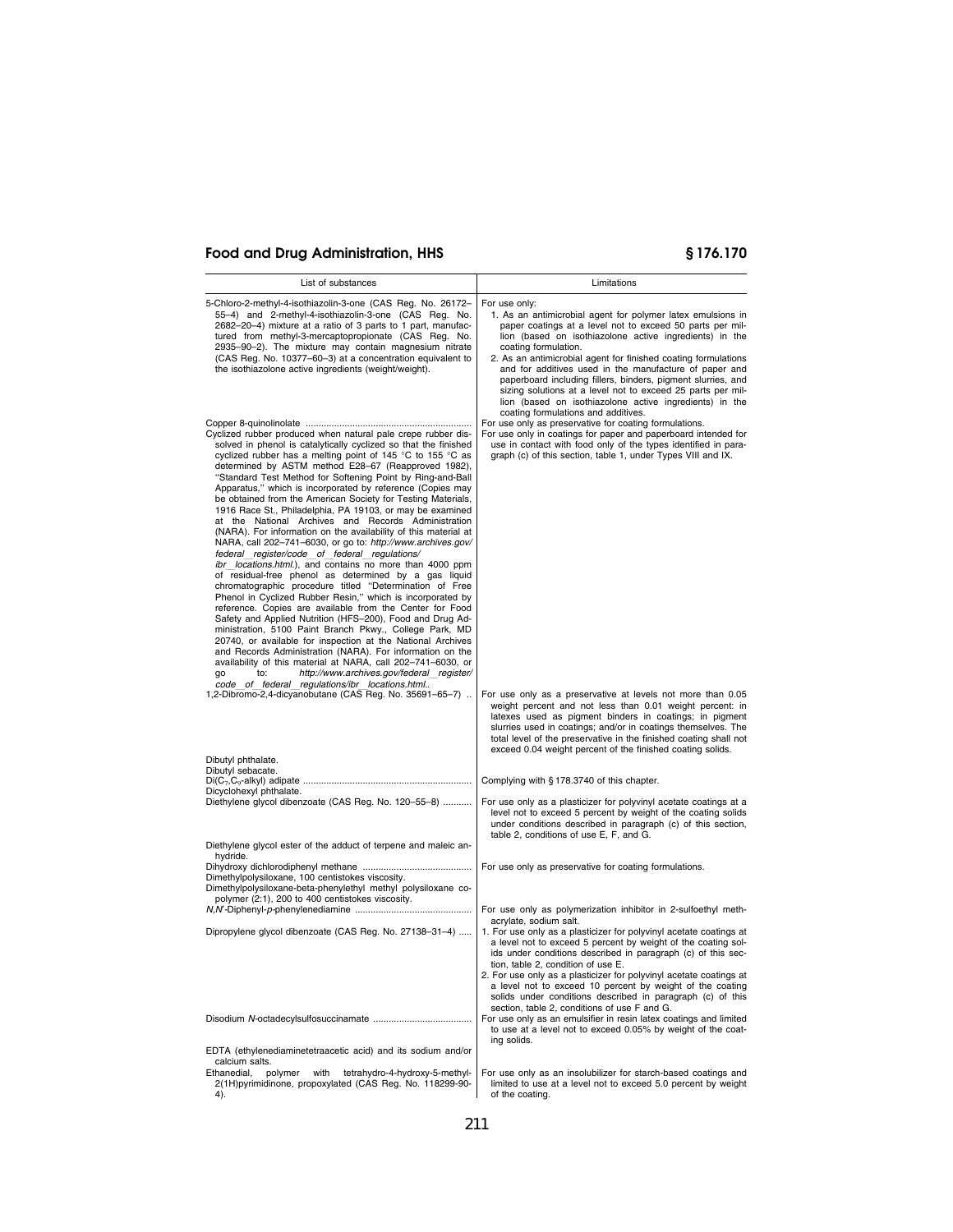| List of substances                                                                                                                                                                                                                                                                                                                                                                                                                                                                                                                                                                                                                                                                                                                                                                                                                                                                                                                                                         | Limitations                                                                                                                                                                                                                                                                                                                                                          |
|----------------------------------------------------------------------------------------------------------------------------------------------------------------------------------------------------------------------------------------------------------------------------------------------------------------------------------------------------------------------------------------------------------------------------------------------------------------------------------------------------------------------------------------------------------------------------------------------------------------------------------------------------------------------------------------------------------------------------------------------------------------------------------------------------------------------------------------------------------------------------------------------------------------------------------------------------------------------------|----------------------------------------------------------------------------------------------------------------------------------------------------------------------------------------------------------------------------------------------------------------------------------------------------------------------------------------------------------------------|
| Ethylene-acrylic acid copolymers produced by the copolym-<br>erization of ethylene and acrylic acid and/or their partial am-<br>monium salts. The finished copolymer shall contain no more<br>than 25 weight percent of polymer units derived from acrylic<br>acid and no more than 0.35 weight percent of residual<br>monomeric acrylic acid, and have a melt index not to exceed<br>350 as determined by ASTM method D1238-82, "Standard<br>Test Method for Flow Rates of Thermoplastics by Extrusion<br>Plastometer," which is incorporated by reference. Copies<br>may be obtained from the American Society for Testing Ma-<br>terials, 1916 Race St., Philadelphia, PA 19103, or may be<br>examined at the National Archives and Records Administra-<br>tion (NARA). For information on the availability of this mate-<br>rial at NARA, call 202-741-6030, or go to: http://<br>www.archives.gov/federal register/<br>code of federal requiations/ibr locations.html | For use only as preservative for coating formulations.<br>For use only as an insolubilizing agent in starch- and protein-<br>based coatings that contact nonalcoholic foods, and limited<br>to use at a level not to exceed 6 percent by weight of the                                                                                                               |
| Glyceryl monobutyl ricinoleate.<br>Hydroxymethyl derivatives (mixture of mono and poly) of [N-(1,<br>1-dimethyl-3-oxobutyl) acrylamide] produced by reacting 1<br>mole of the [N-(1,1-dimethyl-3-oxobutyl) acrylamide] with 3<br>moles of formaldehyde such that the finished product has a<br>maximum nitrogen content of 6.2 percent and a maximum<br>hydroxyl content of 15 percent by weight on a dry basis.<br>Isobutyl oleate, sulfated, ammonium, potassium, or sodium salt.<br>Maleic anhydride adduct of butadiene-styrene copolymer.<br>$\alpha$ -Methylstyrene-vinyltoluene copolymer resins (molar ratio 1 $\alpha$ -<br>methylstyrene to 3 vinyltoluene).                                                                                                                                                                                                                                                                                                     | starch or protein fraction of the coating solids.<br>For use only as a comonomer in polyvinyl acetate latex coat-<br>ings and limited to use at a level not to exceed 1 percent by<br>weight of dry polymer solids.                                                                                                                                                  |
| Modified kaolin clay (CAS Reg. No. 1344-00-9) is produced<br>by the reaction of sodium silicate (CAS Reg. No. 1344-09-<br>8) and kaolinite clay (CAS Reg. No. 1332-58-7) under hy-<br>drothermal conditions. The reaction product has a molecular<br>weight between 246 and 365 and consists of 46 to 55 per-<br>cent silicon dioxide (Si02), 28 to 42 percent aluminum oxide<br>$(A12O3)$ , and 2 to 7 percent of sodium oxide (Na <sub>2</sub> 0). The re-<br>action product will not consist of more than 70 percent modi-<br>fied kaolin clay.<br>Naphthalene sulfonic acid-formaldehyde condensate, sodium                                                                                                                                                                                                                                                                                                                                                            | For use only as a component of coatings in paper and paper-<br>board products at a level not to exceed 9 percent by weight<br>of the coating intended for use in contact with food of Types<br>I through IX described in table 1 of paragraph (c) of this sec-<br>tion under conditions of use C through H described in table<br>2 of paragraph (c) of this section. |
| salt.<br>Oleyl alcohol.<br>Oxazolidinylethylmethacrylate (CAS Registry No. 46236-15-1)<br>copolymer with ethyl acrylate and methyl methacrylate, and<br>containing not more than 6 percent by weight of<br>oxazolidinylethylmethacrylate. Maximum nitrogen content<br>shall be 0.5 percent and number average molecular weight<br>of that portion of the copolymer soluble in tetrahydrofuran<br>shall be not less than 50,000.<br>Pentaerythritol tetrastearate.                                                                                                                                                                                                                                                                                                                                                                                                                                                                                                          | For use only as a binder for pigment coatings as a binder level<br>not to exceed 4.0 percent by weight of dry paper or paper-<br>board.                                                                                                                                                                                                                              |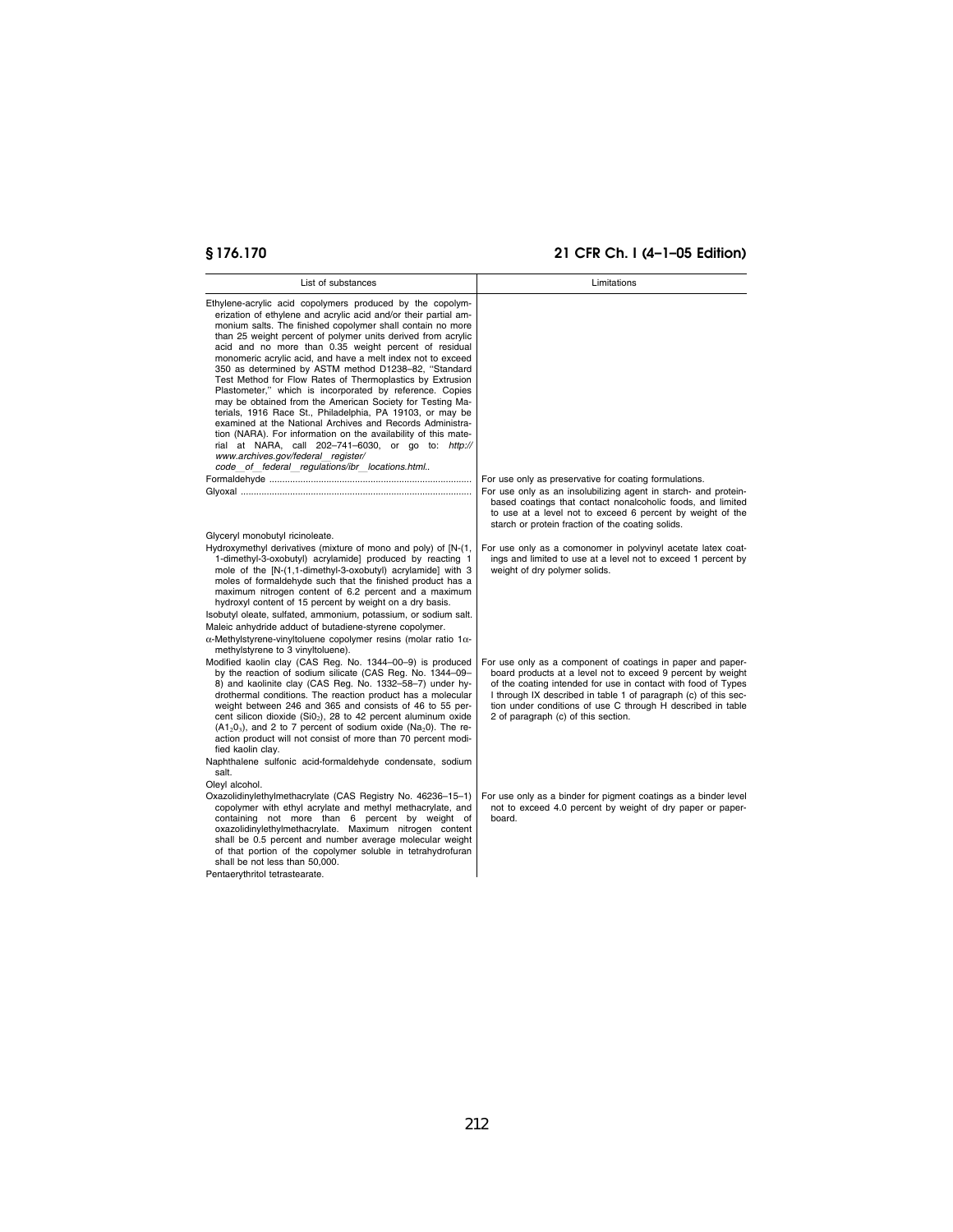| List of substances                                                                                                                                                                                                                                                                                                                                                                                                                                                                                                                                                                                                                                                                                                                                                                                                                                                                                                                                                                                                                                                                                                                                                                                                                                                                                                                                                                                                                                                                                                                                                                                                                                                                                                 | Limitations                                                                                                                                                                                                                                                                                                                                                                                                                                                                                                                                                                                                                                                                                                                |  |  |  |
|--------------------------------------------------------------------------------------------------------------------------------------------------------------------------------------------------------------------------------------------------------------------------------------------------------------------------------------------------------------------------------------------------------------------------------------------------------------------------------------------------------------------------------------------------------------------------------------------------------------------------------------------------------------------------------------------------------------------------------------------------------------------------------------------------------------------------------------------------------------------------------------------------------------------------------------------------------------------------------------------------------------------------------------------------------------------------------------------------------------------------------------------------------------------------------------------------------------------------------------------------------------------------------------------------------------------------------------------------------------------------------------------------------------------------------------------------------------------------------------------------------------------------------------------------------------------------------------------------------------------------------------------------------------------------------------------------------------------|----------------------------------------------------------------------------------------------------------------------------------------------------------------------------------------------------------------------------------------------------------------------------------------------------------------------------------------------------------------------------------------------------------------------------------------------------------------------------------------------------------------------------------------------------------------------------------------------------------------------------------------------------------------------------------------------------------------------------|--|--|--|
| Petroleum alicyclic hydrocarbon resins, or the hydrogenated<br>product thereof, meeting the following specifications: Soft-<br>ening point 97 °C minimum, as determined by ASTM method<br>E28-67 (Reapproved 1982), "Standard Test Method for Soft-<br>ening Point by Ring and Ball Apparatus;" aniline point 120<br>°C minimum, as determined by ASTM method D611-82,<br>"Standard Test Methods for Aniline Point and Mixed Aniline<br>Point of Petroleum Products and Hydrocarbon Solvents,"<br>which are incorporated by reference (Copies may be ob-<br>tained from the American Society for Testing Materials, 1916<br>Race St., Philadelphia, PA 19103, or may be examined at<br>the National Archives and Records Administration (NARA).<br>For information on the availability of this material at NARA,<br>call 202-741-6030, or go to: http://www.archives.gov/<br>federal register/code of federal regulations/<br>ibr locations.html.). Specific gravity 0.96-0.99 (20 °C/20<br>°C). Such petroleum hydrocarbon resins are produced by the<br>catalytic polymerization of dienes and olefins from low-boiling<br>distillates of cracked petroleum stocks that contain no mate-<br>rial boiling over 200 °C and that meet the ultraviolet absorb-<br>ance limits prescribed in §172.880(b) of this chapter when<br>subjected to the analytical procedure described in<br>§172.886(b) of this chapter, modified as follows: Treat the<br>product as in the first paragraph under "Procedure" in §172.250(b)(3) of this chapter. Then proceed with<br>§ 172.886(b) of this chapter, starting with the paragraph com-<br>mencing with "Promptly complete transfer of the sample<br>$\star$ $\star$ $\star$ | For use only as modifiers in waxpolymer blend coatings for<br>corrugated paperboard intended for use in bulk packaging or<br>raw fruits, raw vegetables, iced meat, iced fish, and iced<br>poultry; and limited to use at a level not to exceed 30<br>weight-percent of the coating solids.                                                                                                                                                                                                                                                                                                                                                                                                                                |  |  |  |
| Polyester resin formed by the reaction of the methyl ester of<br>rosin, phthalic anhydride, maleic anhydride and ethylene gly-<br>col, such that the polyester resin has an acid number of 4 to<br>11, a drop-softening point of 70 °C-92 °C., and a color of K<br>or paler.<br>Polyester resin produced by reacting the acid groups in<br>montan wax with ethylene glycol.                                                                                                                                                                                                                                                                                                                                                                                                                                                                                                                                                                                                                                                                                                                                                                                                                                                                                                                                                                                                                                                                                                                                                                                                                                                                                                                                        |                                                                                                                                                                                                                                                                                                                                                                                                                                                                                                                                                                                                                                                                                                                            |  |  |  |
| Polyethylene reacted with maleic anhydride such that the modi-<br>fied polyethylene has a saponification number not in excess<br>of 6 after Soxhlet extraction for 24 hours with anhydrous<br>ethyl alcohol.                                                                                                                                                                                                                                                                                                                                                                                                                                                                                                                                                                                                                                                                                                                                                                                                                                                                                                                                                                                                                                                                                                                                                                                                                                                                                                                                                                                                                                                                                                       | Complying with § 177.1620 of this chapter.                                                                                                                                                                                                                                                                                                                                                                                                                                                                                                                                                                                                                                                                                 |  |  |  |
| Polyoxyethylated (40 moles) tallow alcohol sulfate, sodium salt                                                                                                                                                                                                                                                                                                                                                                                                                                                                                                                                                                                                                                                                                                                                                                                                                                                                                                                                                                                                                                                                                                                                                                                                                                                                                                                                                                                                                                                                                                                                                                                                                                                    | Not to exceed 300 p.p.m. in finished coated paper or paper-<br>board.                                                                                                                                                                                                                                                                                                                                                                                                                                                                                                                                                                                                                                                      |  |  |  |
| Polyoxypropylene-polyoxyethylene block polymers (minimum<br>molecular weight 6,800).                                                                                                                                                                                                                                                                                                                                                                                                                                                                                                                                                                                                                                                                                                                                                                                                                                                                                                                                                                                                                                                                                                                                                                                                                                                                                                                                                                                                                                                                                                                                                                                                                               |                                                                                                                                                                                                                                                                                                                                                                                                                                                                                                                                                                                                                                                                                                                            |  |  |  |
| Polyvinyl acetate.<br>Polyvinyl alcohol (minimum viscosity of 4% aqueous solution at<br>20 °C. of 4 centipoises).<br>Polyvinyl butyral.                                                                                                                                                                                                                                                                                                                                                                                                                                                                                                                                                                                                                                                                                                                                                                                                                                                                                                                                                                                                                                                                                                                                                                                                                                                                                                                                                                                                                                                                                                                                                                            |                                                                                                                                                                                                                                                                                                                                                                                                                                                                                                                                                                                                                                                                                                                            |  |  |  |
| Polyvinyl formal.                                                                                                                                                                                                                                                                                                                                                                                                                                                                                                                                                                                                                                                                                                                                                                                                                                                                                                                                                                                                                                                                                                                                                                                                                                                                                                                                                                                                                                                                                                                                                                                                                                                                                                  |                                                                                                                                                                                                                                                                                                                                                                                                                                                                                                                                                                                                                                                                                                                            |  |  |  |
| Polyvinylidene chloride.<br>Polyvinyl pyrrolidone.                                                                                                                                                                                                                                                                                                                                                                                                                                                                                                                                                                                                                                                                                                                                                                                                                                                                                                                                                                                                                                                                                                                                                                                                                                                                                                                                                                                                                                                                                                                                                                                                                                                                 |                                                                                                                                                                                                                                                                                                                                                                                                                                                                                                                                                                                                                                                                                                                            |  |  |  |
| Polyvinyl stearate.                                                                                                                                                                                                                                                                                                                                                                                                                                                                                                                                                                                                                                                                                                                                                                                                                                                                                                                                                                                                                                                                                                                                                                                                                                                                                                                                                                                                                                                                                                                                                                                                                                                                                                |                                                                                                                                                                                                                                                                                                                                                                                                                                                                                                                                                                                                                                                                                                                            |  |  |  |
| Propylene glycol mono- and diesters of fats and fatty acids.<br>Siloxanes and silicones; platinum-catalyzed reaction product of<br>vinyl-containing dimethyl polysiloxane (CAS Reg. Nos.<br>68083-19-2 and 68083-18-1) with methyl hydrogen<br>polysiloxane (CAS Reg. No. 63148-57-2) or dimethyl (meth-<br>yl hydrogen) polysiloxane (CAS Reg. No. 68037-59-2).<br>Diallyl maleate (CAS Reg No. 999-21-3), dimethyl maleate<br>(CAS Reg. No. 624-48-6), 1-ethynyl-1-cyclohexanol (CAS<br>Reg. No. 78-27-3) and vinyl acetate (CAS Reg. No. 108-<br>05-4) may be used as optional polymerization inhibitors.                                                                                                                                                                                                                                                                                                                                                                                                                                                                                                                                                                                                                                                                                                                                                                                                                                                                                                                                                                                                                                                                                                       | For use only as a surface coating. Platinum content not to ex-<br>ceed 200 parts per million.<br>1. In coatings for paper and paperboard provided the coating<br>contacts food only of the types identified in paragraph (c) of<br>this section, table 1, under Types I, II, VI, and VII-B when<br>used under conditions of use E, F, and G described in table<br>2 of paragraph (c) of this section.<br>2. In coatings for paper and paperboard provided the coating<br>contacts food only of the types identified in paragraph (c) of<br>this section, table 1, under Types III, IV, V, VII-A, VIII, and<br>IX when used under conditions of use A through H de-<br>scribed in table 2 of paragraph (c) of this section. |  |  |  |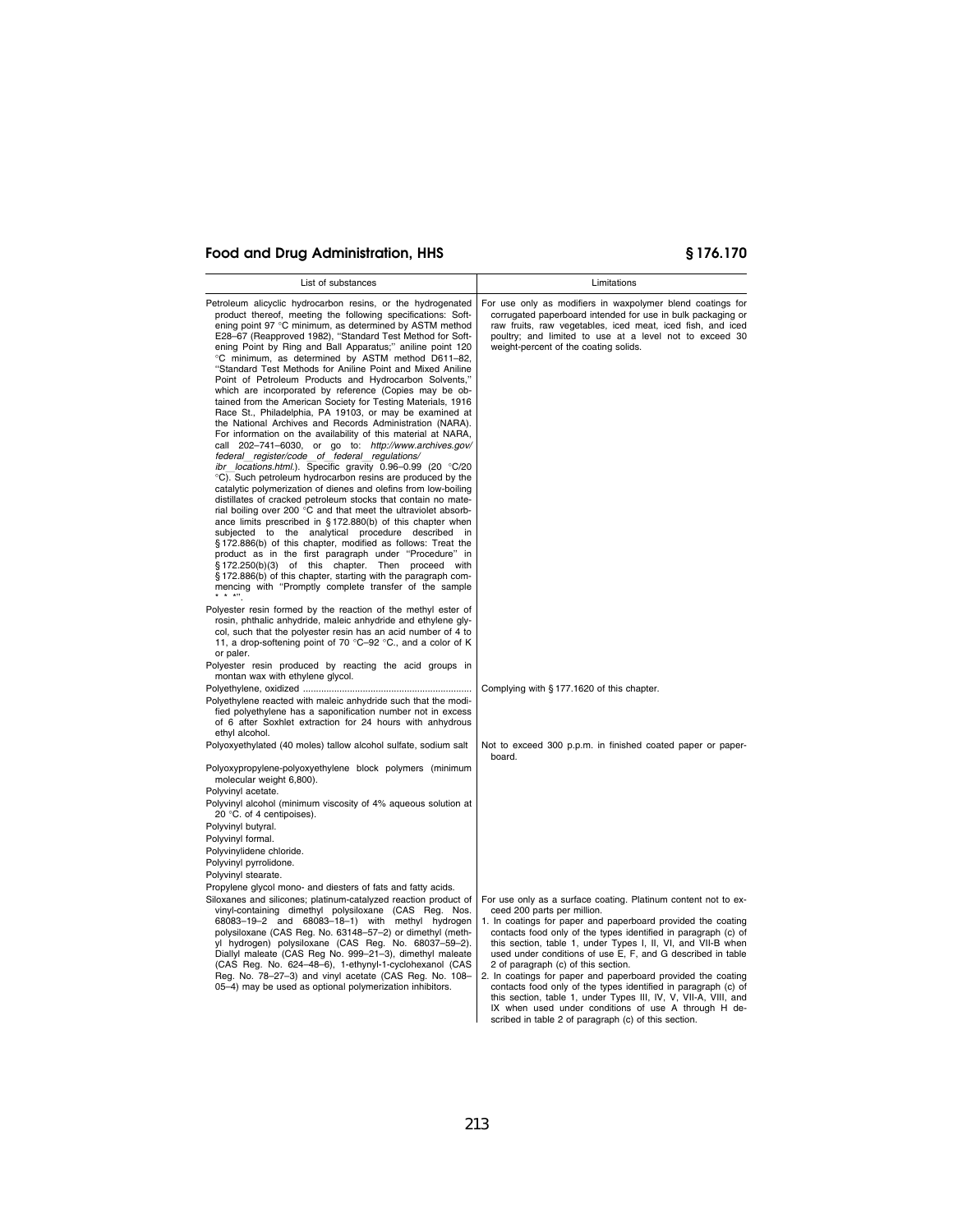| List of substances                                                                                                                                                                                                                                                                                                                                                                                                                                                                                                                                                                                                                                                                                                                                                                                                                                                                                                                                                                                                                                            | Limitations                                                                                                                                                                                                                                                                      |
|---------------------------------------------------------------------------------------------------------------------------------------------------------------------------------------------------------------------------------------------------------------------------------------------------------------------------------------------------------------------------------------------------------------------------------------------------------------------------------------------------------------------------------------------------------------------------------------------------------------------------------------------------------------------------------------------------------------------------------------------------------------------------------------------------------------------------------------------------------------------------------------------------------------------------------------------------------------------------------------------------------------------------------------------------------------|----------------------------------------------------------------------------------------------------------------------------------------------------------------------------------------------------------------------------------------------------------------------------------|
| Siloxanes and silicones; platinum-catalyzed reaction product of<br>vinyl-containing dimethylpolysiloxane (CAS Reg.<br>Nos.<br>68083-19-2 and 68083-18-1), with methyl hydrogen<br>polysiloxane (CAS Reg. No. 63148-57-2). Dimethyl maleate<br>(CAS Reg. No. 624-48-6), vinyl acetate (CAS Reg. No.<br>108-05-4), dibutyl maleate (CAS Reg. No. 105-76-0) and<br>diallyl maleate (CAS Reg. No. 999-21-3) may be used as<br>optional polymerization inhibitors. The polymer may also<br>contain $C_{16}$ - $C_{18}$ olefins (CAS Reg. No. 68855-60-7) as a<br>control release agent.<br>Sodium decylbenzenesulfonate.<br>Sodium dihexyl sulfosuccinate.                                                                                                                                                                                                                                                                                                                                                                                                         | Platinum content not to exceed 100 parts per million. For use<br>only as a release coating for pressure sensitive adhesives.                                                                                                                                                     |
| <i>n</i> -dodecylpolyethoxy (50 moles)<br>Sodium<br>sulfate-sodium<br>isododecylphenoxypolyethoxy (40 moles) sulfate mixtures.                                                                                                                                                                                                                                                                                                                                                                                                                                                                                                                                                                                                                                                                                                                                                                                                                                                                                                                                | For use only as an emulsifier in coatings that contact food only<br>of the types identified in paragraph (c) of this section, table<br>1, under Types IV-A, V, VII, VIII, and IX; and limited to use<br>at levels not to exceed 0.75 percent by weight of the coating<br>solids. |
| Sodium 2-ethylhexyl sulfate.                                                                                                                                                                                                                                                                                                                                                                                                                                                                                                                                                                                                                                                                                                                                                                                                                                                                                                                                                                                                                                  |                                                                                                                                                                                                                                                                                  |
| Sodium oleoyl isopropanolamide sulfosuccinate.                                                                                                                                                                                                                                                                                                                                                                                                                                                                                                                                                                                                                                                                                                                                                                                                                                                                                                                                                                                                                | For use only as preservative for coating formulations.                                                                                                                                                                                                                           |
| Sodium vinyl sulfonate polymerized.                                                                                                                                                                                                                                                                                                                                                                                                                                                                                                                                                                                                                                                                                                                                                                                                                                                                                                                                                                                                                           | Do.                                                                                                                                                                                                                                                                              |
| Sodium xylenesulfonate (CAS Reg. No. 1300-72-7)                                                                                                                                                                                                                                                                                                                                                                                                                                                                                                                                                                                                                                                                                                                                                                                                                                                                                                                                                                                                               | For use only in paper and paperboard coatings at levels not to<br>exceed 0.01 percent by weight of the finished paper and pa-<br>perboard.                                                                                                                                       |
| Styrene copolymers produced by copolymerizing styrene with<br>maleic anhydride and its methyl and butyl (sec- or iso-)<br>esters. Such copolymers may contain ß-nitrostyrene as a po-<br>lymerization chain terminator.                                                                                                                                                                                                                                                                                                                                                                                                                                                                                                                                                                                                                                                                                                                                                                                                                                       | For use only as a coating or component of coatings and limited<br>to use at a level not to exceed 1% by weight of paper or pa-<br>perboard substrate.                                                                                                                            |
| Styrene polymers made by the polymerization of any combina-<br>tion of styrene or alpha methyl styrene with acrylic acid,<br>methacrylic acid, 2-ethyl hexyl acrylate, methyl methacrylate,<br>and butyl acrylate. The styrene and alpha methyl styrene, in-<br>dividually, may constitute from 0 to 80 weight percent of the<br>polymer. The other monomers, individually, may be from 0 to<br>40 weight percent of the polymer. The polymer number aver-<br>age molecular weight $(M_n)$ shall be at least 2,000 (as deter-<br>mined by gel permeation chromatography). The acid number<br>of the polymer shall be less than 250. The monomer content<br>shall be less than 0.5 percent.                                                                                                                                                                                                                                                                                                                                                                    | For use only in contact with foods of Types IV-A, V, and VII in<br>table 1 of paragraph (c) of this section, under use conditions<br>E through G in table 2 of paragraph (c), and with foods of<br>Types VIII and IX without use temperature restriction.                        |
| Styrene-acrylic copolymers (CAS Reg. No. 25950-40-7 pro-<br>duced by polymerizing 77 to 83 parts by weight of styrene<br>with 13 to 17 parts of methyl methacrylate, 3 to 4 parts of<br>butyl methacrylate, 0.5 to 2.5 parts of methacrylic acid, and<br>0.1 to 0.3 part of butyl acrylate such that the finished copoly-<br>mers have a minimum number average molecular weight<br>greater than 100,000 and a level of residual styrene mon-<br>omer in the polymer not to exceed 0.1 percent by weight.<br>Styrene-butadiene copolymers produced by copolymerizing sty-<br>rene-butadiene with one or more of the monomer: acryl-<br>amide, acrylic acid, fumaric acid, 2-hydroxyethyl acrylate,<br>itaconic acid, and methacrylic acid. The finished copolymers<br>shall contain not more than 10 weight percent of total poly-<br>mer units derived from acrylic acid, fumaric acid, 2-hydroxy-<br>ethyl acrylate, itaconic acid and methacrylic acid, and shall<br>contain not more than 2 weight percent of polymer units de-<br>rived from acrylamide. | For use only as a component of coatings and limited to use at<br>a level not to exceed 20 percent by weight of the coating<br>solids.                                                                                                                                            |
| Styrene-butadiene copolymers with 2-hydroxyethyl acrylate and<br>acrylic acid containing not more than 15 weight percent<br>acrylic acid and no more than 20 weight percent of a com-<br>bination of 2-hydroxyethyl acrylate and acrylic acid.<br>Styrene-butadiene-vinylidene chloride copolymers containing<br>not more than 40 weight percent of vinylidene chloride in the<br>finished copolymers. The finished copolymers may contain<br>not more than 10 weight percent of total polymer units de-<br>rived from acrylic acid, fumaric acid, 2-hydroxyethyl acrylate,<br>itaconic acid, and/or methacrylic acid.                                                                                                                                                                                                                                                                                                                                                                                                                                        | For use only as coatings or components of coatings.                                                                                                                                                                                                                              |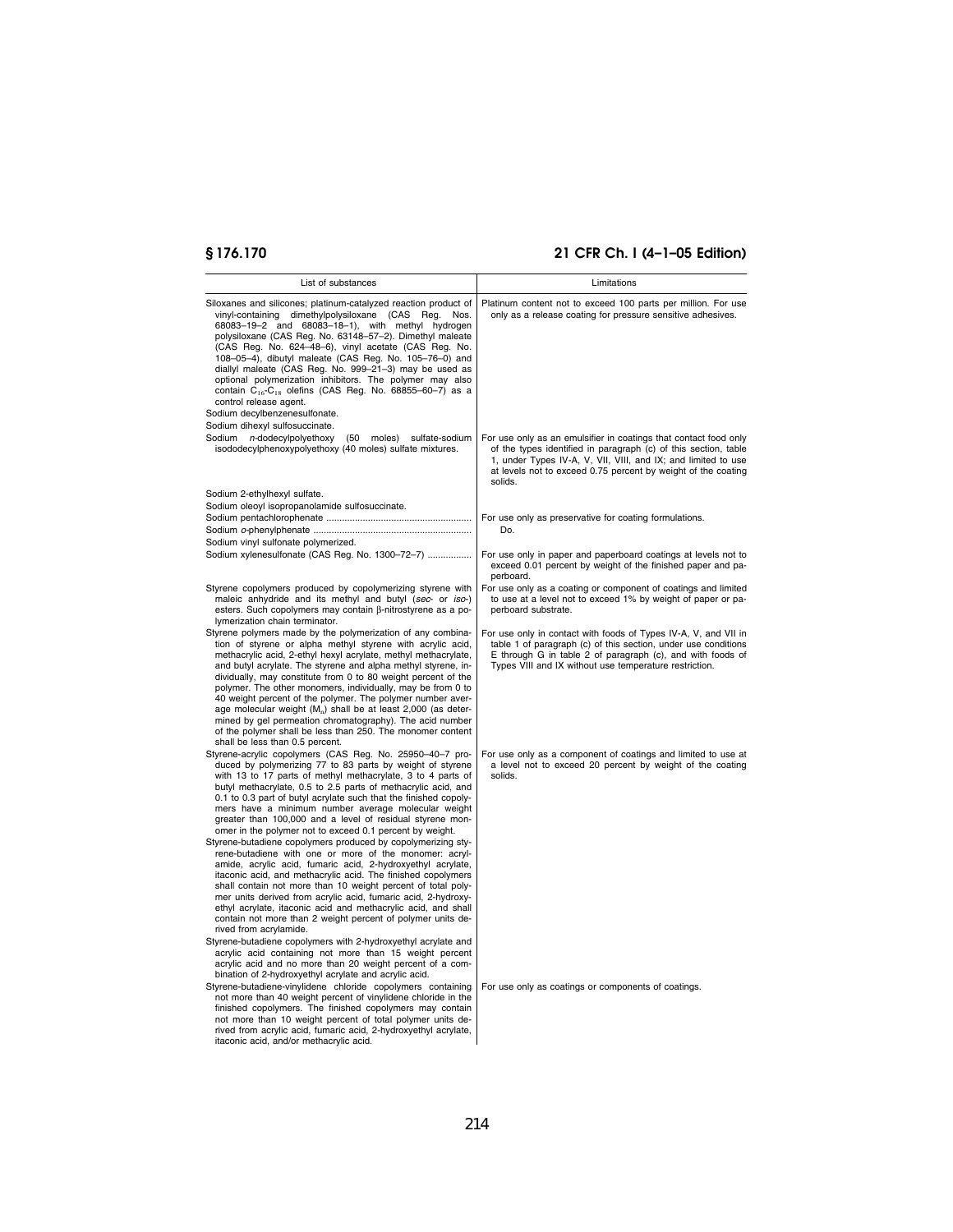| List of substances                                                                                                                                                                                                                                                                                                                                                                                                                                                                                                                                                                                                                                                                                                                                                                                                                                                               | Limitations                                                                                                                                                                                                                                                                                                                                                                                                                                                                                                                                                                                                                                                                                                                                                        |
|----------------------------------------------------------------------------------------------------------------------------------------------------------------------------------------------------------------------------------------------------------------------------------------------------------------------------------------------------------------------------------------------------------------------------------------------------------------------------------------------------------------------------------------------------------------------------------------------------------------------------------------------------------------------------------------------------------------------------------------------------------------------------------------------------------------------------------------------------------------------------------|--------------------------------------------------------------------------------------------------------------------------------------------------------------------------------------------------------------------------------------------------------------------------------------------------------------------------------------------------------------------------------------------------------------------------------------------------------------------------------------------------------------------------------------------------------------------------------------------------------------------------------------------------------------------------------------------------------------------------------------------------------------------|
| Styrene-dimethylstyrene- $\alpha$ -methylstyrene copolymers produced<br>by polymerizing equimolar ratios of the three comonomers<br>such that the finished copolymers have a minimum average<br>molecular weight of 835 as determined by ASTM method<br>D2503-82, "Standard Test Method for Molecular Weight<br>(Relative Molecular Mass) of Hydrocarbons by Thermo-<br>electric Measurement of Vapor Pressure," which is incor-<br>porated by reference. Copies may be obtained from the<br>American Society for Testing Materials, 1916 Race St.,<br>Philadelphia, PA 19103, or may be examined at the National<br>Archives and Records Administration (NARA). For informa-<br>tion on the availability of this material at NARA, call 202-<br>http://www.archives.gov/<br>741-6030,<br>or<br>qo<br>to:<br>federal register/code of federal regulations/<br>ibr locations.html | For use only in coatings for paper and paperboard intended for<br>use in contact with nonfatty food and limited to use at a level<br>not to exceed 50% by weight of the coating solids.                                                                                                                                                                                                                                                                                                                                                                                                                                                                                                                                                                            |
| Styrene-isobutylene copolymers (weight average molecular<br>weight not less than 6,300).                                                                                                                                                                                                                                                                                                                                                                                                                                                                                                                                                                                                                                                                                                                                                                                         | For use only in coatings for paper and paperboard intended for<br>use in contact under conditions of use D G described in<br>table 2 of paragraph (c) of this section, with food of Types I,<br>II, IV-B, VI-B, VII-B, and VIII described in table 1 of para-<br>graph (c) of this section; and limited to use at a level not to<br>exceed 40 percent by weight of the coating solids.                                                                                                                                                                                                                                                                                                                                                                             |
|                                                                                                                                                                                                                                                                                                                                                                                                                                                                                                                                                                                                                                                                                                                                                                                                                                                                                  | For use only as a coating or component of coatings and limited<br>for use at a level not to exceed 2 percent by weight of paper<br>or paperboard substrate.                                                                                                                                                                                                                                                                                                                                                                                                                                                                                                                                                                                                        |
| Styrene-methacrylic acid copolymers containing no more than<br>5 weight percent of polymer units derived from methacrylic<br>acid.                                                                                                                                                                                                                                                                                                                                                                                                                                                                                                                                                                                                                                                                                                                                               |                                                                                                                                                                                                                                                                                                                                                                                                                                                                                                                                                                                                                                                                                                                                                                    |
| Styrene-vinylidene chloride copolymers containing not more<br>than 40 weight percent of vinylidene chloride in the finished<br>copolymers. The finished copolymers may contain not more<br>than 5 weight percent of total polymer units derived from<br>acrylic acid, fumaric acid, itaconic acid, and/or methacrylic<br>acid.                                                                                                                                                                                                                                                                                                                                                                                                                                                                                                                                                   | For use only as coatings or components of coatings.                                                                                                                                                                                                                                                                                                                                                                                                                                                                                                                                                                                                                                                                                                                |
| 2-Sulfoethyl methacrylate, sodium salt [Chemical Abstracts<br>Service No. 1804-87-1].                                                                                                                                                                                                                                                                                                                                                                                                                                                                                                                                                                                                                                                                                                                                                                                            | For use only in copolymer coatings under conditions of use E,<br>F, and G described in paragraph (c) of this section, table 2,<br>and limited to use at a level not to exceed 2.0 percent by<br>weight of the dry copolymer coating.                                                                                                                                                                                                                                                                                                                                                                                                                                                                                                                               |
| $\alpha$ [p-(1,1,3,3-Tetramethylbutyl) phenyl]-omega-hydroxypoly (oxy-<br>ethylene) hydrogen sulfate, sodium salt mixture with $\alpha$ -[p-<br>(1,1,3,3-tetramethylbutyl)-phenyl]-omega-hydroxypoly<br>(oxy-<br>ethylene) with both substances having a poly(oxyethylene)<br>content averaging 3 moles.                                                                                                                                                                                                                                                                                                                                                                                                                                                                                                                                                                         | For use only as a surface-active agent at levels not to exceed<br>3 percent by weight of vinyl acetate polymer with ethylene<br>and N-(hydroxymethyl) acrylamide intended for use in coat-<br>ings for paper and paperboard intended for use in contact<br>with foods:<br>1. Of the types identified in paragraph (c) of this section, table<br>1, under Types I, II, III, IV, VI-B, and VII, and under the con-<br>ditions of use described in paragraph (c) of this section,<br>table 2, conditions of use E, F, and G.<br>2. Of the types identified in paragraph (c) of this section, table<br>1, under Types V, VIII and IX and under the conditions of<br>use described in paragraph (c) of this section, table 2, condi-<br>tions of use C, D, E, F, and G. |
| Tetrasodium<br>N-(1,2-dicarboxyethyl)-N-octadecylsulfo-succina-<br>mate.                                                                                                                                                                                                                                                                                                                                                                                                                                                                                                                                                                                                                                                                                                                                                                                                         | For use only as an emulsifier in resin latex coatings, and lim-<br>ited to use at a level not to exceed 0.05% by weight of the<br>coating solids.                                                                                                                                                                                                                                                                                                                                                                                                                                                                                                                                                                                                                  |
| Toluenesulfonamide-formaldehyde resins.                                                                                                                                                                                                                                                                                                                                                                                                                                                                                                                                                                                                                                                                                                                                                                                                                                          |                                                                                                                                                                                                                                                                                                                                                                                                                                                                                                                                                                                                                                                                                                                                                                    |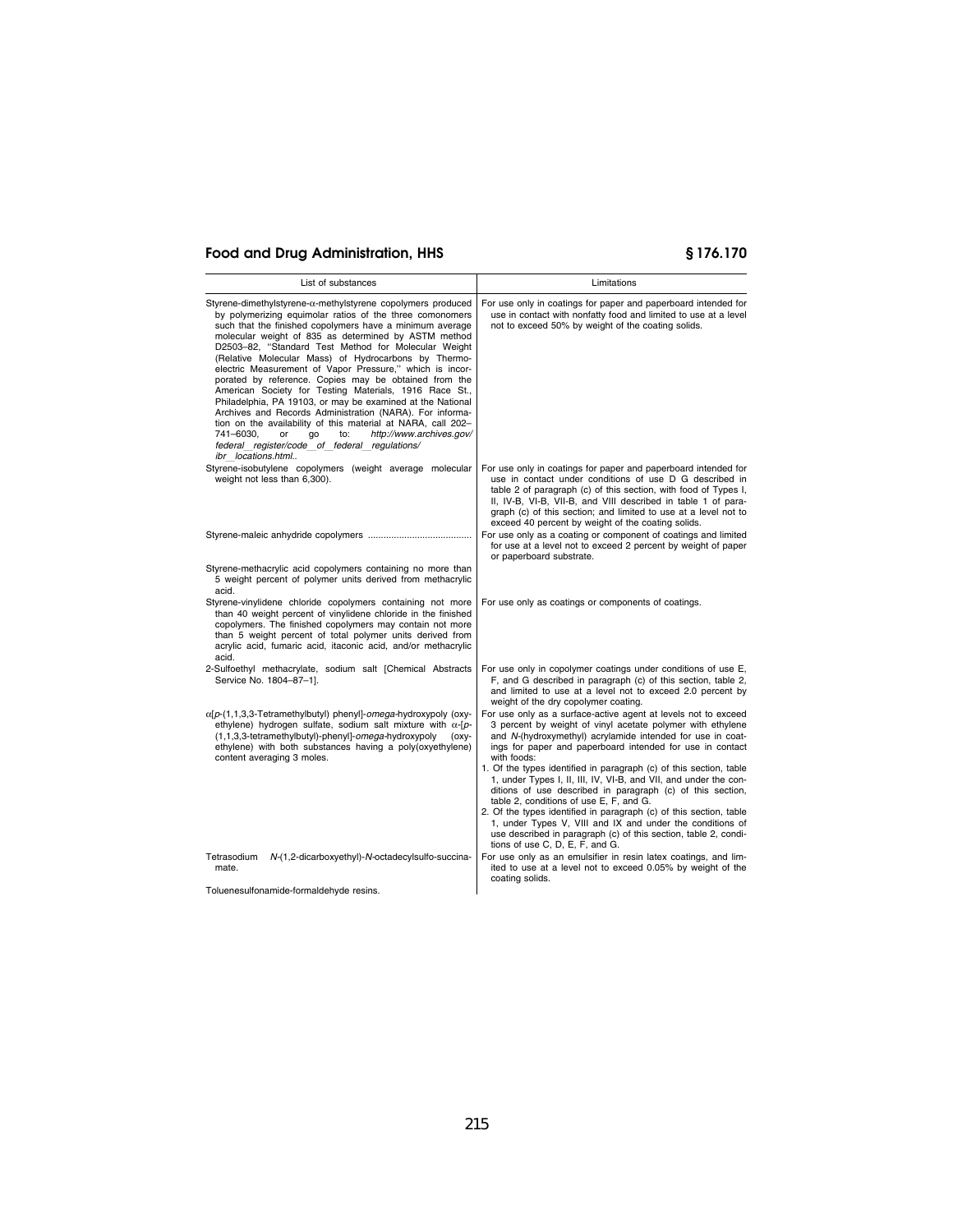| List of substances                                                                                                                                                                                                                                                                                                                                                                                                                                                                                                                                                                                                                                                                                                                                                                                                                                                                                                                                                                                                                                                                                                                                                                                                                                                                                                                                                                                                                                                                                                                                                                                                                                                                                                                                                                                                                                                                                                                                                                                                                          | Limitations                                                                                                                                                                                                                                                                                                                                                                                                          |
|---------------------------------------------------------------------------------------------------------------------------------------------------------------------------------------------------------------------------------------------------------------------------------------------------------------------------------------------------------------------------------------------------------------------------------------------------------------------------------------------------------------------------------------------------------------------------------------------------------------------------------------------------------------------------------------------------------------------------------------------------------------------------------------------------------------------------------------------------------------------------------------------------------------------------------------------------------------------------------------------------------------------------------------------------------------------------------------------------------------------------------------------------------------------------------------------------------------------------------------------------------------------------------------------------------------------------------------------------------------------------------------------------------------------------------------------------------------------------------------------------------------------------------------------------------------------------------------------------------------------------------------------------------------------------------------------------------------------------------------------------------------------------------------------------------------------------------------------------------------------------------------------------------------------------------------------------------------------------------------------------------------------------------------------|----------------------------------------------------------------------------------------------------------------------------------------------------------------------------------------------------------------------------------------------------------------------------------------------------------------------------------------------------------------------------------------------------------------------|
| Vinyl acetate copolymers produced by copolymerizing vinyl ac-<br>etate with one or more of the monomers acrylamide, acrylic<br>acid, acrylonitrile, bicyclo-[2.2.1]hept-2-ene-6-methylacrylate,<br>butyl acrylate, crotonic acid, decyl acrylate, diallyl fumarate,<br>diallyl maleate, diallyl phthalate, dibutyl fumarate, dibutyl<br>itaconate, dibutylmaleate, di(2-ethylhexyl) maleate, divinyl<br>benzene, ethyl acrylate, 2-ethyl-hexyl acrylate, fumaric acid,<br>itaconic acid, maleic acid, methacrylic acid, methyl acrylate,<br>methyl methacrylate, mono(2-ethylhexyl) maleate, monoethyl<br>maleate, styrene, vinyl butyrate, vinyl crotonate, vinyl<br>hexoate, vinylidene chloride, vinyl pelargonate, vinyl propio-<br>nate, vinyl pyrrolidone, vinyl stearate, and vinyl sulfonic acid.<br>The finished copolymers shall contain at least 50 weight per-<br>cent of polymer units derived from vinyl acetate and shall<br>contain no more than 5 weight percent of total polymer units<br>derived from acrylamide, acrylic acid, crotonic acid, decyl ac-<br>rylate, dibutyl itaconate, di(2-ethylhexyl) maleate, fumaric<br>acid, itaconic acid, maleic acid, methacrylic acid, mono(2-<br>ethylhexyl) maleate, monoethyl maleate, vinyl butyrate, vinyl<br>hexoate, vinyl pelargonate, vinyl propionate, vinyl stearate,<br>and vinyl sulfonic acid.<br>Vinyl acetate polymer with ethylene and N-(hydroxymethyl) ac-<br>rylamide containing not more than 6 weight percent of total<br>polymer units derived from N-(hydroxymethyl) acrylamide.                                                                                                                                                                                                                                                                                                                                                                                                                                                                        | For use only in coatings for paper and paperboard intended for<br>use in contact with foods:<br>1. Of the types identified in paragraph (c) of this section, table<br>1, under Types I, II, III, IV, VI B, and VII and under the con-<br>ditions of use described in paragraph (c) of this section,<br>table 2, conditions of use E, F, and G.<br>2. Of the types identified in paragraph (c) of this section, table |
| Vinyl chloride copolymers produced by copolymerizing vinyl<br>chloride with one or more of the monomers acrylonitrile; fu-<br>maric acid and its methyl, ethyl, propyl, butyl, amyl, hexyl,<br>heptyl, or octyl esters; maleic acid and its methyl, ethyl,<br>propyl, butyl, amyl, hexyl, heptyl, or octyl esters; maleic an-<br>hydride; 5-norbornene-2, 3-dicarboxylic acid, mono-n-butyl<br>ester; vinyl acetate-and vinylidene chloride. The finished co-<br>polymers shall contain at least 50 weight percent of polymer<br>units derived from vinyl chloride: shall contain no more than<br>5 weight percent of total polymer units derived from fumaric<br>and/or maleic acid and/or their methyl, ethyl, propyl, butyl,<br>amyl, heptyl, or octyl monoesters or from maleic anhydride<br>or from mono-n-butyl ester of 5-norbornene-2, 3-dicarboxylic<br>acid (however, in any case the finished copolymers shall<br>contain no more than 4 weight percent of total polymer units<br>derived from mono-n-butyl ester of 5-norbornene-2,3-<br>dicarboxylic acid).<br>Vinyl chloride-vinyl acetate hydroxyl-modified copolymers.<br>Vinyl chloride-vinyl acetate hydroxyl-modified copolymers re-<br>acted with trimellitic anhydride.<br>Vinylidene chloride copolymers produced by copolymerizing vi-<br>nylidene chloride with one or more of the monomers acryl-<br>amide acrylic acid, acrylonitrile, butyl acrylate, butyl meth-<br>acrylate ethyl acrylate, ethyl methacrylate, fumaric acid,<br>itaconic acid, methacrylic acid, methyl acrylate, methyl meth-<br>acrylate, octadecyl methacrylate, propyl acrylate, propyl<br>methacrylate, vinyl chloride and vinyl sulfonic acid. The fin-<br>ished copolymers shall contain at least 50 weight percent of<br>polymer units derived from vinylidene chloride; and shall<br>contain no more than 5 weight percent of total polymer units<br>derived from acrylamide, acrylic acid, fumaric acid, itaconic<br>acid, methacrylic acid, octadecyl methacrylate, and vinyl sul- | 1, under Types V, VIII, and IX and under the conditions of<br>use described in paragraph (c) of this section, table 2, condi-<br>tions of use C, D, E, F, and G.                                                                                                                                                                                                                                                     |
| fonic acid.<br>Colorants:.<br>Bentonite, modified with dimethyldioctadecylammonium ion                                                                                                                                                                                                                                                                                                                                                                                                                                                                                                                                                                                                                                                                                                                                                                                                                                                                                                                                                                                                                                                                                                                                                                                                                                                                                                                                                                                                                                                                                                                                                                                                                                                                                                                                                                                                                                                                                                                                                      | For use as a colorant only.<br>Do.<br>Do.<br>Do.<br>Do.<br>Do.<br>Do.<br>Do.<br>Do.                                                                                                                                                                                                                                                                                                                                  |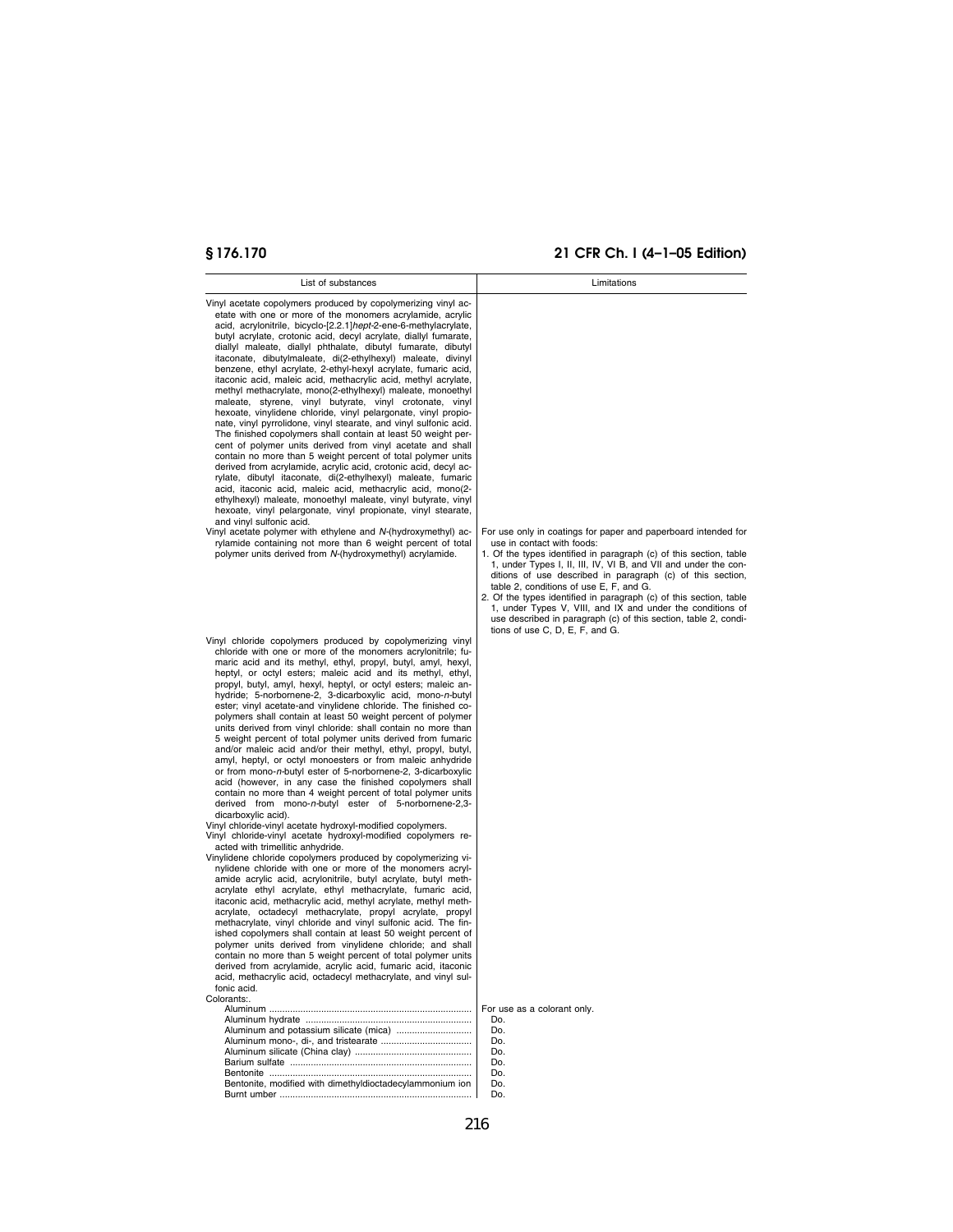| List of substances                                     | Limitations |
|--------------------------------------------------------|-------------|
|                                                        | Do.         |
|                                                        | Do.         |
|                                                        | Do.         |
|                                                        | Do.         |
|                                                        | Do.         |
|                                                        | Do.         |
|                                                        | Do.         |
|                                                        | Do.         |
|                                                        | Do.         |
| Phthalocyanine blue (C.I. pigment blue 15, 15:1, 15:2, | Do.         |
| 15:3, and 15:4; C.I. No. 74160; CAS Req. No. 147-14-   |             |
| 8).                                                    |             |
|                                                        | Do.         |
|                                                        | Do.         |
| Tartrazine lake (certified FD&C Yellow No. 5 only)     | Do.         |
|                                                        | Do.         |
|                                                        | Do.         |
| silicate.                                              | Do.         |
|                                                        | Do.         |
|                                                        | Do.         |

(c) The food-contact surface of the paper and paperboard in the finished form in which it is to contact food, when extracted with the solvent or solvents characterizing the type of food, and under conditions of time and temperature characterizing the conditions of its intended use as determined from tables 1 and 2 of this paragraph, shall yield net chloroform-soluble extractives (corrected for wax, petrolatum, mineral oil and zinc extractives as zinc oleate) not to exceed 0.5 milligram per square inch of food-contact surface as determined by the methods described in paragraph (d) of this section.

### TABLE 1—TYPES OF RAW AND PROCESSED FOODS

I. Nonacid, aqueous products; may contain salt or sugar or both (pH above 5.0).

### TABLE 1—TYPES OF RAW AND PROCESSED FOODS—Continued

II. Acid, aqueous products; may contain salt or sugar or both, and including oil-in-water emulsions of low- or highfat content.

- III. Aqueous, acid or nonacid products containing free oil or fat; may contain salt, and including water-in-oil emulsions of low- or high-fat content.
- IV. Dairy products and modifications:
	- A. Water-in-oil emulsions, high- or low-fat.
	- B. Oil-in-water emulsions, high- or low-fat.
- V. Low-moisture fats and oil.
- VI. Beverages:
	- A. Containing up to 8 percent of alcohol. B. Nonalcoholic.
	-
- C. Containing more than 8 percent alcohol. VII. Bakery products other than those included under Types VIII or IX of this table:
	- A. Moist bakery products with surface containing free fat or oil.
	- B. Moist bakery products with surface containing no free fat or oil.
- VIII. Dry solids with the surface containing no free fat or oil (no end test required).
- IX. Dry solids with the surface containing free fat or oil.

TABLE 2—TEST PROCEDURES WITH TIME TEMPERATURE CONDITIONS FOR DETERMINING AMOUNT OF EXTRACTIVES FROM THE FOOD-CONTACT SURFACE OF UNCOATED OR COATED PAPER AND PAPER-BOARD, USING SOLVENTS SIMULATING TYPES OF FOODS AND BEVERAGES

|                                                                               |                                                   | Food-simulating solvents    |                         |                         |                           |
|-------------------------------------------------------------------------------|---------------------------------------------------|-----------------------------|-------------------------|-------------------------|---------------------------|
| Condition of use                                                              | Types of food<br>(see table 1)                    | Water                       | Heptane <sup>1</sup>    | 8 percent al-<br>cohol  | 50 percent al-<br>cohol   |
|                                                                               |                                                   | Time and<br>temperature     | Time and<br>temperature | Time and<br>temperature | Time and tem-<br>perature |
| A. High temperature heat-sterilized (e.g.,<br>over 212 °F).                   | I, IV-B, VII-B    250 °F, 2 hr                    |                             |                         |                         |                           |
|                                                                               | III, IV-A, VII-A    do<br>II, VII-B    212 °F, 30 | min.                        | 150 °F, 2 hr            |                         |                           |
|                                                                               | III, VII-A    do                                  |                             | 120 °F, 30<br>min.      |                         |                           |
| C. Hot filled or pasteurized above 150 °F    II, IV-B, VII-B    Fill boiling, |                                                   | cool to<br>100 $\degree$ F. |                         |                         |                           |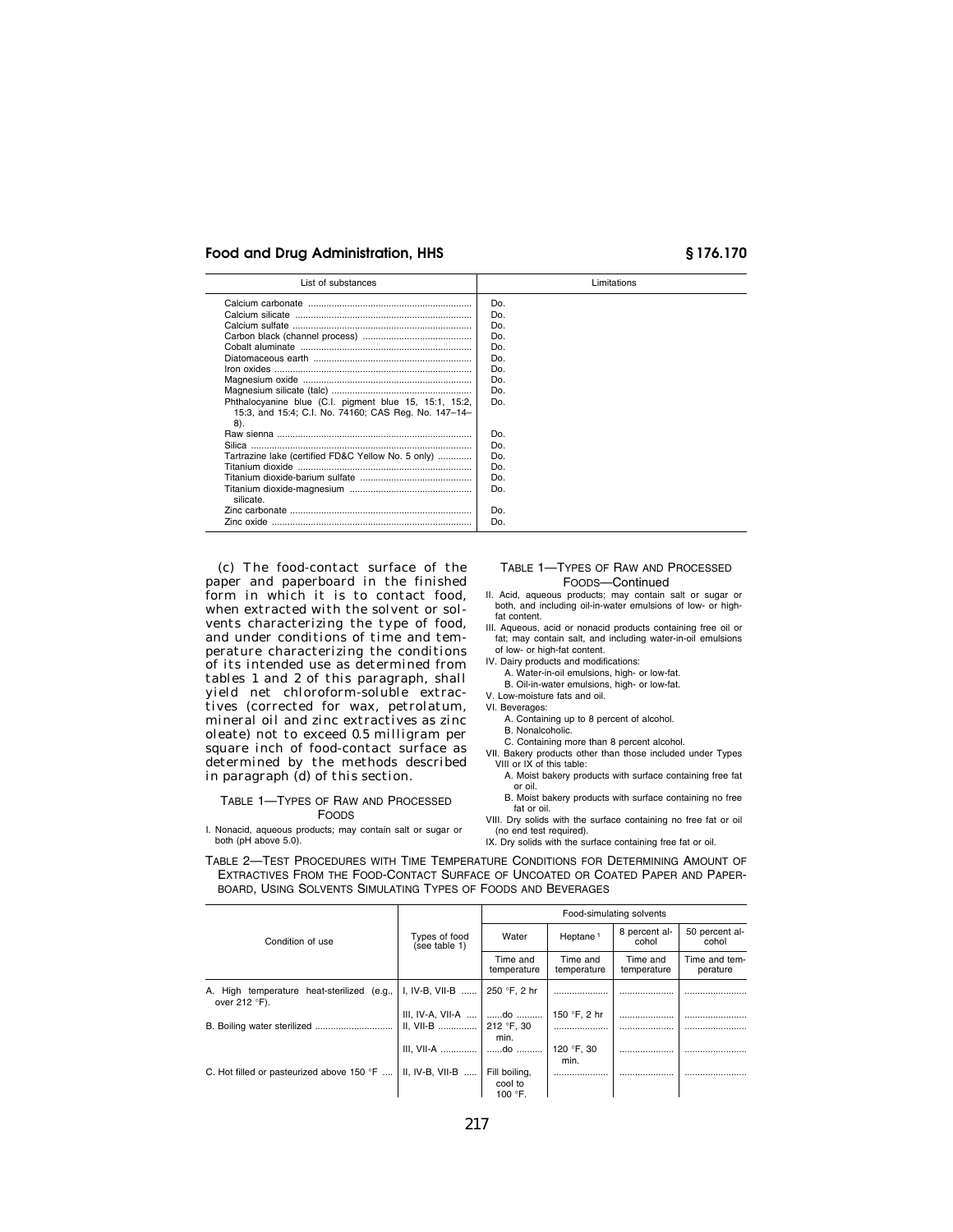| TABLE 2-TEST PROCEDURES WITH TIME TEMPERATURE CONDITIONS FOR DETERMINING AMOUNT OF |  |
|------------------------------------------------------------------------------------|--|
| EXTRACTIVES FROM THE FOOD-CONTACT SURFACE OF UNCOATED OR COATED PAPER AND PAPER-   |  |
| BOARD. USING SOLVENTS SIMULATING TYPES OF FOODS AND BEVERAGES-Continued            |  |

|                                                                                   |                                        | Food-simulating solvents |                         |                         |                           |
|-----------------------------------------------------------------------------------|----------------------------------------|--------------------------|-------------------------|-------------------------|---------------------------|
| Condition of use                                                                  | Types of food<br>(see table 1)         | Water                    | Heptane <sup>1</sup>    | 8 percent al-<br>cohol  | 50 percent al-<br>cohol   |
|                                                                                   |                                        | Time and<br>temperature  | Time and<br>temperature | Time and<br>temperature | Time and tem-<br>perature |
| D. Hot filled or pasteurized below 150 °F                                         | III, IV-A, VII-A                       | do                       | 120 °F, 15<br>min.      |                         |                           |
|                                                                                   | V, IX<br>II, IV-B, VI-B,               |                          | $$ do $$                |                         |                           |
|                                                                                   | VII-B<br>III, IV-A, VII-A              | 150 °F. 2 hr<br>do       | 100 °F, 30<br>min.      |                         |                           |
|                                                                                   | V. IX<br>VI-A                          |                          | $$ do $$                | 150 °F. 2 hr            |                           |
| E. Room temperature filled and stored (no<br>thermal treatment in the container). | VI-C<br>I, II, IV-B, VI-B,<br>VII-B.   | 120 °F. 24 hr            |                         |                         | 150 °F, 2 hr.             |
|                                                                                   | III, IV-A, VII-A                       | do                       | 70 °F, 30<br>min.       |                         |                           |
|                                                                                   | V. IX<br>VI-A                          |                          | do                      | <br>120 °F, 24 hr       |                           |
| F. Refrigerated storage (no thermal treat-<br>ment in the container).             | VI-C<br>III, IV-A, VII-A               | 70 °F. 48 hr             | <br>70 °F. 30<br>min.   |                         | 120 °F, 24 hr.<br>        |
|                                                                                   | I, II, IV-B, VI-B,<br>VII-B.           | $$ do $$                 |                         |                         |                           |
|                                                                                   | VI-A<br>VI-C                           |                          |                         | 70 °F, 48 hr            | 70 °F. 48 hr.             |
| G. Frozen storage (no thermal treatment in<br>the container).                     | I, II, IV-B, VII-B<br>III. VII-A    do | 70 °F, 24 hr             | 70 °F, 30               |                         |                           |
| H. Frozen or refrigerated storage: Ready-                                         |                                        |                          | min.                    |                         |                           |
| prepared foods intended to be reheated in<br>container at time of use:            |                                        |                          |                         |                         |                           |
| 1. Aqueous or oil-in-water emulsion of<br>high- or low-fat.                       | I, II, IV-B, VII-B                     | 212 °F, 30<br>min.       |                         |                         |                           |
| 2. Aqueous, high- or low-free oil or fat                                          | III, IV-A, VII-A, IX                   | do                       | 120 °F, 30<br>min.      |                         |                           |

Heptane extractability results must be divided by a factor of five in arriving at the extractability for a food product having<br>water-in-oil emulsion or free oil or fat. Heptane food-simulating solvent is not required in th

(d) *Analytical methods—*(1) *Selection of extractability conditions.* First ascertain the type of food product (table 1, paragraph (c) of this section) that is being packed commercially in the paper or paperboard and the normal conditions of thermal treatment used in packaging the type of food involved. Using table 2, paragraph (c) of this section, select the food-simulating solvent or solvents and the time-temperature exaggerations of the paper or paperboard use conditions. Having selected the appropriate food-simulating solvent or solvents and the time-temperature exaggeration over normal use, follow the applicable extraction procedure.

(2) *Reagents—*(i) *Water.* All water used in extraction procedures should be freshly demineralized (deionized) distilled water.

(ii) *n-Heptane.* Reagent grade, freshly redistilled before use, using only material boiling at 208 °F.

(iii) *Alcohol.* 8 or 50 percent (by volume), prepared from undenatured 95 percent ethyl alcohol diluted with demineralized (deionized) distilled water.

(iv) *Chloroform.* Reagent grade, freshly redistilled before use, or a grade having an established consistently low blank.

(3) *Selection of test method.* Paper or paperboard ready for use in packaging shall be tested by use of the extraction cell described in ''Official Methods of Analysis of the Association of Official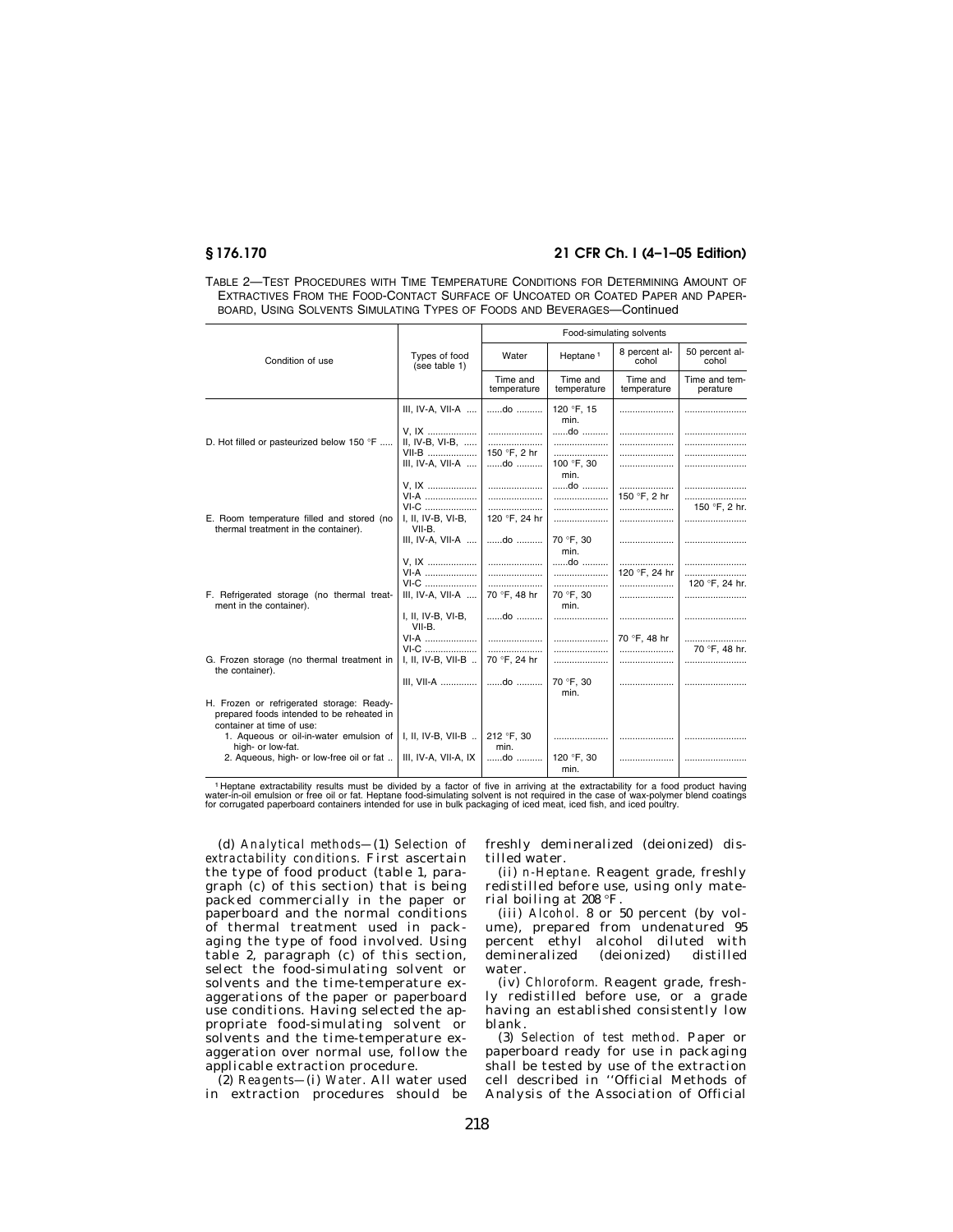Analytical Chemists,'' 13th Ed. (1980), sections 21.010–21.015, under ''Exposing Flexible Barrier Materials for Extraction,'' which is incorporated by reference (Copies may be obtained from the Association of Official Analytical Chemists International, 481 North Frederick Ave., suite 500, Gaithersburg, MD 20877–2504, or may be examined at the National Archives and Records Administration (NARA). For information on the availability of this material at NARA, call 202–741–6030, or go to: *http:// www.archives.gov/federal*l*register/ code*l*of*l*federal*l*regulations/* 

*ibr locations.html.*); also described in ASTM method F34–76 (Reapproved 1980), ''Standard Test Method for Liquid Extraction of Flexible Barrier Materials,'' which is incorporated by reference (copies may be obtained from the American Society for Testing Materials, 1916 Race St., Philadelphia, PA 19103, or may be examined at the National Archives and Records Administration (NARA). For information on the availability of this material at NARA, call 202–741–6030, or go to: *http:// www.archives.gov/federal*l*register/* 

*code\_of\_federal\_regulations/*<br>*ibr\_locations\_btml*)\_excent\_th  $\overline{1}$ *locations.html.*), except that formed paper and paperboard products may be tested in the container by adapting the in-container methods described in §175.300(e) of this chapter. Formed paper and paperboard products such as containers and lids, that cannot be tested satisfactorily by any of the above methods may be tested in specially designed extraction equipment, usually consisting of clamping devices that fit the closure or container so that the food-contact surface can be tested, or, if flat samples can be cut from the formed paper or paperboard products without destroying the integrity of the food-contact surface, they may be tested by adapting the following ''sandwich'' method:

(i) *Apparatus.* (*a*) Thermostated (±1.0 °F) water bath, variable between 70 °F and 120 °F water bath cover capable of holding at least one 800-milliliter beaker partially submersed in bath.

(*b*) Analytical balance sensitive to 0.1 milligram with an approximate capacity of 100 grams.

(*c*) Tongs.

(*d*) Hood and hot-plate facilities.

(*e*) Forced draft oven.

For each extraction, the following additional apparatus is necessary:

(*f*) One No. 2 paper clip.

(*g*) One 800-milliliter beaker with watch-glass cover.

(*h*) One 250-milliliter beaker.

(*i*) Five 21⁄2-inch-square aluminum screens (standard aluminum window screening is acceptable).

(*j*) One wire capable of supporting sample stack.

(ii) *Procedure.* (*a*) For each extraction, accurately cut eight 21⁄2-inchsquare samples from the formed paper or paperboard product to be tested.

(*b*) Carefully stack the eight 21⁄2-inchsquare samples and the five 21⁄2-inchsquare aluminum screens in sandwich form such that the food-contact side of each sample is always next to an aluminum screen, as follows: Screen, sample, sample, screen, sample, sample, screen, etc. Clip the sandwich together carefully with a No. 2 paper clip, leaving just enough space at the top to slip a wire through.

(*c*) Place an 800-milliliter beaker containing 100-milliliters of the appropriate food-simulating solvent into the constant temperature bath, cover with a watch glass and condition at the desired temperature.

(*d*) After conditioning, carefully lower the sample sandwich with tongs into the beaker.

(*e*) At the end of the extraction period, using the tongs, carefully lift out the sample sandwich and hang it over the beaker with the wire.

(*f*) After draining, pour the food-simulating solvent solution into a tared 250-milliliter beaker. Rinse the 800-milliliter beaker three times, using a total of not more than 50 milliliters of the required solvent.

(*g*) Determine total nonvolatile extractives in accordance with paragraph  $(d)(5)$  of this section.

(4) *Selection of samples.* Quadruplicate samples should be tested, using for each replicate sample the number of cups, containers, or preformed or converted products nearest to an area of 100 square inches.

(5) *Determination of amount of extractives—*(i) *Total residues.* At the end of the exposure period, remove the test container or test cell from the oven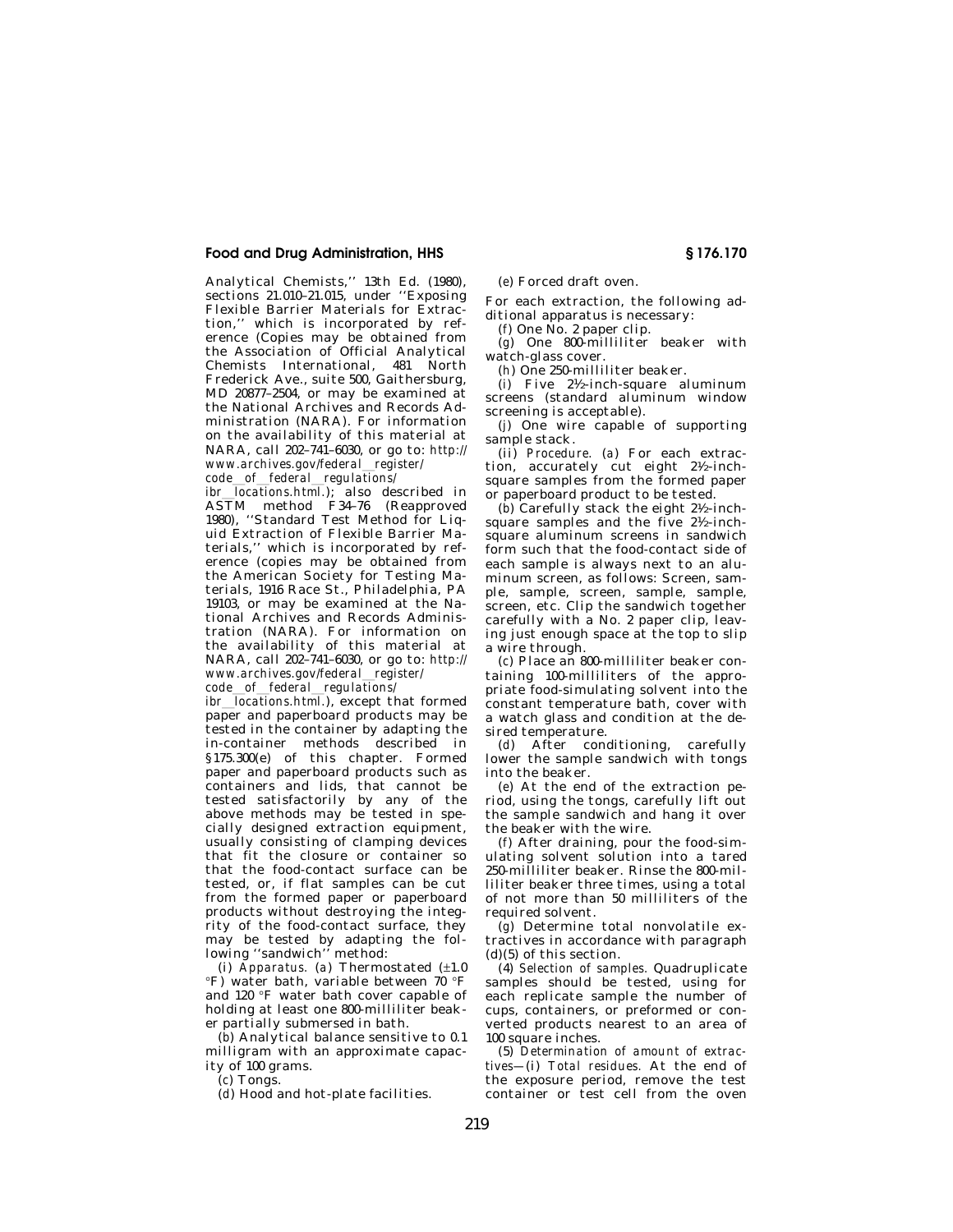and combine the solvent for each replicate in a clean Pyrex (or equivalent) flask or beaker being sure to rinse the test container or cell with a small quantity of clean solvent. Evaporate the food-simulating solvents to about 100 milliliters in the flask or beaker, and transfer to a clean, tared evaporating dish (platinum or Pyrex), washing the flask three times with small portions of solvent used in the extraction procedure, and evaporate to a few milliliters on a nonsparking, lowtemperature hotplate. The last few milliliters should be evaporated in an oven maintained at a temperature of approximately 221 °F. Cool the evaporating dish in a desiccator for 30 minutes and weigh the residue to the nearest 0.1 milligram, (*e*). Calculate the extractives in milligrams per square inch of the container or sheeted paper or paperboard surface.

(*a*) *Water and 8- and 50-percent alcohol.*  Milligrams extractives per square  $inch=(e)/(s)$ .

(*b*) *Heptane.* Milligrams extractives per square inch=*(e)/(s)(F)* 

where:

*e*=Milligrams extractives per sample tested. *s*=Surface area tested, in square inches.

*F*=Five, the ratio of the amount of extractives removed by heptane under exaggerated time-temperature test conditions compared to the amount extracted by a fat or oil under exaggerated conditions of thermal sterilization and use.

*e*′=Chloroform-soluble extractives residue.

*ee*′=Corrected chloroform-soluble extractives residue.

*e*′ or *ee*′ is substituted for *e* in the above equations when necessary.

If when calculated by the equations in paragraph  $(d)(5)(i)$  (*a*) and  $(b)$  of this section, the extractives in milligrams per square inch exceeds the limitations prescribed in paragraph (c) of this section, proceed to paragraph  $(d)(5)(ii)$  of this section (method for determining the amount of chloroform-soluble extractives residues).

(ii) *Chloroform-soluble extractives residue.* Add 50 milliliters of chloroform (freshly distilled reagent grade or a grade having an established consistently low blank) to the dried and weighed residue, (*e*), in the evaporating dish obtained in paragraph  $(d)(5)(i)$  of this section. Warm carefully, and filter through Whatman No. 41 filter paper

**§ 176.170 21 CFR Ch. I (4–1–05 Edition)** 

(or equivalent) in a Pyrex (or equivalent) funnel, collecting the filtrate in a clean, tared evaporating dish (platinum or Pyrex). Repeat the chloroform extraction, washing the filter paper with this second portion of chloroform. Add this filtrate to the original filtrate and evaporate the total down to a few milliliters on a low-temperature hotplate. The last few milliliters should be evaporated in an oven maintained at approximately 221 °F. Cool the evaporating dish in a desiccator for 30 minutes and weigh to the nearest 0.1 milligram to get the chloroform-soluble extractives residue (′). This ′ is substituted for *e* in the equations in paragraph  $(d)(5)(i)$  (*a*) and (*b*) of this section. If the chloroform-soluble extractives in milligrams per square inch still exceeds the limitation prescribed in paragraph (c) of this section, proceed to paragraph  $(d)(5)(iii)$  of this section (method for determining corrected chloroform-soluble extractives residue).

(iii) *Corrected chloroform-soluble extractives residue—*(*a*) *Correction for zinc extractives.* Ash the residue in the evaporating dish by heating gently over a Meker-type burner to destroy organic matter and hold at red heat for about 1 minute. Cool in the air for 3 minutes, and place the evaporating dish in the desiccator for 30 minutes and weigh to the nearest 0.1 milligram. Analyze this ash for zinc by standard Association of Official Agricultural Chemists methods or equivalent. Calculate the zinc in the ash as zinc oleate, and subtract from the weight of chloroform-soluble extractives residue (′) to obtain the zinc-corrected chloroform-soluble extractives residue (*e*′). This *e*′ is substituted for *e* in the equations in paragraph  $(d)(5)(i)$  *(a)* and *(b)* of this section.

(*b*) *Correction for wax, petrolatum, and mineral oil—*(*1*) *Apparatus.* Standard 10 millimeter inside diameter  $\times$  60 centimeter chromatographic column (or standard 50-milliliter buret with an inside diameter of 10–11 millimeters) with a stopcock of glass, perfluorocarbon resin, or equivalent material. The column (or buret) may be optionally equipped with an integral coarse, fritted glass disc and the top of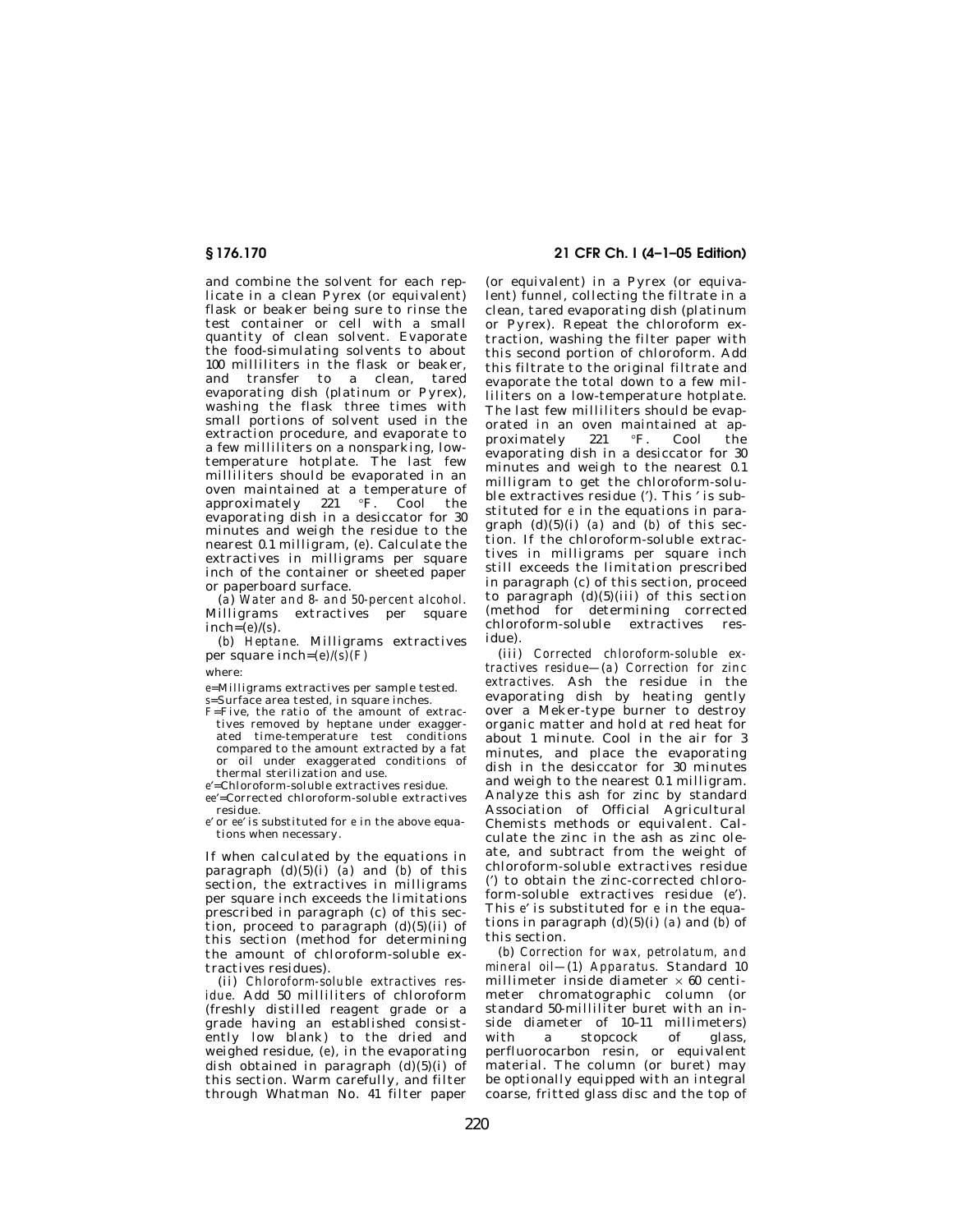the column (or buret) may be optionally fitted with a 100-millimeter solvent reservoir.

(*2*) *Preparation of column.* Place a snug pledget of fine glass wool in the bottom of the column (or buret) if the column (or buret) is not equipped with integral coarse, fritted glass disc. Overlay the glass wool pledget (or fritted glass disc) with a 15–20 millimeter deep layer of fine sand. Measure in a graduated cylinder 15 milliliters of chromatographic grade aluminum oxide (80–200 mesh) that has been tightly settled by tapping the cylinder. Transfer the aluminum oxide to the chromatographic tube, tapping the tube during and after the transfer so as to tightly settle the aluminum oxide. Overlay the layer of aluminum oxide with a 1.0-1.5 centimeter deep layer of anhydrous sodium sulfate and on top of this place an 8–10 millimeter thick plug of fine glass wool. Next carefully add about 25 milliliters of heptane to the column with stopcock open, and allow the heptane to pass through the column until the top level of the liquid just passes into the top glass wool plug in the column, and close stopcock.

(*3*) *Chromatographing of sample extract—*(*i*) *For chloroform residues weighing 0.5 gram or less.* To the dried and weighed chloroform-soluble extract residue in the evaporating dish, obtained in paragraph  $(d)(5)(i)$  of this section, add 20 milliliters of heptane and stir. If necessary, heat carefully to<br>dissolve the residue. Additional the residue. heptane not to exceed a total volume of 50 milliliters may be used if necessary to complete dissolving. Cool to room temperature. (If solution becomes cloudy, use the procedure in paragraph  $(d)(5)(iii)(b)(3)(ii)$  of this section to obtain an aliquot of heptane solution calculated to contain 0.1–0.5 gram of chloroform-soluble extract residue.) Transfer the clear liquid solution to the column (or buret). Rinse the dish with 10 millimeters of additional heptane and add to column. Allow the liquid to pass through the column into a clean, tared evaporating dish (platinum or Pyrex) at a dropwise rate of about 2 milliliters per minute until the liquid surface reaches the top glass wool plug; then close the stopcock temporarily. Rinse the Pyrex flask which contained the

filtrate with an additional 10–15 milliliters of heptane and add to the column. Wash (elute) the column with more heptane collecting about 100 milliliters of total eluate including that already collected in the evaporating dish. Evaporate the combined eluate in the evaporating dish to dryness on a steam bath. Dry the residue for 15 minutes in an oven maintained at a temperature of approximately 221 °F. Cool the evaporating dish in a desiccator for 30 minutes and weigh the residue to the nearest 0.1 milligram. Subtract the weight of the residue from the weight of chloroform-soluble extractives residue (′) to obtain the wax-, petrolatum- , and mineral oil-corrected chloroformsoluble extractives residue (*e*′). This *e*′ is substituted for *e* in the equations in paragraph  $(d)(5)(i)$  (*a*) and  $(b)$  of this section.

(*ii*) For chloroform residues weighing more than 0.5 gram. Redissolve the dried and weighed chloroform-soluble extract residue as described in paragraph  $(d)(5)(iii)(b)(3)(i)$  of this section using proportionately larger quantities of heptane. Transfer the heptane solution to an appropriate-sized volumetric flask (i.e., a 250-milliliter flask for about 2.5 grams of residue) and adjust to volume with additional heptane. Pipette out an aliquot (about 50 milliliters) calculated to contain 0.1–0.5 gram of the chloroform-soluble extract residue and analyze chromatographically as described in paragraph  $(d)(5)(iii)(b)(3)(i)$  of this section. In this case the weight of the dried residue from the heptane eluate must be multiplied by the dilution factor to obtain the weight of wax, petrolatum, and mineral oil residue to be subtracted from the weight of chloroform-soluble extractives residue (') to obtain the wax-, petrolatum-, and mineral oil-corrected chloroform-soluble extractives residue (*e*′). This *e*′ is substituted for *e* in the equations in paragraph  $(d)(5)(i)$  (*a*) and  $(b)$  of this section. (Note: In the case of chloroformsoluble extracts which contain high melting waxes (melting point greater than  $170 \text{ }^\circ F$ ), it may be necessary to dilute the heptane solution further so that a 50-milliliter aliquot will contain only 0.1–0.2 gram of the chloroformsoluble extract residue.)